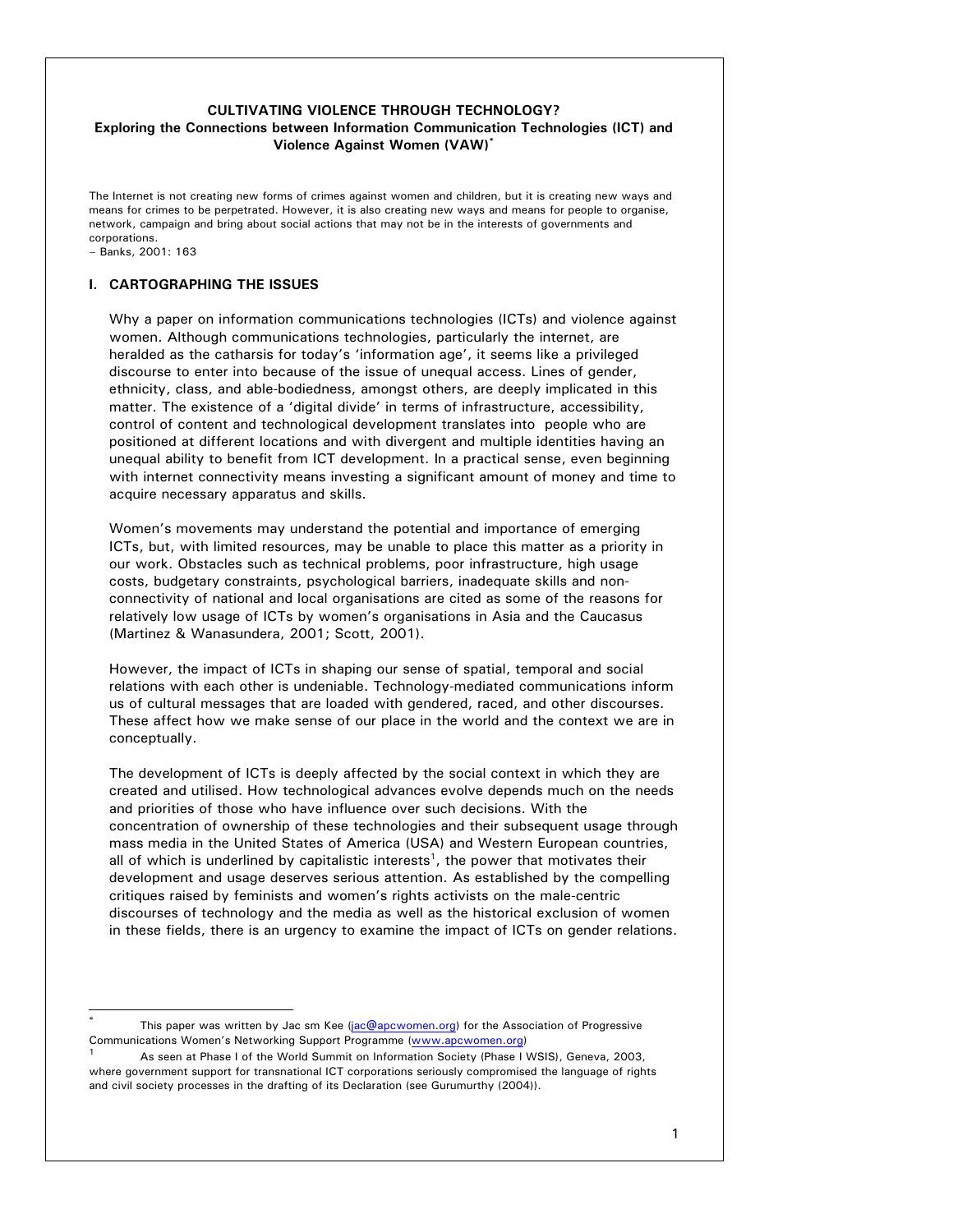In many ways, this movement has already begun<sup>2</sup>, but the speed with which new forms of ICTs develop and enable exchange leaves many dimensions that are only starting to be unravelled. Women's movements must now deal with issues of cyberstalking, pornography on the internet, SMS (short message service) harassment and 'teledildonics' (as explained later). Although the underlying issue of unequal power in gender relations remains central to the understanding of these new and sophisticated permutations of VAW, the enabling role of the ICTs behind them must be surfaced, made visible and challenged.

Technology is not inherently masculine or even neutral. The increasing, creative and energetic application of ICTs by women's movements globally will affect the evolution of ICTs in unpredictable ways. For example, the invention and initial marketing of the telephone for the exclusive use of male businesses has been transformed to today's focus on the telephone as a device to maintain intimate connections. This transformation was significantly influenced by the subversion of women in Victorian times who used the telephone to overcome their isolation and multiply their contact with friends and relatives (Martin, 1991). As such, women's diverse contribution to the evolution of ICTs must be documented to ensure that contemporary creation of history does not, once again, erase women's indelible mark. Further, with each unfolding strategy, the mystique constructed around ICTs will start to splinter and, hopefully, the particular barriers to wider women's engagement will shatter in its wake.

### *Box 1:* **Locating Women in the History of Technology**

*In her seminal book, "Mothers and Daughters of Invention: Notes for a Revised History of Technology" (1993) Autumn Stanley demonstrated the intimate relationship between technological advancement and gender relations. Based on available archeological evidence, Stanley mapped the flux and transformation of women's status and power in early societies that had a strong correlation to technological inventions. In the Neolithic period, for example, female deities were worshipped as a sign of recognition of women's advancement of agricultural techniques. Stanley marks the Bronze Age in Near Eastern cultures as the turning point where men began to dominate the social order. This occurred for a variety of possible reasons, including contact with nomads who worshipped male deities through newly-developing long-distance trade (Stewart Millar, 1998). This demonstrates the significance of technological advancement in augmenting or transforming existing gender relations, and the role played by the latter in shaping the progress of technology.* 

The first section of this paper outlines what is meant by ICTs and the lens used to examine their implications on society. It also examines what is meant by VAW and offers an overview of the broad categories of VAW considered within this paper based on limitations of time and space. Section two examines the manner in which emerging ICTs facilitate or enable a culture of VAW through these categories, and how they materialise new ways of effecting such violence. The next section raises the common threads that rise from interrogating the specificities of the relationship, and the paper closes with some strategies that women working to end violence against women have implemented through the use of ICTs.

#### **1.1 What is Meant by ICTs?**

l

Information and communication are integral to human society. In many cultures today, information retrieval and presentation – the recording of wisdom and history – is still done with the use of speech, drama, painting, song or dance. The use of writing changed this enormously, and the invention of the printing press allowed communication on a massive scale, through newspapers and

<sup>2</sup> See, for example, the Bridge Cutting Edge Pack on "Gender and ICTs" (Gurumurthy, 2004), Stewart Millar (1998), and the Gender, Technology and Development Special Edition on ICTs (2002), Volume 6(1).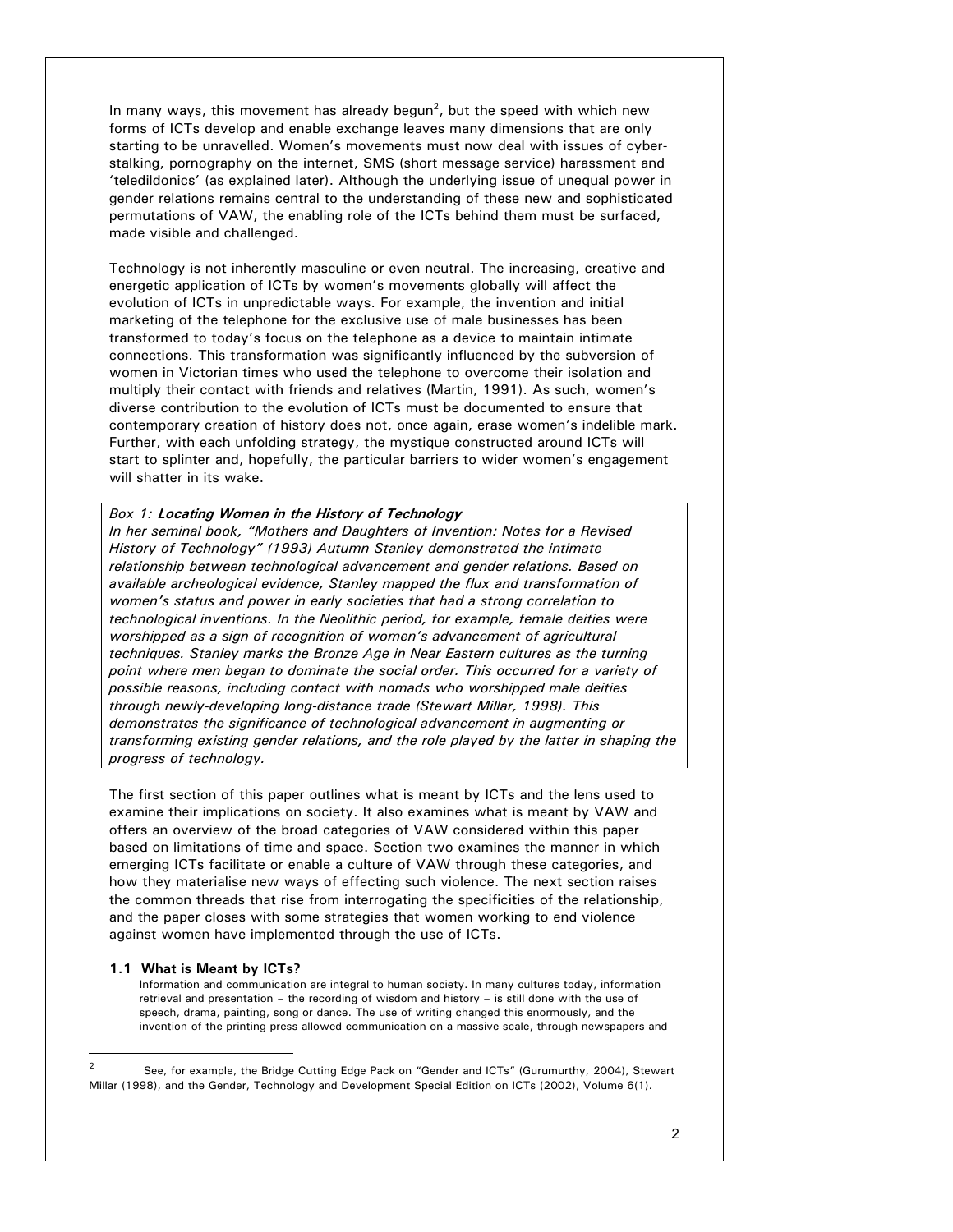magazines. More recent technological innovations increased further the reach and speed of communication, culminating, for now, with digital technology. - Gender Evaluation Methodologies (GEM) for Internet & ICTs, Association of Progressive Communications, Women's Networking Support Programme (APC WNSP)<sup>3</sup>

Information communication technologies or 'ICTs' is a broad term that encompasses a range of technologies that meet our communication and information needs. This includes "a complex and heterogeneous set of goods, applications and services used to produce, distribute, process and transform information" (Marcelle, 2000: 5, quoted in Gurumurthy, 2004: 6). This paper will focus on what are sometimes called 'new' ICTs, which are digital technologies that include the internet, multimedia and wireless communications technologies.

This does not mean that the value of 'older' modes of ICTs (information transmitted in analogue format) is not recognised**<sup>4</sup>** . In fact, radio is one of the primary media used to reach a wide audience of women, and women's organisations have long harnessed the power of print media in their activism. It bears reminding that communications technologies need to be appropriate for the context and culture of their use, and are not an overriding solution to any issue in themselves. However, since women's engagement with more 'traditional' forms of ICTs has already been cogently – although by no means exhaustively – examined by feminists (particularly in the field of media studies), this paper aims to build from that knowledge and draw out the different dimensions of emerging ICTs and their relationship with VAW – a less expansively scrutinised field.

How can we understand the implications of emerging ICTs and computerised information resources? Based on their close relationship with the media as a social institution, as well as through their ability to reach a vast number of people with relative ease and speed, there are two ways to look at the effect or power of new ICTs:

## **i. Representation**

l

ICTs have great potency to transmit dominant norms through representations. Culture as a way of structuring life and social relations is augmented by representations of ideas in our lives, and is diffused and disseminated via these technologies. Extensive studies have shown how media images reinforce notions of 'difference' between men and women by normalising stereotypes in gender roles as reality (Gallagher, 1995).

However, this dynamic is by no means straightforward or simple. Particularly with the increased diversity of content producers facilitated by the internet, the array of representations affect gender relations in complex and multi-dimensional ways.

In addition, cultures are not homogeneous or static. As stated by Susie Jolly (2002), "within each country, community or institution, there are many cultures. People have different relations to the cultures in which they live. Some aspects of culture are enabling for some and constraining for others. There are times when people go along with their cultural norms, and times when they resist. The going along with may reinforce those norms, and the

<sup>3</sup> <http://www.apcwomen.org/gem/glossary/index.htm> [Accessed 23 January 2005].

<sup>4</sup> A complete distinction between old and new forms of ICTs cannot be drawn, since the latter evolved from communication processes that were already facilitated by the old, shifting them in speed, ease and breadth. The overlaps can also be seen through their effective and creative combination by women's organisations in their strategies.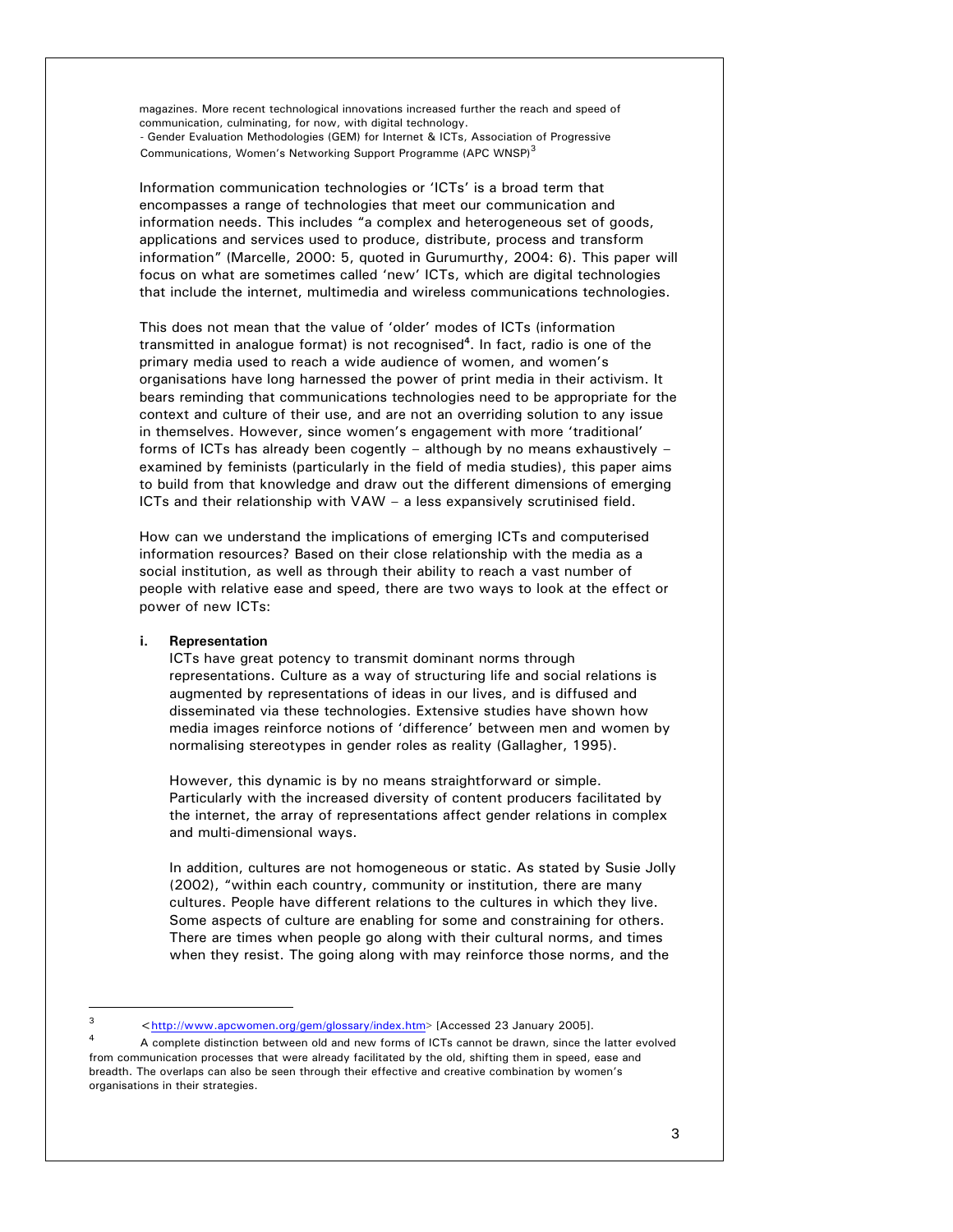resistance may challenge them. This process, combined with influence from outside forces, changes cultures."

The various strands of discourses in gender, sexuality, culture, race, etc., communicated through ICTs that give us a picture of life, need to be untangled to assess their role in affecting culture and norms. These are salient points in understanding and challenging VAW. Particularly with the existing inequities of new ICTs and the disequilibrium in loci of power in content production, the hegemonic discourses that underlie these representations must be rendered visible.

### **ii. Communication**

The speed, vastness and relative ease of 'new' ICTs enable further shrinking of distance and time between people, which can have a great influence on social relations. This can be seen through the role of telephones in changing the prudish attitudes of  $19<sup>th</sup>$  century women in the 'West'. Observed by Michèle Martin (1991: 66), "[the] contradictory effect created by the telephone of feeling nearby and far away at the same time seemed to embolden some people […and] permitted women to be bolder in their approach [in communication] than it had to be made face to face."

The anonymity provided by the internet can enable survivors of VAW to communicate their situation and seek help (Kee, 2004), as well as create new avenues to explore and understand gender relations (Turkle, 1995). However, the usage of ICTs can further endanger VAW survivors if utilised without a complete understanding of their dimensions (Kanz & Nakamura, 2002).

In connection with issues of representation above, cross cultural translation and the impact of dominant control over technological access, development and content production by the global economic 'North' require deeper assessment. Local strategies can sometimes be compromised through the ability of new ICTs to quickly transmit information at the click of a mouse to countless users<sup>5</sup>. The many-to-many, many-to-one and one-to-many ability of new ICTs in communication can sometimes lead to difficult issues of privacy, misrepresentation and misunderstanding (Friedman, 2003). On the other hand, women's organisations have utilised their capabilities to network across great distances and successfully mobilised instantaneous action on urgent situations of VAW.

The contradictory effects of ICTs can be better understood by examining the various ways in which they have been employed by users to communicate and connect with one another. Through this, women's movements can perhaps shape stronger solidarities with greater discernment of the potential and limitations of ICTs.

Broadly, these are the frameworks used to examine the relationship between ICTs and VAW in this paper.

## **1.2 Violence Against Women**

l

Gender-based violence knows no colour and nationality. It devastates lives and fractures communities, impeding development in every nation. In every country, the well-being, promise and

<sup>5</sup> As in the case of the Amina Lawal international protest letter campaigns. For more information, see WLUML news report, available from: <http://wluml.org/english/newsfulltxt.shtml?cmd[157]=x-157-4556> [Accessed 23 January 2005].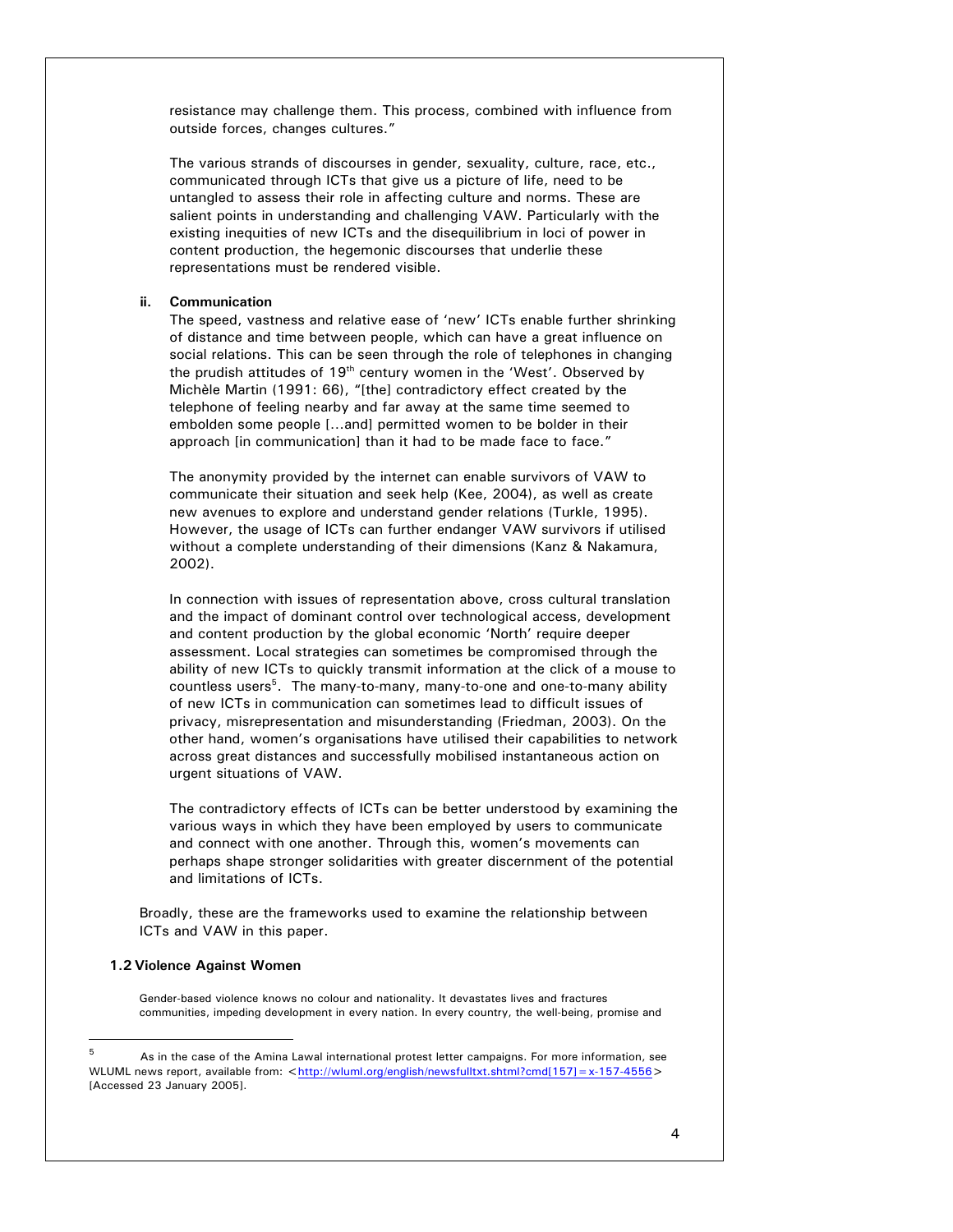gifts of millions of women and girls are destroyed by violence. To understand the causes of this destructive violence and how to eradicate it, we must view gender-based violence not only in terms of individuals, but in terms of relationships, within the context of families, communities and institutions. To work together to end it, we must understand that it can be stopped. – Noeleen Heyzer in Spindel et al, 2000: 10

Violence and discrimination against women are global social issues, where abuses are afflicted systematically, relentlessly and are oftentimes tolerated, if not explicitly condoned. The United Nations Declaration on the Elimination of Violence against Women (GA Resolution 48/104, 20 December 1993) defines violence against women (VAW) as "any act of gender-based violence that results in, or is likely to result in, physical, sexual or psychological harm or suffering to women, including threats of such acts, coercion or arbitrary deprivation of liberty, whether occurring in public or private life."

Supplementing this is a range of international conventions that attempt to flesh out the various forms of violence that women face in divergent capacities and situations as they surface. Amongst them are the Convention on the Suppression of the Traffic in Persons and of the Exploitation of the Prostitution of Others, which relates to trafficking of women and girls, and the Fourth Geneva Convention Relative to the Treatment of Civilian Persons in Time of War, which relates to protection of women refugees. In addition, the Rome Statute of the International Criminal Court (ICC) now recognises and prosecutes sexual and gender violence such as rape, sexual slavery (including trafficking of women), enforced prostitution, forced pregnancy and enforced sterilisation as war crimes and crimes against humanity<sup>6</sup>.

The usually cited document operationalised by women's movements is the Convention on the Elimination of all forms of Discrimination against Women (CEDAW). General Recommendation 19 on that Convention states, "the definition of discrimination includes gender-based violence, that is, violence that is directed against a woman because she is a woman or that affects women disproportionately. It includes acts that inflict physical, mental or sexual harm or suffering, threats of such acts, coercion and other deprivations of liberty" (CEDAW/GR/19/6). Importantly, it recognises VAW as impairing or nullifying the enjoyment by women of human rights and fundamental freedoms (CEDAW/GR/19/7).

The recognition of VAW as a violation of fundamental human rights is a fairly recent phenomenon. The United Nations General Assembly through the Declaration on the Elimination of Violence Against Women (A/RES/48/104) effected this recognition only in 1993. Women's movements across the world are surfacing new instances and facets of VAW that were previously underpoliticised, particularly in less privileged locations that the gaze of globalised mass media sometimes misses. Numerous world conferences on women's human rights, such as the Beijing Conference in 1995, also helped to create a platform for activists to meet, exchange and form networks for continued strategising. This enabled greater awareness and the building of new knowledge in relation to VAW.

New ICTs play an important function in communicating instances of systemic gender based violence in remote or hard-to-access locations such as conflictaffected areas, and facilitate the dissemination of information about such violations with unprecedented vastness and rapidity. With dialogues occurring over distances, whether within or across national boundaries, greater dimensions

l

<sup>&</sup>lt;sup>6</sup> http://www.un.org/law/icc/statute/99\_corr/cstatute.htm [Accessed 25 March 2005]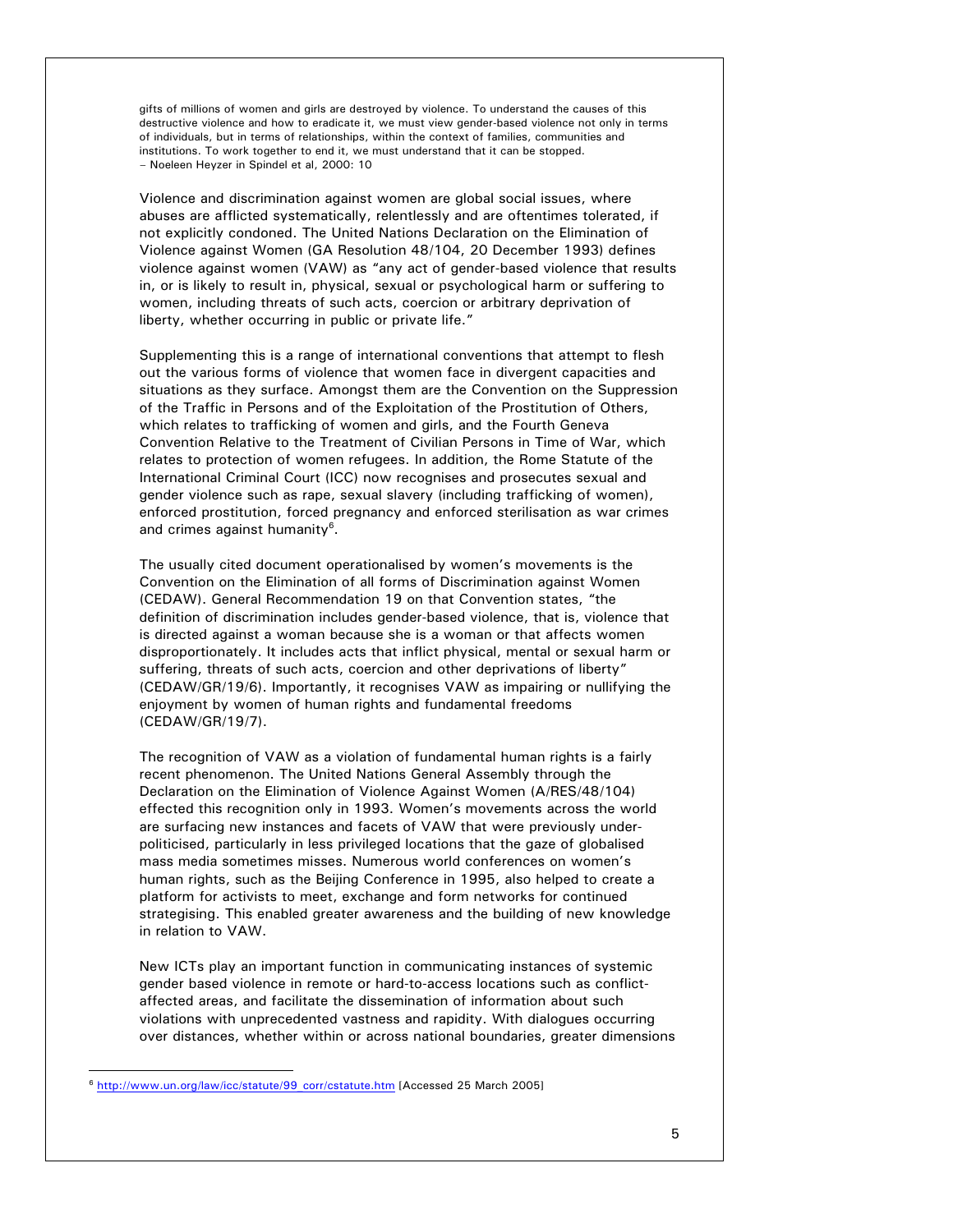of violence faced by women across the world emerge, together with strategic coalitions of women's organisations. Through their efforts, the terrain of recognised instances of VAW is constantly shifting.

This paper cannot comprehensively deal with every aspect of VAW, nor attempt to locate the boundaries of where VAW ends. Instead, recognised categories are presented as specific sites to explore the dynamics between ICTs and VAW. Broadly, this paper examines ICTs in relation to:

- i. Domestic Violence
- ii. Sexual Violence
- iii. Women in Areas Affected by Conflict

Initially, violence in women's reproductive health and HIV/AIDS, as well as harmful practices in the name of 'culture' and 'tradition', were also to be included in the paper. However, research yielded little information in these two areas, particularly information that directly examines their relationship with new ICTs. Nonetheless, some interesting questions and perspectives were raised in the process, which are threads that reverberate throughout the paper. As such, they are culled and positioned in the third section of the paper. It is hoped that this can help facilitate greater exploration and analysis into the issues and their connection with emerging ICTs.

## **Some Statistics on Violence Against Women**

- *In Canada, the costs of domestic violence amount to \$1.6 billion per year, including medical care and lost productivity. Estimates in the United States place this figure between \$10 and \$67 billion (Spindel et al., 2000).*
- *In countries where reliable, large-scale studies on gender violence are available, more than 20 per cent of women are reported to have been abused by the men with whom they live (United Nations Department of Public Information DPI/2035/D, May 2000).*
- *Around the world at least one in every three women has been beaten, coerced into sex, or otherwise abused in her lifetime, often by a husband or family member (Heise & Gottemoeller, 1999).*
- *1 out of every 2 women in Canada has been physically or sexually assaulted at least once (from the age of 16). This figure represents 51% of 10 million women (Statistics on Violence Against Women, 2002).*
- *From 1996 to 1998, girls aged seventeen and under constituted approximately 40% of reported rape and attempted rape victims nationally in South Africa (Naylor, 2002).*
- *An estimated 200,000 women have been trafficked to Pakistan in the last 10 years, continuing at the rate of 200-400 women monthly (Coalition Against Trafficking in Women – Asia Pacific).*
- *A landmark study "Rape in America: A Report to the Nation" concluded that 1.3 women are raped per minute in that country (National Victim Center and the Crime Victims Research and Treatment Center, 1992).*
- *During a cyber conference marking the International Social Violence Expulsion Week in Korea in 1998, Unitel, a PC (personal computer) communication service, sponsored a survey to determine the extent of online sexual violence. 30% of the respondents experienced sexual violence online.*

# **II. LOOKING AT VAW THROUGH ICTS**

the word left unspoken the word in the dark the cancerous fire that starts with a spark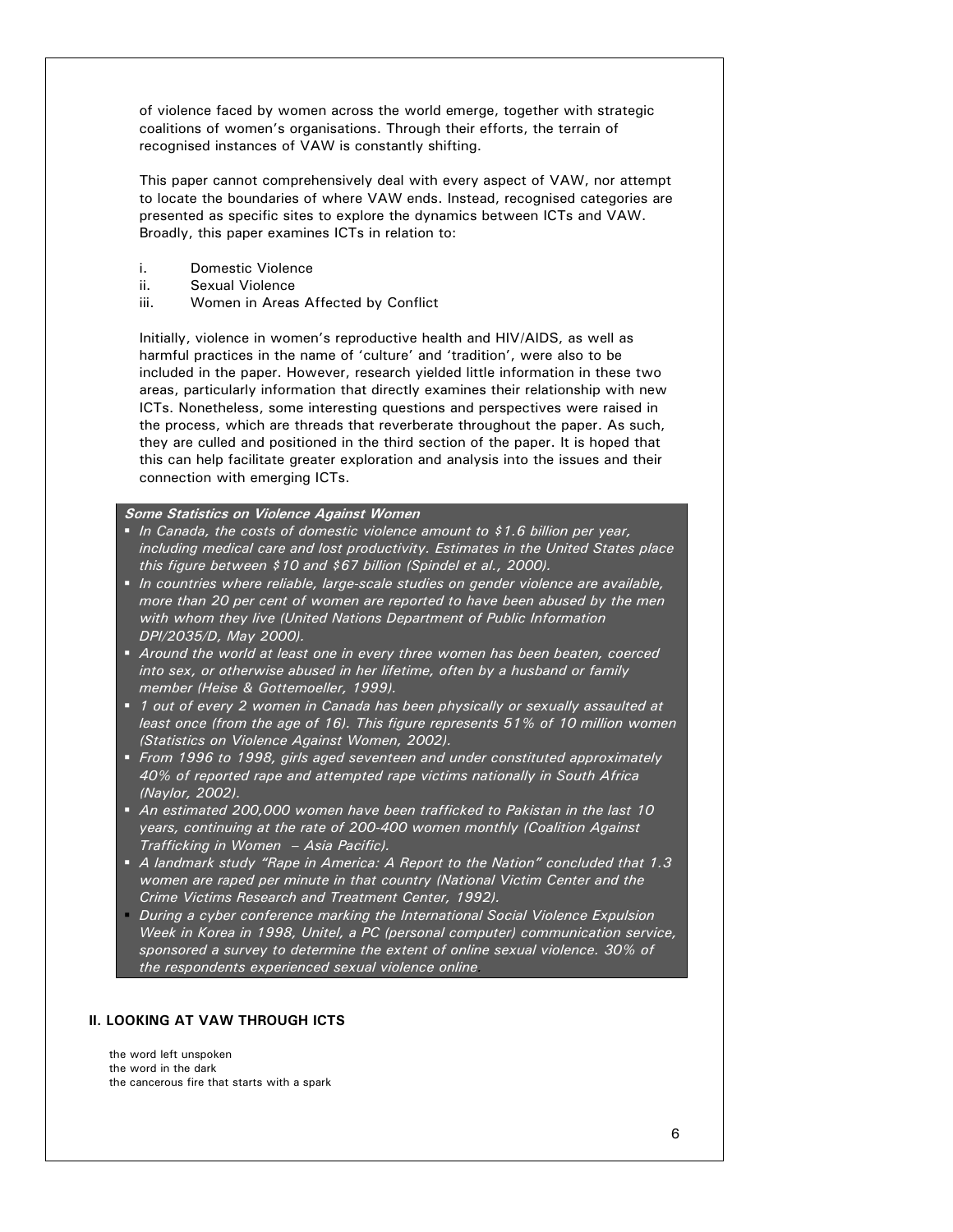the word from the pulpit the word in the news the militant toxin distorting the truth the word in the stomach the word in the mind the paralysing notion of what we might find behind masks of the master beneath cloaks of conceit between veils of convention beyond beckoning doors the word this word i will not waste my life trying to ignore this word i embrace standing lonely in the light this word in its nakedness powerless and small no demon after all - Malika Ndlovu*<sup>7</sup>*

## **2.1 Domestic Violence**

l

Much of the violence faced by women happen within the walls of homes. This is unsurprising given the historical segregation of women into the 'private' spheres, where many women still remain as full-time (and oftentimes unpaid) carers and domestic workers<sup>8</sup>. Domestic violence is understood as an abuse of power, where predominantly a male intimate partner attempts to control and dominate the other through physical, psychological and/or sexual violence, or threat of such violence, or through control of her finances, mobility and social life.

### **2.1.1 Connecting Survivors with Help**

With the severe control usually placed upon a survivor's mobility and her ability to access the public world, the internet can be seen as a way to circumvent her isolation. The culture of silence surrounding domestic violence can also make it difficult for survivors to inform anyone about the violence they face. This is even more true for survivors who are living some distance away from their immediate family network, or whose family members and friends are complicit in the silence by constructing the issue as a private matter between husband and wife. In this instance, there may be elements of shame involved for the survivor in admitting to herself or others that she is in a violent relationship.

In these situations, the internet can be a useful space to get further information about the dynamics of domestic violence, legal protection and available services for further help. Some organisations also provide email contact details for first instance counselling that can be followed up with telephone and face-to-face counselling (Kee, 2004). Email communication accommodates distance as well as relative anonymity, where only an email address needs to be disclosed. This can give survivors a sense of safety to disclose the violence they face, with less anxiety about 'shaming'. Such initial contact could help to make survivors feel that they are not alone and help validate their experiences. This and follow-up support may help enable survivors to take action and break the cycle of violence they are in.

Many women's organisations working on domestic violence responded to the possibilities presented by the internet by posting information on the

<sup>&</sup>lt;sup>7</sup> the word <<u>http://www.fito.co.za/april\_2004/sub/fiction.htm</u>> [Accessed 25 February 2005].

Forms of violence in the home include domestic violence and abuse of migrant domestic workers, who are primarily women. Due to lack of materials, this section will examine only the former in detail.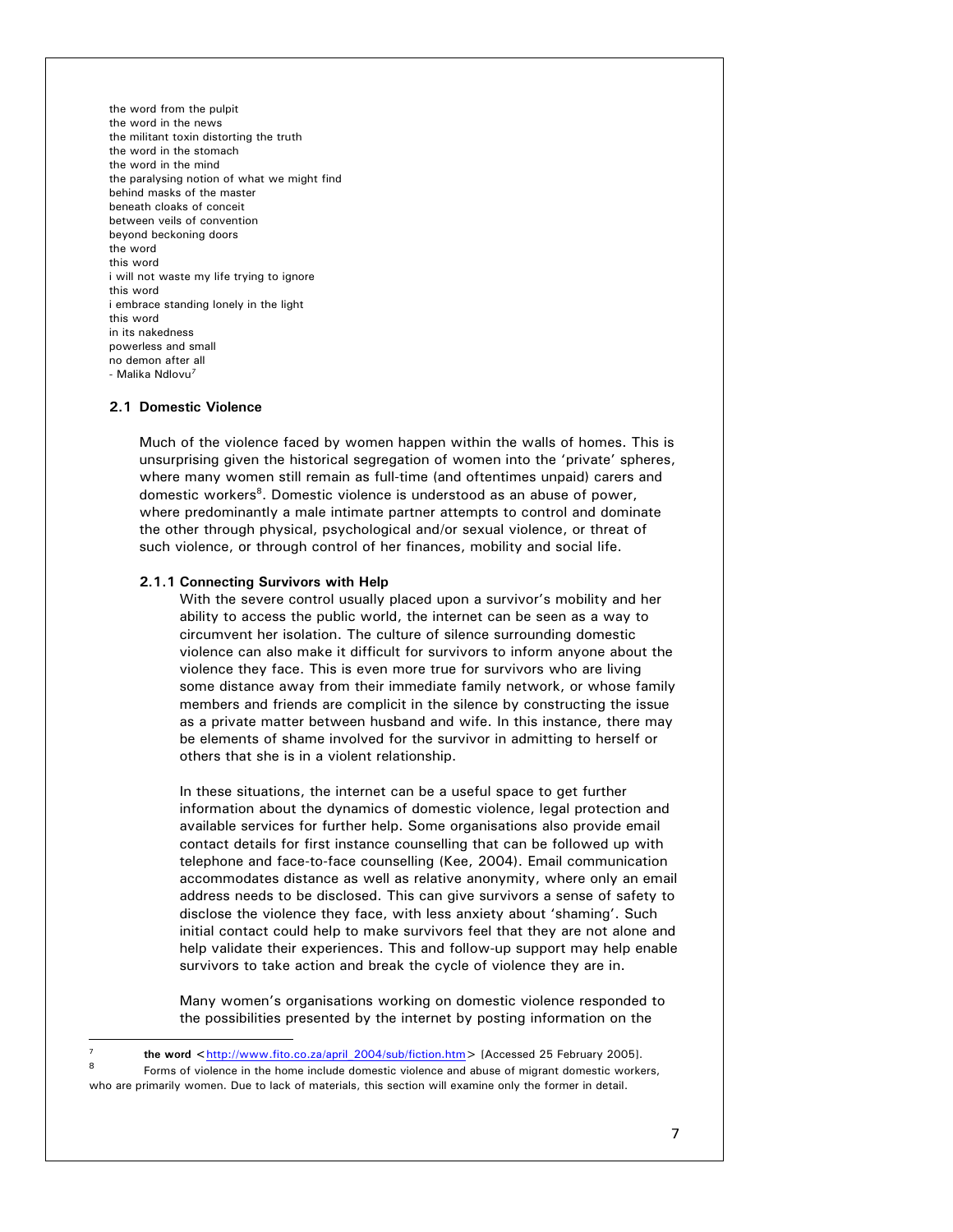world wide web. A surge of materials on this issue on the web was documented by Jerry Finn (2000), who, using a popular search engine called 'HotBot', found that there were 24,880 websites indexed under 'family violence' and documented a 37% increase in these materials in just six months. The Violence Against Women Online Resources site that provides extensive information regarding VAW records around 1000 users per day and receives about 700 email requests for assistance per year, the largest section of which is related to domestic violence (Kranz, 2002).

Whether these materials actually reach survivors is uncertain. With women as a minority of internet users in almost all countries, and the lack of gender disaggregated data in developing countries (Gurumurthy, 2004), a conclusive outcome is hard to reach. The efficacy of posting materials on the web would also depend largely on the context in which these sites are accessed, whether women have the infrastructure and skills to utilise them or whether another form of communications medium would be more effective. For example, in the United States, Ann Kranz and Karen Nakamura (2002) postulated that since more than half of web surfers are female and one in three women are abused at some point in their adult life, there is – with more than 168 million households using the internet – a great potential for large numbers of survivors to be connected to information on the internet. Regardless, it is an encouraging sign that the internet is being increasingly populated by helpful resources for survivors or their support networks, such as friends of family members, who may be able to use them to seek information and other services.

Some organisations also provide digital (or sometimes known as cellular or mobile) telephones to their advocates and research staff so that they can be more accessible to survivors and thus increase safety (Kranz, 2002). This is to address concerns that survivors may not be able to reach staff when they are not at their desks and in recognition that safe times to call or opportunities for staff to return calls may be limited, particularly for survivors who are still living in the same house as abusers. With wireless telephones, staff can be mobile whilst at the same time remaining within reach.

## *Box 3:* **Verizon Wireless – Hopeline Programme<sup>9</sup>**

*Verizon Wireless initiated a programme called 'Hopeline' that recycles old cellular telephones for organisations working with domestic violence in the U.S. The public is encouraged to donate their old or unused digital/mobile/wireless/cellular telephones. These telephones are then recycled and given to organisations that can provide survivors with free cellular telephones, complete with airtime and wireless voice mail. With these services, survivors have access to a private means of communication with no strings attached. In 2003 alone, this programme collected 900,000 telephones for recycling and donated more than \$3.7 million to domestic violence shelters and advocacy organisations in the country.* 

## **2.1.2 Abusers' Use of ICTs**

l

Despite these gains from the internet for survivors, there is increasing documentation on how new ICTs are opening up different avenues of control for abusers. Particularly in the U.S., where the percentage of

<sup>9</sup> <http://www.verizonwireless.com/b2c/aboutUs/communityservice/hopeLineFact.jsp> [Accessed 23 January 2005].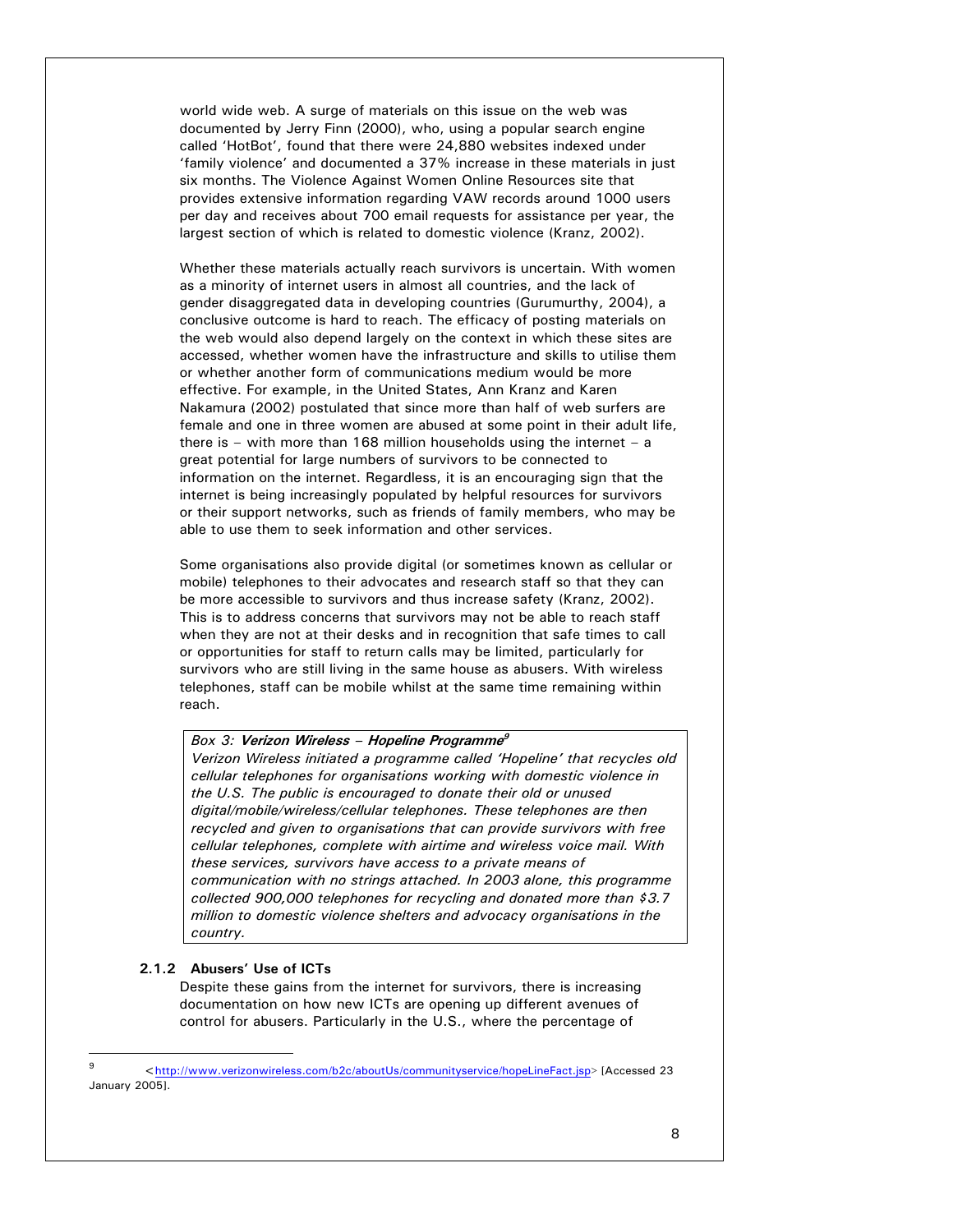women online is relatively high (around 50%, Gurumurthy, 2004: 23), studies that provide such evidence have stimulated the development of programmes on technology risks in advocacy work on domestic violence.

Some of the dangers experienced by survivors include (Kanz & Nakamura, 2002; Southworth et al., 2002):

**Spy Software** 

Survivors' use of ICTs to attain information or communicate for support may be compromised by features of the technology. For example, commercially available spy software (e.g. Big Brother, WinGuardian, CyberPatrol, Spy Agent, etc.) can be purchased and installed on a home computer, which enables abusers to have access to all keystrokes made on the computer. This includes all email correspondence, web surfing and internet communication. In Michigan, an abuser used this technique to monitor the survivor's internet activity. He was subsequently charged with four felony counts for using a computer to spy and intrude on another's privacy.

- Wireless Technology to Overhear Private Conversations Wireless (cellular or mobile) telephones can also be configured to pick up sounds within their proximity. A batterer can place a wireless telephone near the survivor and call the number throughout the day (with the volume turned off) to overhear her conversations and activities. Communication through cordless or wireless telephones or even through baby monitors can be picked up by a strategically positioned scanner (such as in a car on a nearby street).
- **Disabled Users and Privacy**

Disabled survivors can be vulnerable to being overheard when using software that is designed to aid their use of the computer, such as voicedictation programmes for typing and programmes that read text aloud from the screen. If an abuser is nearby, these software programmes do not allow privacy in communications that may be needed when a survivor is using ICTs to seek help or information.

**Instant Messaging Services** 

Survivors sometimes use internet chat rooms or instant messaging facilities to dialogue with other survivors for mutual support. However, most of the programmes that support these forms of 'real time' communication keep a log and sometimes even a copy of the conversation. If the survivor is unaware of this feature and does not disable it, an abuser can access this log to monitor her conversations.

**Browser History** 

Several web browsers, such as Explorer, Netscape and Mozilla Firefox, create a record of recent sites visited on the internet. This information is automatically stored in the computer's temporary internet or cache file and, if it is not cleaned after every use, can give abusers access to survivors' internet activity. Should a survivor be searching for information on the internet on domestic violence, the abuser would be able to gain information on this and subject her to further control, perhaps restricting her access to the home computer or gaining information about organisations that she may be looking to seek temporary shelter from.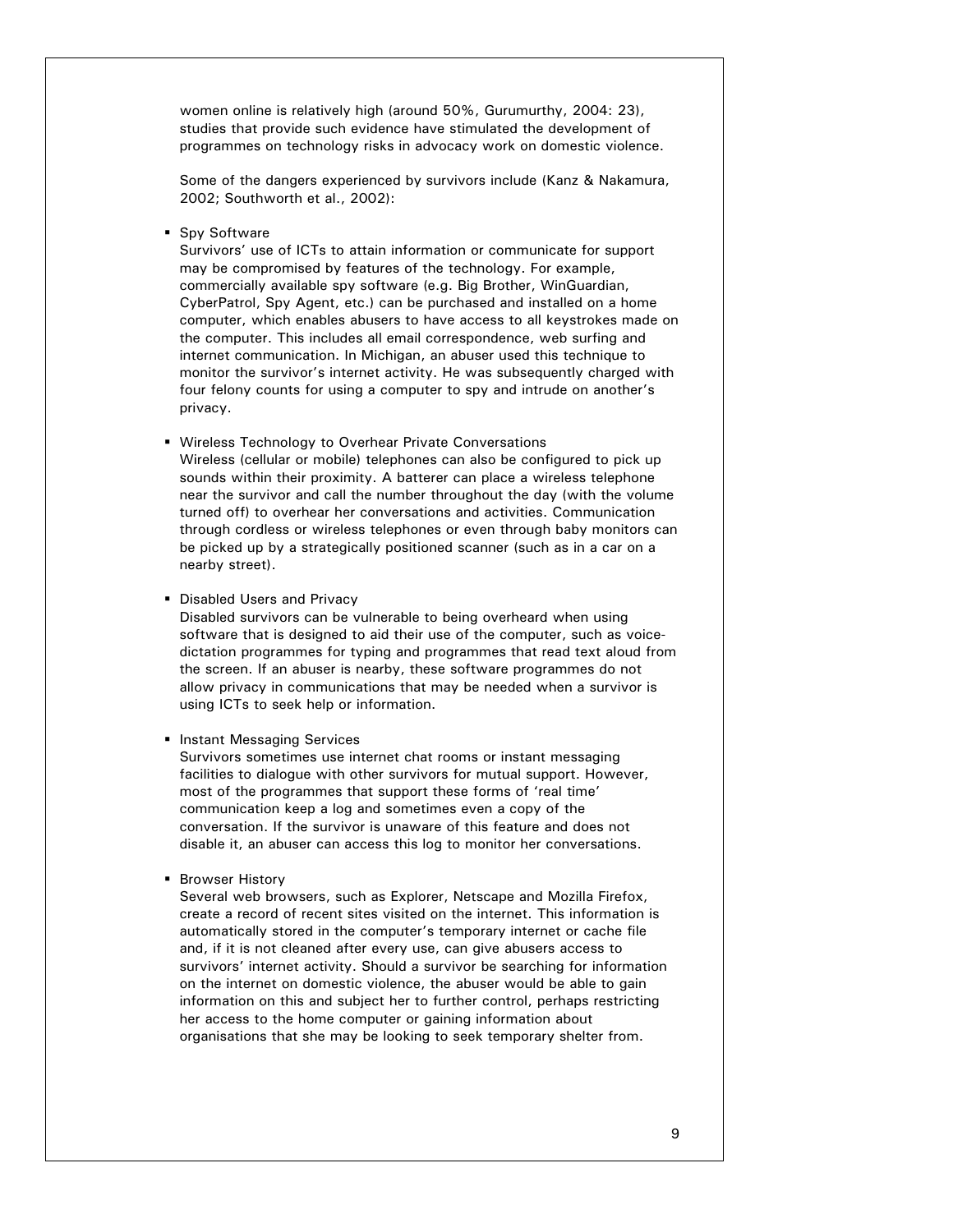# **Email Tampering**

Survivors' use of email communication to seek information or support can be rendered insecure through use of technology. Abusers can intercept or redirect emails to their account or configure email software to place a copy of mail messages in other inboxes. Also, it is possible to check incoming emails remotely (via webmail facilities) before they are downloaded into the home computer without alerting the survivor that the messages have already been read. Also, email software often stores sent messages in the 'Sent Items' folder that survivors can neglect to delete. Even if they have been deleted, they are sometimes stored in the 'Deleted Items' folder, which requires an additional step of emptying to erase record of the correspondence.

Visual Surveillance

Web cams and other hidden surveillance cameras can be used by abusers to monitor their partners' activities. These devices are small, relatively low in price (USD30-50) and can be installed almost anywhere. The digital images are transmitted through the internet and can be viewed from a webpage, thus enabling abusers to monitor activities undertaken by survivors at home. Survivors are often unaware of the existence of these cameras because they are installed discreetly.

**Tracking Survivors** 

Global Positioning System (GPS) technology is now commercially available for public use. It is a satellite-based navigation system made up of 24 satellites placed into orbit by the U.S. Department of Defense that can track the location of the user anywhere in the world. GPS can be installed in a car for less than USD300 and can log the location, time and speed of the vehicle at all times. There have been reports of GPS units being installed to track teenagers' and spouses' use of the family car. If a survivor is using the car to visit an organisation for counselling, advice or shelter, the abuser is able to locate its position and compromise her safety and the organisation's security.

#### *Box 4:* **Intercepted Email as a Catalyst for Homicide**

*Joseph Sparacio, a computer programmer, reportedly intercepted his wife's email that stated her plans to leave him. His knowledge of this served as a catalyst for his murder of Valarie Sporacio the day before her appointment to apply for a protection order. Valerie had been dead for two days from brutal stabbing when her father turned up with a van to help her leave (Southworth et al., 2002).* 

# **2.1.3 Concerns Surfaced**

Such innovative use of new ICTs by abusers raises grave concerns about the utility of these technologies in situations of domestic violence. Considering the gender imbalance in terms of access and development, it would appear that abusers might have a greater advantage in their application. Men who abuse their partners may also, and perhaps with greater ability, access online resources regarding domestic violence, then misuse information culled from these sites. For example, they could learn the language of rights and subvert it as justification for furthering their violence, or find out emergency escape plans posted online at domestic violence sites to better control their partner's ability to escape.

According to Cindy Southworth (2003), an advocate in ICTs and domestic violence in the U.S., "technology is becoming an integral part of battering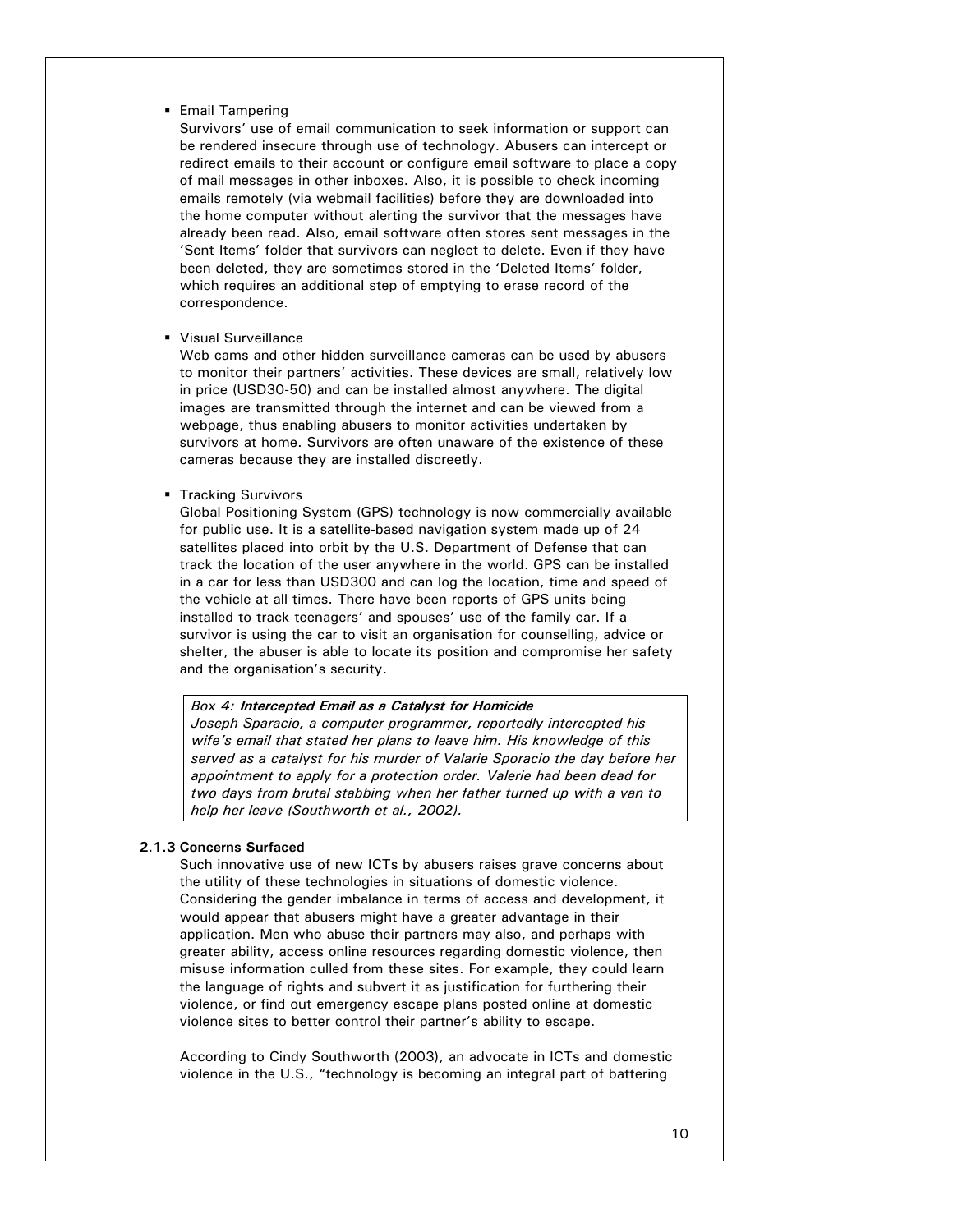tactics". As such, would the development of new ICTs be affected and adapted based on their use by domestic violence perpetrators? With the increasing development of ICTs that support surveillance, this is an interesting point with which advocates against domestic violence must engage. Emerging ICT devices are becoming more commercially viable, partly facilitated by ease of application. They are also becoming smaller in size and less obtrusive. These innovations arguably could help women to gain access to their use. However, if the digital discourse continues to view its users as men (Stewart Millar, 1998; Rasmussen & Håpnes, 1991), then the advancement of these technologies might not reflect women's experiences and needs and, even worse, might be geared toward use by abusers. This is a dangerous oversight, since domestic violence is a reality for a large proportion of women at some point in their lifetimes.

The development of these technologies must take into account methods in which they can be exploited, and in turn, advocates against domestic violence need to understand and learn the risks of ICTs in their work. Survivors' safety is paramount in work related to domestic violence and the security implications of advocates against domestic violence using emerging ICTs must be discussed and revealed. Further, there are ethical and legal issues involved in online service deliveries such as email counselling or referrals to further information. These can include threats to personal safety, liability to the service provider, confidentiality breaches, lack of privacy and ineffective service delivery (Kranz, 2002). To better comprehend the ways that these risks can be mitigated and addressed, as well as to influence the development of ICTs that can benefit women's particular needs, advocates against domestic violence need to understand the implications of new ICTs.

This does not mean that all domestic violence organisations have to invest in emerging ICTs, since they may be irrelevant to intended beneficiaries or require too much effort to counter their limits, which may divert resources that could be better spent elsewhere. Technological expenditures have to be weighed against their benefits, potential harm, and the ability to overcome them within each context. Nonetheless, complete disengagement would be hard to sustain with the emphasis on new ICTs in other fields of social transformation such as social and economic development or poverty alleviation (Everts, 1998), which adds to the increasingly ubiquitous nature of new ICTs. A more powerful approach would be to remain aware of changes in the ICT arena, including their applications and shortfalls, and to influence the course of their development through this active participation.

# **Mitigating Risks Online**

*Finn (2001: 5) suggests taking these considerations to mitigate the risks involved in providing online services to domestic violence survivors:* 

- *"Email should be treated as formally as other client documentation.*
- *Organisations should take steps to prevent unauthorized access to their electronic records through using password protection of their computer and maintaining storage of back-up files in a secure place."*
- *"Victims and internet users should be informed if and for how long their messages are being preserved as part of their file, and organizations should obtain signed informed consent before any materials are forwarded to another party."*
- *"If messages are to be saved, there should be appropriate electronic and/or hard copy back up of all email messages. Alternatively,*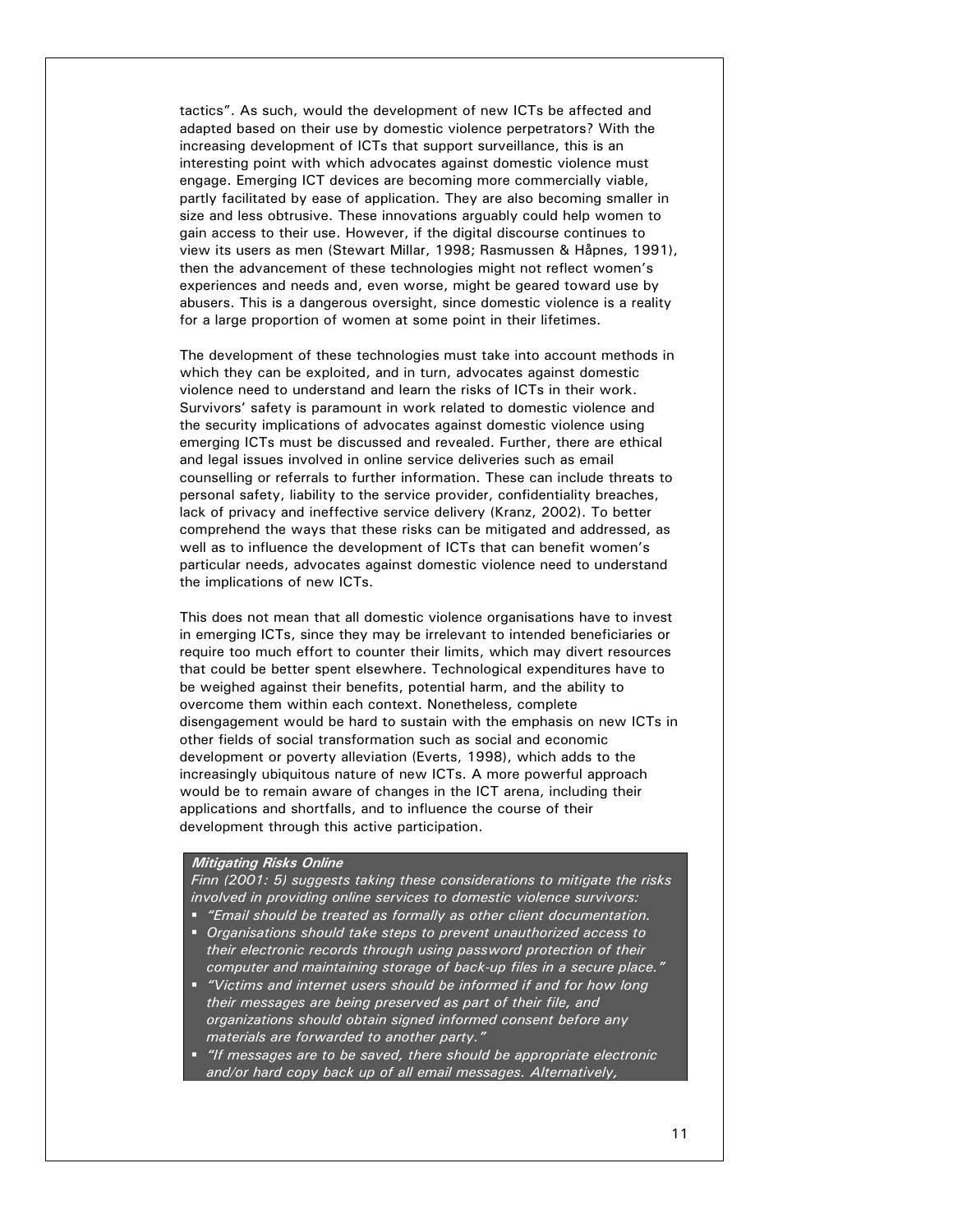*organizations may want to consider a policy in which all email from consumers is deleted after being read."* 

- *"Encryption software programs should be used to prevent messages from being read by anyone but the intended receiver."*
- *"Survivors and internet users should receive education about online safety and privacy protection."*
- *"Staff should receive training about maintaining secure electronic communications."*
- *"To prevent access by hackers, electronic files containing victim or funder records should be kept on computers that are not connected to the internet."*
- *"Organisations should not permit staff to access organisation email from their home computers."*
- *"Finally, organisations should create written policies that establish how email is to be used, by whom, and what the sanctions are for violation of those policies."*

*Some organisations have also put up warnings on the main page of their websites to caution users against possible vulnerabilities they might face for accessing the site. For some examples, see:* 

- *Violence Against Women Online Resources :*
- http://www.vaw.umn.edu/mail/infoassist.shtml#internet*;*
- *Women's Aid Federation:* http://www.womensaid.org.uk/warning.htm*;*
- *The American Bar Association Commission on Domestic Violence:*  http://www.abanet.org/domviol/internet.html

# **2.2 Sexual Violence**

l

Sexual violence is a broad term that ranges from forcible rape to non-physical types of pressure that compel women and girls to have sex against their will. Radhika Coomaraswamy (1995), Special Rapporteur on Violence Against Women, defines sexual violence as "all forms of sexual threat, assault, interference and exploitation, including 'statutory rape' and molestation without physical harm or penetration". The definition is deliberately expansive to accommodate modes of sexual violence that are being uncovered with time. Some currently recognised forms of sexual violence include rape, sexual harassment and intimidation, molestation, incest, child sexual abuse, trafficking, sexual assault against refugees, asylum seekers and women in prison and rape as a weapon of war.

In the context of this paper**<sup>10</sup>**, the connections between sexual violence and ICTs will be examined particularly in relation to sexual assault and sexual harassment**<sup>11</sup>**. The former will be examined through pornography on the internet, which is an especially pertinent question in the context of representation: do

sexual violence against refugees, asylum seekers and in the context of war are addressed in the next section.<br><sup>11</sup> It is difficult to comprehensively define sexual assault since different legal jurisdictions provide different understandings; similarly with sexual harassment where it is often context-specific and closely related to the effects of harm faced by survivors. Here, a broad understanding is adopted. Sexual assault includes violent sexual behaviour and/or penetration of the vagina by the penis, finger, tongue or objects, without consent or through coercion, intimidation and/or force (where objection will result in severe physical or social harm). Sexual harassment includes but is not limited to the knowing creation of a hostile, intimidating or offensive environment through unwanted or unwelcome sexual behaviour, resulting in fear, distress or harm to the survivor. Both are manifestations of unequal gender power relations and constitute forms of discrimination against women.

<sup>&</sup>lt;sup>10</sup> Trafficking and ICTs are addressed in detail in a separate paper by Kathleen Maltzahn entitled Digital Dangers: Information & Communication Technologies and Trafficking in Women, available from <http://www.genderit.org/upload/ad6d215b74e2a8613f0cf5416c9f3865/digital\_dangers\_EN.pdf>, whilst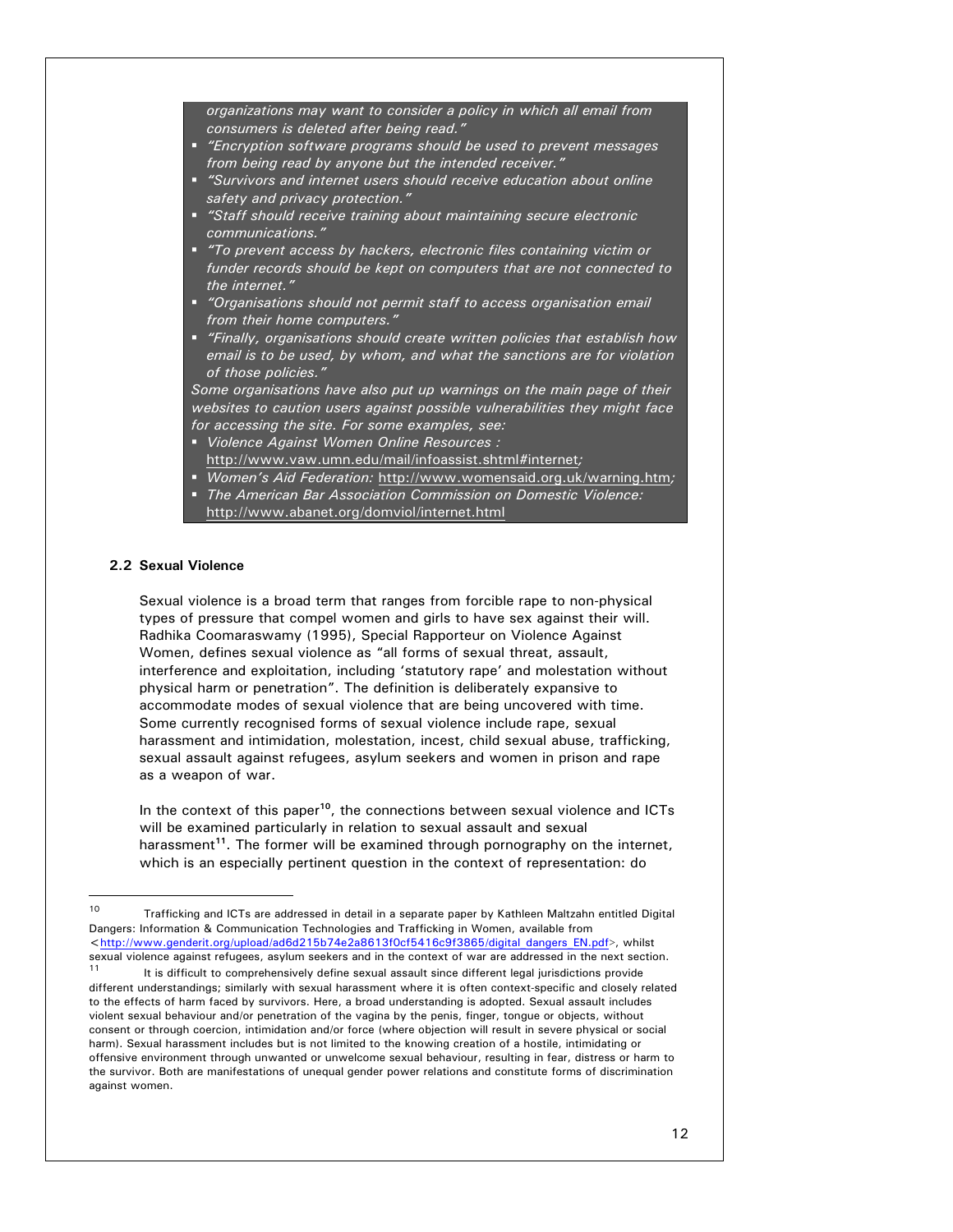pornographic depictions of sexual relations result in rape or other forms of sexual aggression towards women? Is child sexual abuse affected by the availability of child pornography on the internet? Does the development of sexually-oriented games on the internet and other electronic platforms contribute towards violent and degrading treatment of women? On sexual harassment, questions addressed include: are new ICTs contributing to new forms of sexual harassment? Are women's abilities to use the emerging ICTs compromised by such harassment? As such, does online harassment narrow the space for women's participation in the development of an online communications culture?

## *Box 5: '***Virtual Valerie' as the Ultimate 'Safe Sex'?**

*Virtual sex games are reportedly being developed for availability over the internet, and, in response to the fear of HIV/AIDs, are marketed as the ultimate 'safe sex' to protect against sexually transmittable diseases. The user, imagined as a heterosexual man, can wear specially designed suits "attached to computers and telephones studded with micro-vibrators [and] participate in the ultimate safe sex in cyberspace" (Fuller, 2003: 112). Termed 'teledildonics', games such as 'Virtual Valerie' that feature female characters who submit to the players' wishes are becoming available on the internet. What does this mean in terms of gender relations? Does this have to do with men and women's reproductive health, or is it merely another avenue for the dominant masculinist discourse on women's sexuality? With the control and production of these games resting primarily in the hands of men, the codes of desire reproduced often mirror offline sexist discourse. Further, through the marketing technique of these games, the notion that women are responsible for the spread of sexually transmittable diseases can be perpetuated. Nonetheless, the possibilities of this technology as an avenue for performing sexual roles could mean using digital spaces as a possible space to explore and destabilise the status quo. By performing alternative gender roles online, men and women can arguably use this spatial reality to expose and rupture the multitude of gendered discourses that exist in everyday life (Turkle, 1995).* 

## **2.2.1 Pornography on the Internet**

Pornography is big business. In the U.S. alone, pornography was modestly estimated as a USD10 billion industry for 2001, with 21 million Americans (or 1 in 4 internet users) visiting one of the more than 60,000 sex sites on the web at least once a month (Nash, 2002). A commercial research company<sup>12</sup> estimates pornography as a USD57 billion industry worldwide, with 12% of total websites being dedicated to pornography. On average, each internet user receives 4.5 emails or spam that contains pornographic content per day, which makes them  $8\%$  of all emails received<sup>13</sup>. More disturbingly, roughly 100,000 websites offer child pornography, matching the demands of consumers. As an indicator of this demand, TopTenReviews recorded that 116,000 requests daily to a popular peer-topeer file sharing network called Gnutella were for 'child pornography'<sup>14</sup>.

Other forms of digital communications technology such as pay-per-view channels on satellite television are also extensively marketed for adult pornography, as well as older forms of ICTs such as videos. The companies that invest in pornography are established names such as

l

**Comment:** During what period?

<sup>12</sup> The period in which this study was conducted is not specified. **Internet Pornography Statistics**  (TopTenREVIEWS.com), available from: <http://www.internetfilterreview.com/internet-pornographystatistics.html> [Accessed 23 January 2005].<br>  $\frac{13}{13}$  Ibid.

Ibid.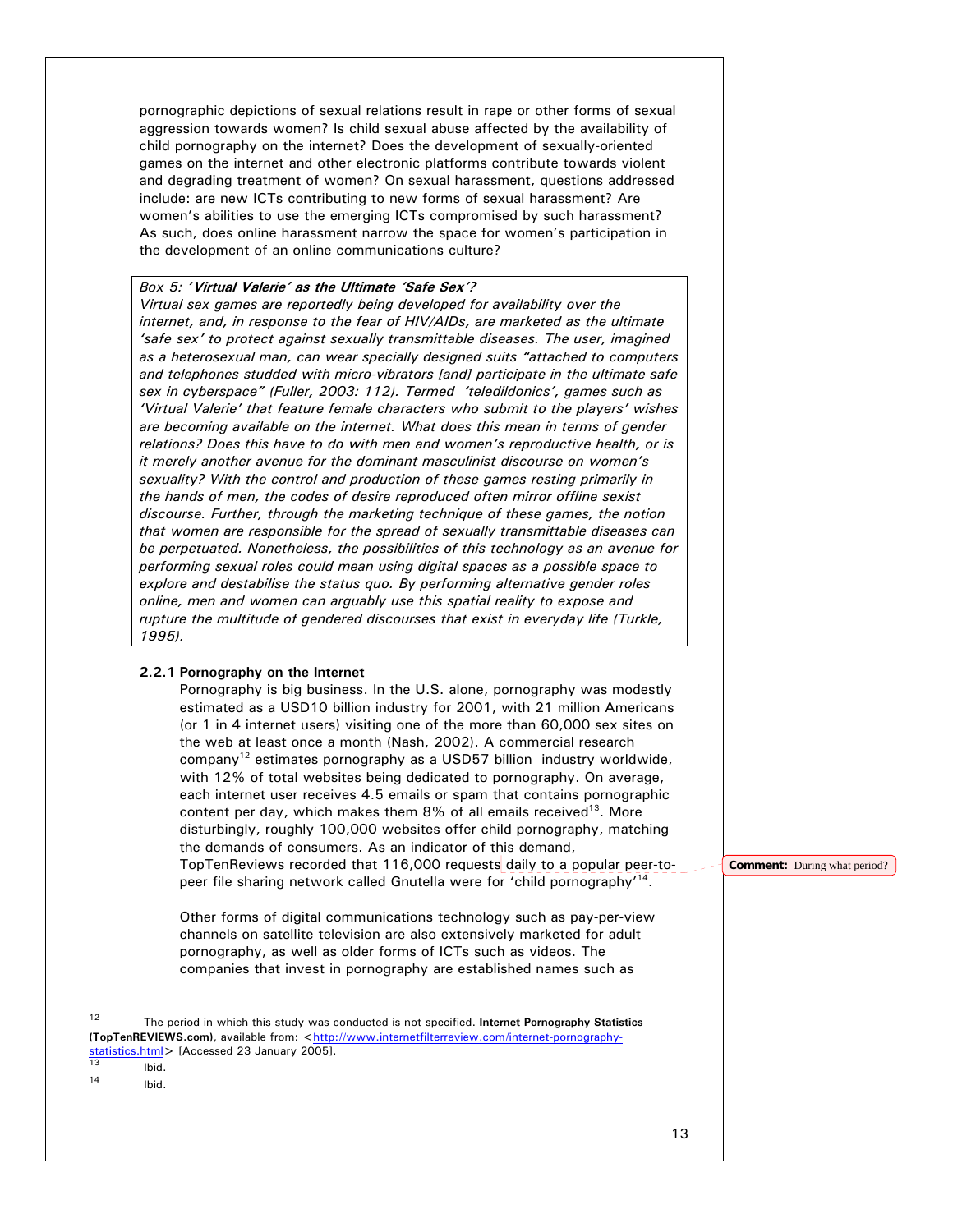General Motors Corporation, EchoStar Communications Corporation, whose chief financial backers include Rupert Murdoch, and AT&T Corporation (Nash, 2002), with revenues reaped from pornography by these companies superseding revenues by familiar names in the industry like Hustler and Playboy.

The ease of access, relatively low cost and good technical quality of digital television and the internet, as well as the privacy it arguably facilitates for users, make them attractive media for marketing pornography. No longer do consumers have to expose their consuming habits in public spaces such as newsagents or video stores. Now all he (and to a lesser extent, she) has to do is click on a mouse or press a button on the remote control and enter some billing details. Technological advancement in new cable and telephone lines can now carry unprecedented amounts of pornographic images at extraordinary speed to computer monitors in the homes.

Donna Hughes' comprehensive paper on "The Use of New Communications and Information Technologies for Sexual Exploitation of Women and Children" (2002) details the various forms of new technologies that have been used to sexually exploit women. They include: digital video disks that enable greater interactivity between users and the images; newsgroups for the exchange of information on how to locate and sexually exploit women; websites as a popular medium of distribution and marketing of pornographic materials and, to a lesser extent, sex workers; chat rooms as spaces for child sexual abuse; file transfer protocol (FTP) as a technological application for exchanging materials on child pornography; peer-to-peer networks and file swapping programmes that enable dissemination and exchange of pornographic materials; and finally, live video chats which can facilitate human trafficking for sexual purposes. In short, pornography is varied in kind and medium, and can be ubiquitous and easily accessible to those who are connected to the internet and other forms of digital technology.

#### **Harm to Women?**

The major proponents against pornography draw a causal link between pornography and sexual violence against women. With the overwhelming majority of pornography catering to dominant masculine perspectives of heterosexual desire, the images contained within have been argued as a form of sexual violence, since they often objectify and reduce women to passive bodies (or fragmented parts of bodies) that exist merely to satisfy men (Attwood, 2004). Further, violent sexual treatment of women in pornography has raised concerns that this may result in similar violence such as rape in material life. As powerfully critiqued by Catharine McKinnon (1985), "[w]hat pornography does goes beyond its content: It eroticizes hierarchy, it sexualizes inequality. It makes dominance and submission sex. Inequality is its central dynamic, the illusion of freedom coming together with the reality of force is central to its working."

However, research conducted for the purpose of drawing links between pornographic materials and sexual aggression towards women draws contradictory and inconclusive results (Zeb Babar, 2001). Distinctions made between sexually explicit and degrading versus violent representations in pornography largely demonstrate that it is actually the *violence* rather than the sexual explicitness that produces harmful results in attitudes about rape (Gossett & Bryne, 2002). Feminist advocates against pornography sometimes conflate the two to render all forms of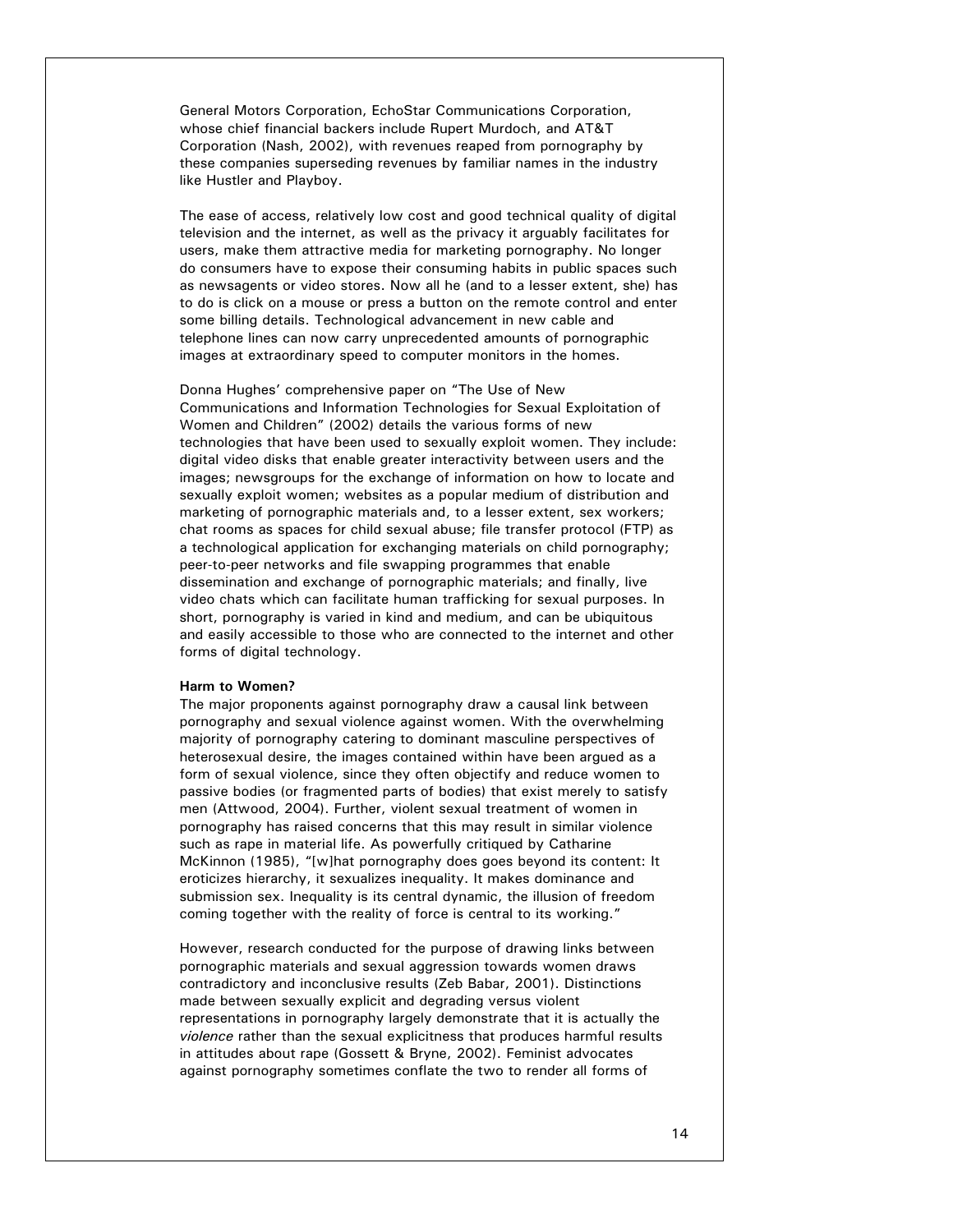pornography as inherently sexist (Zeb Babar, 2001). In many research findings, violence actually figures as a small proportion of the overall representation, particularly in older forms of ICTs such as print media, film or video (Gossett & Bryne).

What does this mean in the context of the internet? As mentioned above, the method of delivery differs substantively from previous forms of pornography, primarily in accessibility, the proliferation of variety and dissemination. Research that concentrates on pornography on the internet is only beginning, and the initial research indicates that violence features more strongly in this medium (Barron & Kimmel, 2000; Gossett & Bryne, 2002). Further, some argue that the culture of silence and anonymity in the internet when it comes to pornography enables child pornography to flourish (Nash, 2002; Hughes, 2002). If there is a positive correlation between exposure to sexually violent representations and harmful attitudes about rape, there seems to be a strong case for regulating pornography on the internet.

However, such transposing of results can again conflate the different kinds of media, which limits a nuanced understanding of the impact of pornography on sexual violence against women. Firstly, what constitutes pornography is deeply contested. Generally, it is accepted that a quality of degradation or submission is present, but what this actually entails is again a point of debate. For example, erotic sadomasochistic representations are sometimes forwarded as a symbol of patriarchal power (Daly, 1978) and sometimes as a disruption of that same power (Wilson, 1991). Significantly, this form has been utilised by some producers of lesbian pornography to subvert heterosexist codes of desire (Scorgie, 1997).

This is especially important since the relative ease and cost of producing pornography – or erotica, a distinction sometimes made between sexual content for male audiences and female ones – on the internet mean that more sites now cater to female sexual desires. This includes erotica that is specifically directed to lesbian, bisexual, female-to-male transgender or queer (LBTQ) women, usually 'made by women for women'. The internet then becomes a significant space for rendering visible codes of desire that are usually silenced in dominant discourses on sexualities.

Further, erotica that are starting to emerge from (heterosexual) women's perceptions can also be interpreted to mean there are now stronger assertions of active female sexuality. Chat rooms catering to dialogue on the issue of sex may be an important space for women to openly express themselves on a subject that is usually obscured under various disempowering labels (e.g. 'shame', 'loose morals', 'slut' etc.). These spaces are also sometimes crucial social or political spaces for LBTQ women to connect, particularly when physical spaces are heavily policed. Further, the internet is also a more economically accessible space to produce subcultural representations of aesthetics and sexualities.

### **Is Censorship the Answer?**

Concerns about the dominance of phallo-centric and heterosexist pornographic content on the internet are valid and difficult to dispute. Markedly, huge corporations with strong financial backing own most of the pornographic sites, and as demonstrated at WSIS Phase I, governments seem to be abiding by their profit-driven interests (Gurumurthy, 2004). How will such a context interact with the issue of pornography? This is a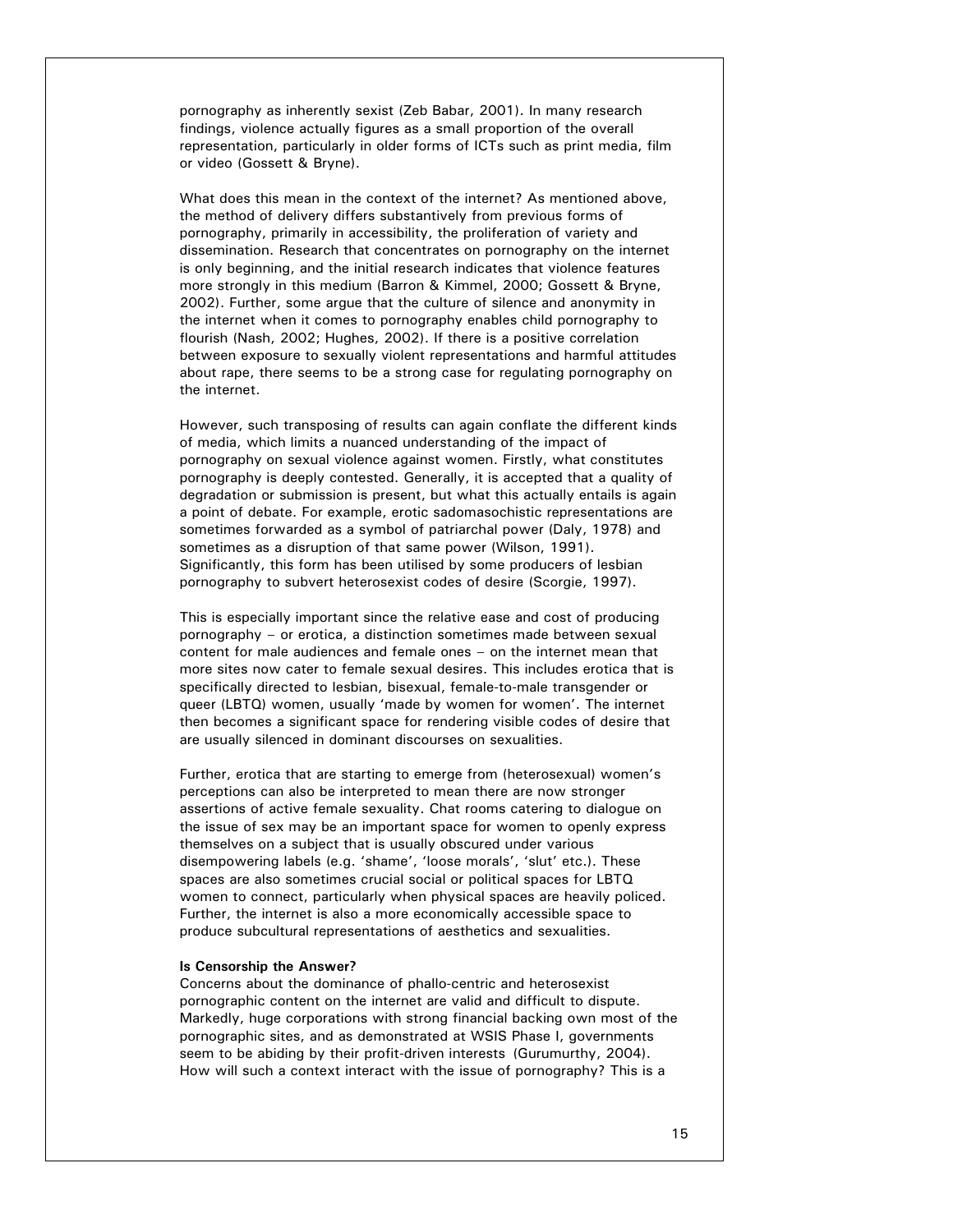question that deserves greater attention and analysis. Critiquing pornography and advocating for censorship merely from the perspective of representation will be inadequate without considering the larger power relations at play, especially if the analysis fails to take into account the perspectives and experiences of groups who are already marginalised and silenced in the larger society<sup>15</sup>.

Censorship is often a double-edged sword that must be treated carefully. Karen Banks (2001: 162), Association of Progressive Communications' Advocacy and Networking Director, cautions against automatically advocating censorship on the internet for the following reasons:

 "As a response to dealing with the dangers of children using online 'chat rooms', companies are developing filtering software which can, by voluntary means (self-regulation of code and conduct) be installed on computers and configured by parents to protect their children from potential harm […] But filters are developed by private companies with possibly other agendas. How can we ensure that we are not quite innocently providing our children with a 'filtered' perspective on the world over which we have no control?"

 "As a response to dealing with organised crime utilising the internet, or at least censorship of child pornography on the internet, international agreements must be struck between governments and security services whereby they would all agree to prevent the existence of 'data havens' and agree to cooperate in the sharing and exchange of information – regionally and internationally. But what about other situations where, for example a state may request cooperation and information from a foreign government, on the activities of a citizen who has fled the country for reasons of personal safety and refuge?"

Important spaces and communication possibilities opened up by the internet could be compromised by an unyielding advocacy of censorship in response to the fear of pornography. Privacy can be eroded through such regulations, as well as the vital functions played by the internet as a digital space for civil society movements to discuss, communicate and mobilise for transformative action. States have employed the discourse of pornography and harm towards women (often coupled with child pornography) to justify policing and censorship of digital spaces without actually engaging with the issue on a deeper level (Kee, 2005).

Internet software filters have been demonstrated as ineffective, and in fact sometimes block feminist-related content (Hunter). The push for such filtering software also opens up another avenue for profit-making on the internet that is related to sexuality. Perhaps corporations that are currently profiting from the dominant forms of pornography will respond to this

 $\overline{a}$ 

<sup>&</sup>lt;sup>15</sup> There has been interesting content analysis on internet sites that feature rape as their primary pornographic content (Gossett & Bryne, 2002). Gossett & Bryne found that the discourse had strong racial lines within its images and narratives, with a predominance of Asian women accentuated as the victims. This contradicts earlier findings of Black women as hyper-sexualised in representations (i.e., Hill Collins, Patricia (1991) **Black Feminist Thought**, New York, Routledge). One of Gossett & Bryne's conclusions was to advocate for more debates and research into the dynamics and content of pornography in new technologies to better understand their implications on sexual violence against women.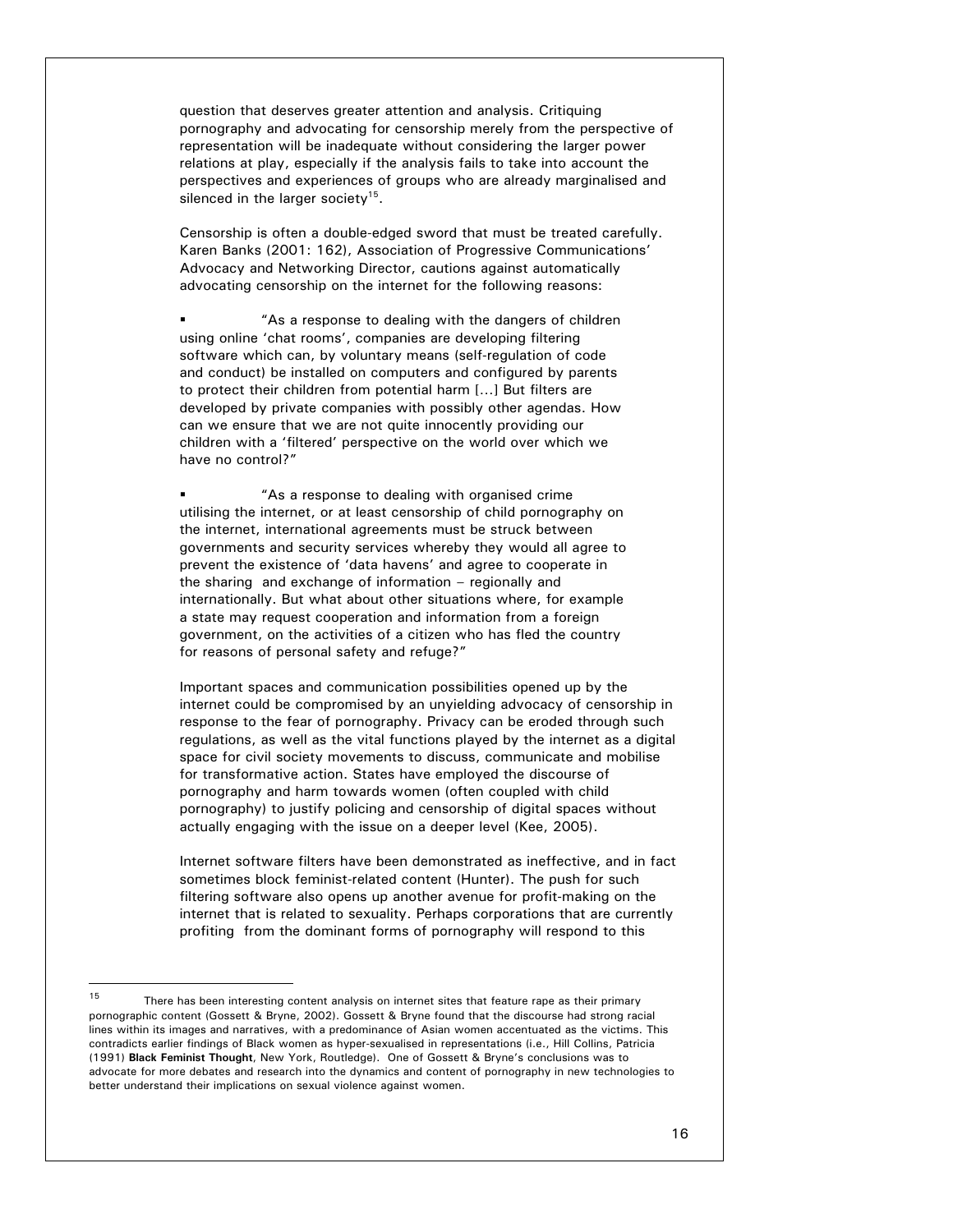need in the future by simultaneously creating subsidiary branches to market filtering software!

The internet may be enabling greater dissemination of discriminatory discourses that already exist in offline cultures, and, as such, may be amplifying their volume. It must be recognised, however, pornography is merely one of the many mainstream discourses that operate on the same paradigm. For example, representations of women's sexuality in advertisements and news reports also help to perpetuate myths surrounding women's sexuality, violence and rape (Merskin, 2003; Carll, 2003). These divergent discourses amalgamate to subjugate, dehumanise and exclude women, and advocates against sexual violence should examine all of them as a cohesive and dynamic network that must be challenged.

One compelling approach in relation to pornography and sexual violence on the internet is to increase the spaces for counter-hegemonic representations of women and sexualities instead of further narrowing the space through censorship. As stated by Zeb Babar (2001: 298), "it would seem to make more sense if feminists insist […] that the problem with 'sexist pornography' is not that it is 'explicit, kinky, anti-family' but that, like sexist representations in other cultural forms and practices, it erases alternative representations. In fact, there is little difference between sexist pornography and religious fundamentalisms as both discourses naturalize women's subordination. Feminists should instead demand a space that helps articulate women's pleasure, desire, and fantasies."

In addition, the role of corporations in perpetuating dominant patriarchal discourse surrounding sexuality through masculinist and heterosexist pornographic materials needs to be exposed. Their monopoly over digital spaces and the principle of profit-driven economy that underpins much of the current debate around ICTs need to be challenged on national and international platforms to help shape the direction of ICTs and VAW policies.

The capacity for internet spaces to either destabilise or concretise existing discourses around women's sexuality in gender relations depends greatly on access to the development and population of these spaces. To enable women's and other marginalised groups to inflect, shape and produce content on the internet that disturbs the hegemonic discourse of sexuality, questions of affordability, skills and culture surrounding ICTs need to addressed. With this in mind, it is crucial that advocates for ICTs and against sexual violence work in tandem to ensure the greater democratisation of this space to enable alternative and counter-hegemonic discourses to flourish.

*Box 6:* **Yahoo! Removes Pornography after Internet Activism***<sup>16</sup> In April 2001, Yahoo! changed its long standing policy and removed pornographic content from its shopping areas. It also stated that it will no longer allow advertising for pornographic materials and will make it more difficult for its search service to look for such content. This move was prompted by newspaper articles that exposed this practice and instigated a flood of response by users. The company received 100,000 emails* 

l

<sup>16</sup> BOLD: Violence Against Women on the Internet Series. Available from: <http://cyber.law.harvard.edu/vaw02/mod4-1.htm> [Accessed 23 January 2005].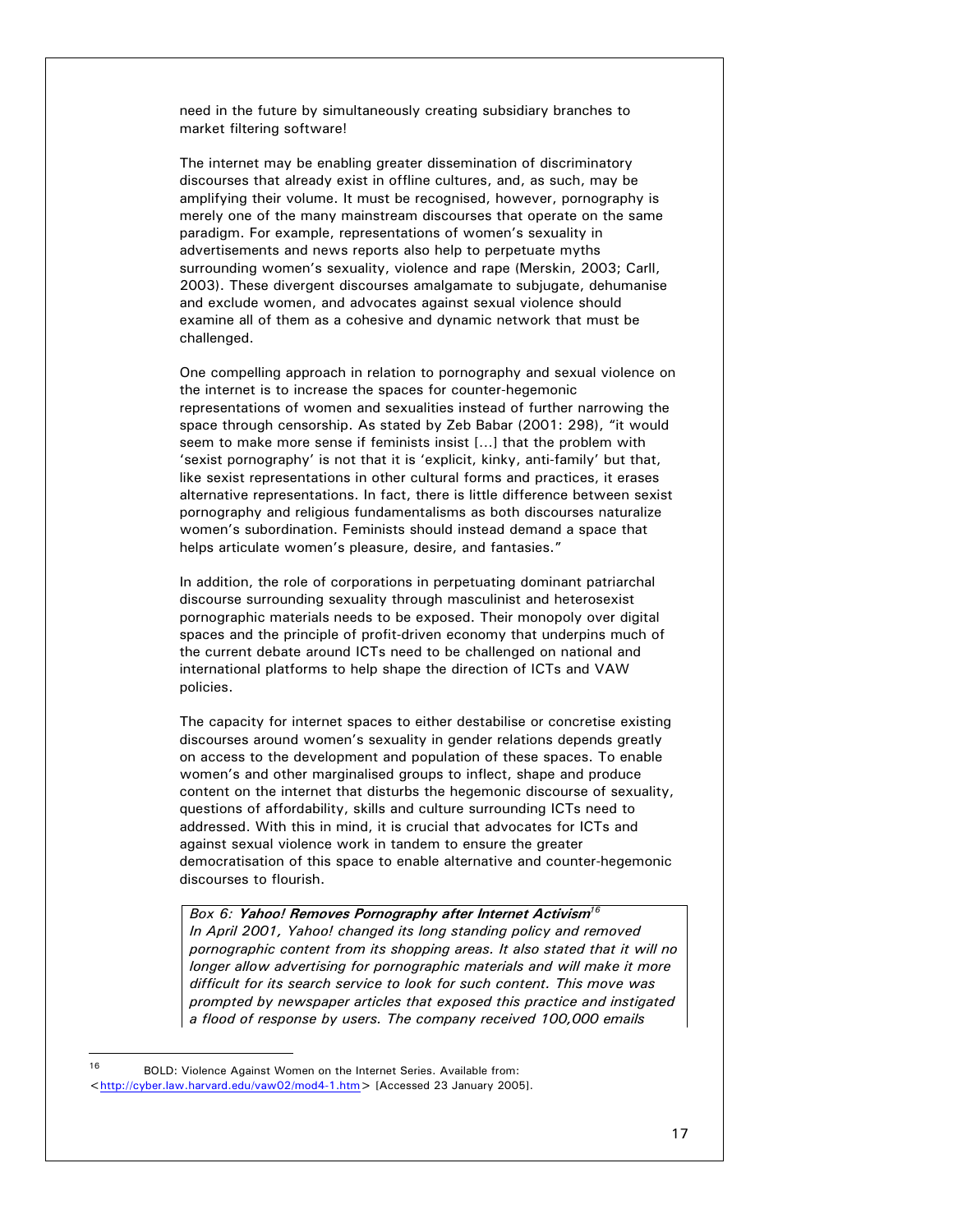*complaining about this issue, the majority of which were prompted by a campaign by a coalition of anti-pornography groups led by the American Family Association of Tupelo, Mississippi. At the very least, this demonstrates the responsiveness of web-based corporations to the demands of internet users. By making more users aware of practices and policies that are detrimental, more action can be taken to insist on accountability and change.* 

# **2.2.2 VAW in Video Games**

Digital technologies have also led to an increase in video games, which have exploded into a multi-billion dollar commercial industry. In 2002, estimated sales of electronic games worldwide exceeded USD20 billion dollars, and online gaming continues to grow at 50% annually (Walsh, 2002). Most of this revenue is from boys and men, with 25% more boys than girls between the ages of two to seven, and 49% more teenage boys than their female counterparts engaged with this medium (Children Now, 2000).

Concerns have been raised about the possible impact of violence depicted in some of these games, particularly against female characters. In 2004, the Spain Chapter of Amnesty International produced a report entitled "You Can't Play With Violence Against Women" that examines the violent, discriminatory and stereotypical representations of women in some popular video games. For example, a best-selling game called 'Grand Theft Auto: San Andreas' positions sex workers as objects of aggression and murder; previous editions sold over 1.4 million copies in 2 days (Walsh, 2002). In another game called Benki Kuosuko, the players are encouraged to introduce different objects into a woman's vagina and anus. The Amnesty report describes her as "a young woman, with Asian features, has her legs open on a toilet. She's almost naked and the player before the screen is invited with this sentence: 'You've got to make the most of this Japanese girl, with all sorts of tricks'" (2004: 24).

Other games surveyed yielded similar results: the protagonists are usually male whilst female characters are usually depicted as passive sexualised objects to be used, possessed or brutally killed. The games are usually in what is known as 'first-person-shooter' format, where the player advances in the game by killing other characters. Understandably, the question is raised whether games that are vastly becoming a large part of youth (and even some adult) entertainment cultures are contributing to a discourse of hegemonic masculinity that is framed around violence and misogynistic attitudes toward women.

### **Hegemonic Masculinities**

Does participation with these games increase violent treatment towards women? In an online survey of 517 adolescents by The Gallup Organization, it was found that 71% of teenage boys had played the 'Grand Theft Auto' game, and twice as many boys (34%) who had played this game reported being in a physical fight than those who had not (17%) (MEDIAWISE eNews, 2003). Similarly, Golde et al. (2000) found that exposure to degrading representations of women in video games can result in expression of attitudes that are more supportive of rape. However, other research has been less conclusive. A report released by the Office of the U.S. Surgeon General on Youth Violence (2001) states that there is no correlation between exposure to media violence and longterm aggression. In terms of video games, it states that although some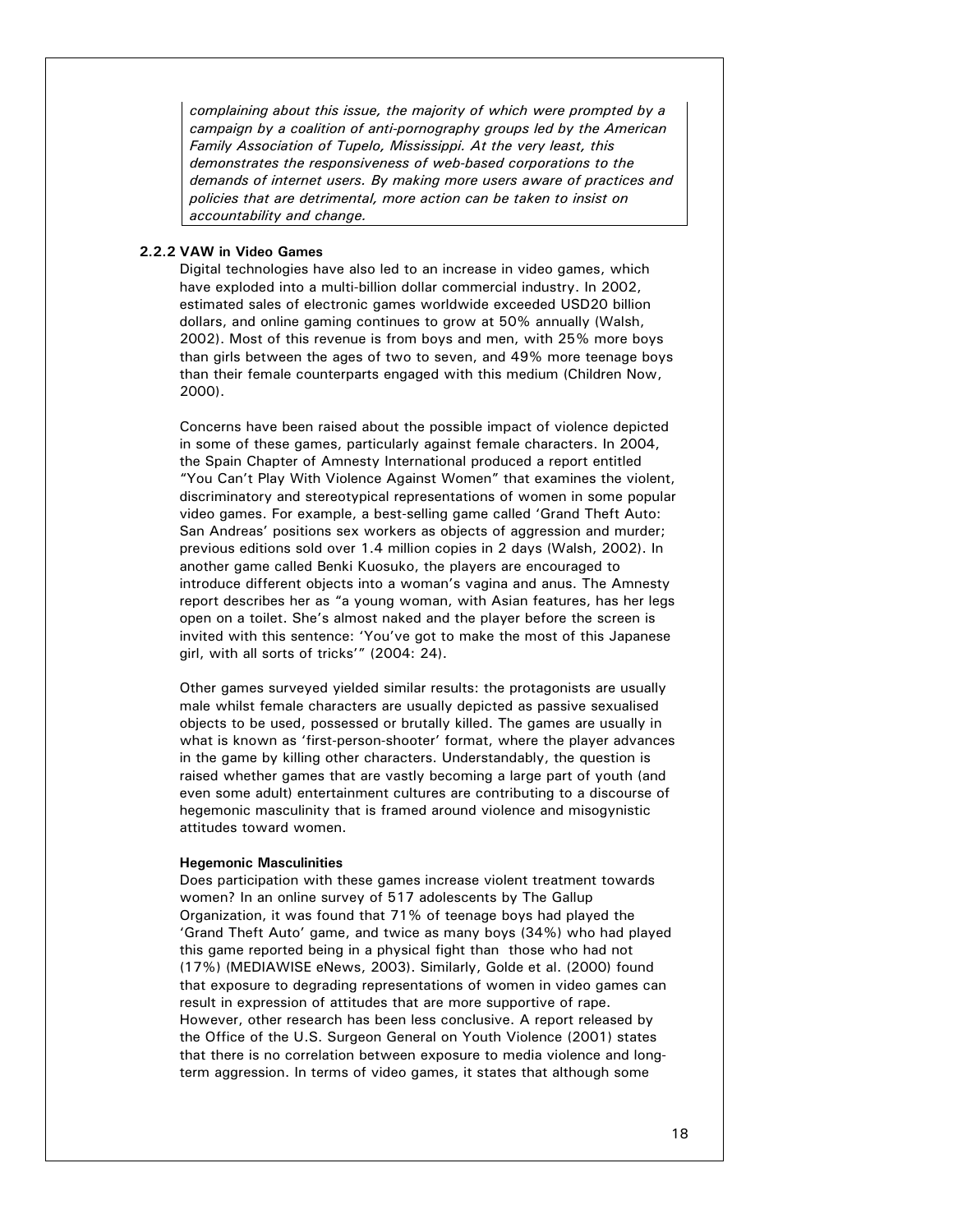small link is found between aggressive behaviour and violent representations, more study needs to be conducted specifically in this area before any inference can be drawn.

In addition, there are multiple factors at play in determining the response of players in their interpretation of the games. To imagine an uninterrupted impact between playing the games and subsequent violent behaviour towards women not only reduces the idea of active agency in the gamers, but can also miss important alternative analyses of the issue at hand.

Mia Consalvo (2003: 39) argues that the internet and video games are "structured spaces to experiment and enact alternative gender roles". In the context of developing masculinities, where boys are bullied or otherwise disempowered in their peer groups and contexts (like schools), these spaces can serve as prostheses or extensions of their bodies to extend their abilities. Bearing in mind that masculinities are also varied and hierarchical, those who occupy less powerful positions in material life are able to enact different versions of masculinities through these digital, make-believe spaces. Consalvo also cautions against making video games scapegoats in targeting blame for violent behaviour demonstrated by young men. This allows other institutional structures (such as schools) that support harmful hierarchies of masculinities – usually appended to violence – to elude accountability.

Nonetheless, even as groups of men struggle between themselves to gain dominance, men as a group still retain power over women in general. Dangerously, those with subordinate masculinities may seek to establish their power through the subjugation of women. The overwhelming dominance of a hegemonic masculine discourse that rests upon subordinating treatment of women in the video games culture needs to be addressed and challenged. This discourse can support the normalisation of women as passive, sexual objects and in turn, contribute towards continued inequity in gendered power relations.

How then can advocates against sexual violence challenge the dominance of such representations in the gaming industry? There are some similar arguments between this and the debate on internet pornography. The control in the design, development and production of both formats are predominantly controlled by men, thus in turn reflect men's perspectives and fantasies. Robin Hunicke, a renowned gamer, describes her trip to the Game Developers Conference as "there were cutouts of barely-dressed, large-breasted women everywhere. 'I walked the show floor for two days, equally exhausted and depressed. I thought about doing my own awards for the most offensive displays –the boobie awards.'"<sup>17</sup>

Some feminist networks and gamers such as Grrigamer.com<sup>18</sup> are already advocating more gender aware and equal forms of video games. More active engagement and participation in the construction of video games, as well as exposure of the phallo-centrism in existing video games, are necessary to offer counter-discursive understandings of gender relations in these spaces. For reasons articulated in the previous section, caution is advised against censorship. Instead, a more thorough study into the

l

<sup>17</sup> Feministing.com, 7 June 2004, available from: <http://feministing.com/archives/000170.html>.<br>18 http://www.arrigomer.com/frequent/arrigomer.html 10.com/archives/000170.html>. 18 http://www.grrlgamer.com/fragem/grrlpower.html [Accessed 23 January 2005].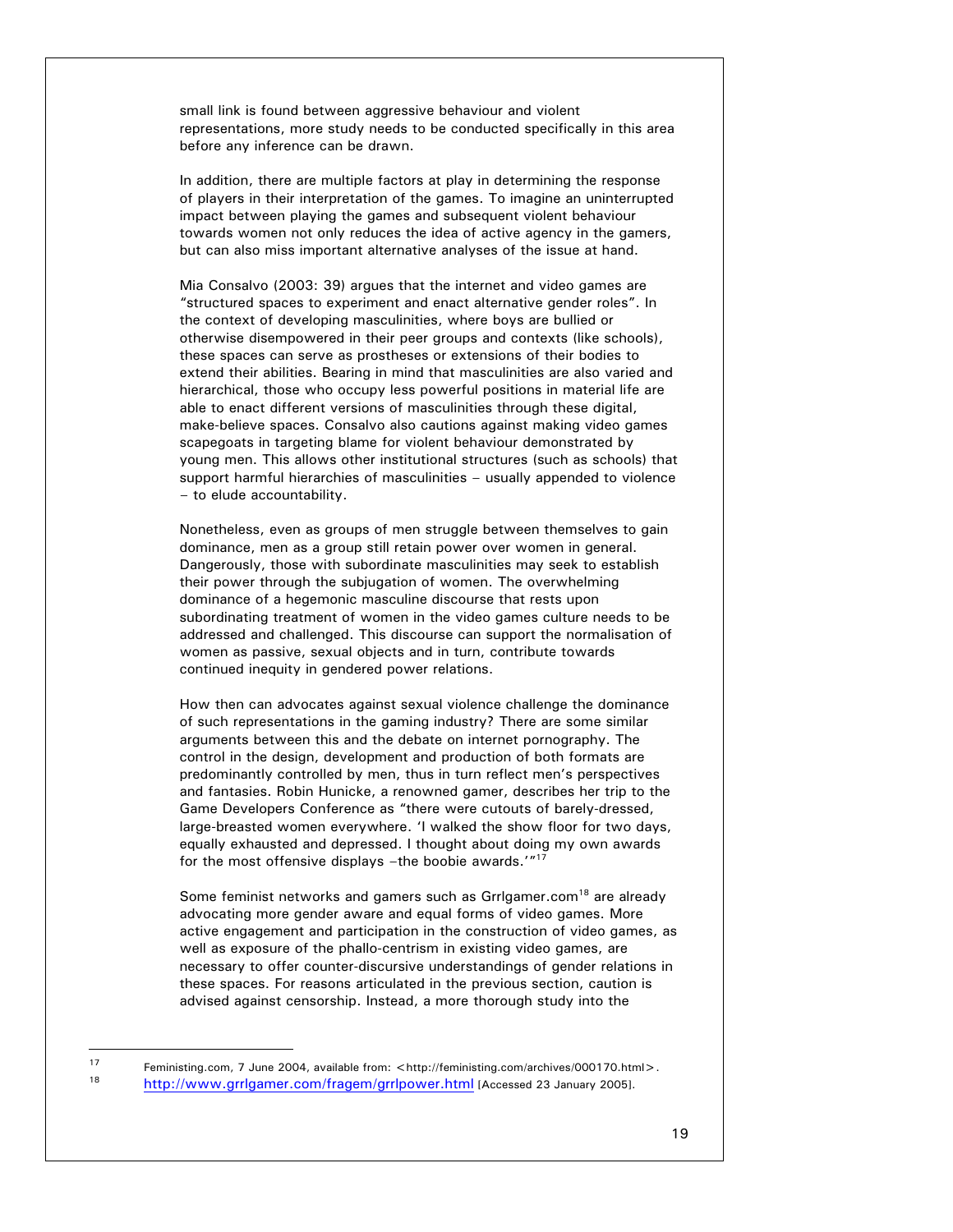dimensions of sexual violence and gender relations in video games is urged for greater understanding of what is at stake.

Women's rights advocates looking at education and employment issues need to examine the barriers to entry into the electronic games industry, including skills required in complex technological areas such as artificial intelligence, and link this to the subsequent messages they send out. Creation of video games that do not solely cater to boys will also increase girl gamers, which can lead to familiarity with digital technologies and have a positive impact on women's participation in technological fields as adults<sup>19</sup>. This will subsequently bring about greater equity in the area with time.

# *Box 7:* **Feminist Gamers Weblog Community<sup>20</sup>**

*In response to the lack of recognition of the gender imbalance in spaces for gamers, a weblog community was built specifically for feminist gamers. The creator of the community stated that her impetus came from noticing that "a) there's a fair amount of sexism remaining in the gaming world, b) there are a fair amount of feminist gamers hanging around LJ [live journal, which is where the community is hosted], and c) that even in the vast majority of online female-oriented gaming communities, posters generally get torn apart if they dare to suggest that something in a game might be sexist or unfair to female players." With 47 members, this community has created a space that not only demands visibility and recognition, but also enables conversations, networking and a sense of identity.* 

# **2.2.3 Digital Voyeurism**

 $\overline{a}$ 

# *Box 8:* **MMS 'Scandal' in India***<sup>21</sup>*

*In November 24 2004, a video clip of a two teenagers engaged in intimate sexual acts was put on sale in a popular Indian auction site, Bazee.com. Later, it transpired that this clip was originally a multi-media messaging clip that was recorded by a 16-year-old schoolboy of him and his girlfriend, using the built-in camera on his digital telephone. He circulated the image in school through multi-media messaging (MMS) and both students were expelled when found out. However, a 23-year-old engineering student who obtained a copy of this allegedly put it on sale in the auction site. As word spread and the story hit the front pages of Indian newspapers, the student, the schoolboy and the owner of the Internet site were all arrested. The case is still on trial.* 

The development of digital cameras and wireless or mobile telephones with built-in cameras mean that making short clips or films is relatively easy and cheap for those who can afford theses devices. The integration of various multi-media formats from these devices with the internet and home computer platforms means that digital information can be copied and transmitted easily and quickly. As the technology develops, the cost of purchasing this equipment will fall and become more available to a wider range of consumers.

 $\frac{20}{\text{http://www.livejournal.com/userinfo.bm?user=feminist\ gamers}}$ 

<sup>19 &</sup>quot;Games", **Gendered Techno-Culture Page**, compiled from Cassell, Justine & Jenkins, Henry, "Chess for Girls? Feminism and Computer Games", available from: <http://www.tcnj.edu/~keohane3/WGST-<br>games.htm > [Accessed 23 January 2005].

<sup>21</sup> OutlookIndia.com: Wired, available from: http://www.outlookindia.com/pti\_coverage.asp?gid=334 [Accessed 23 January 2005].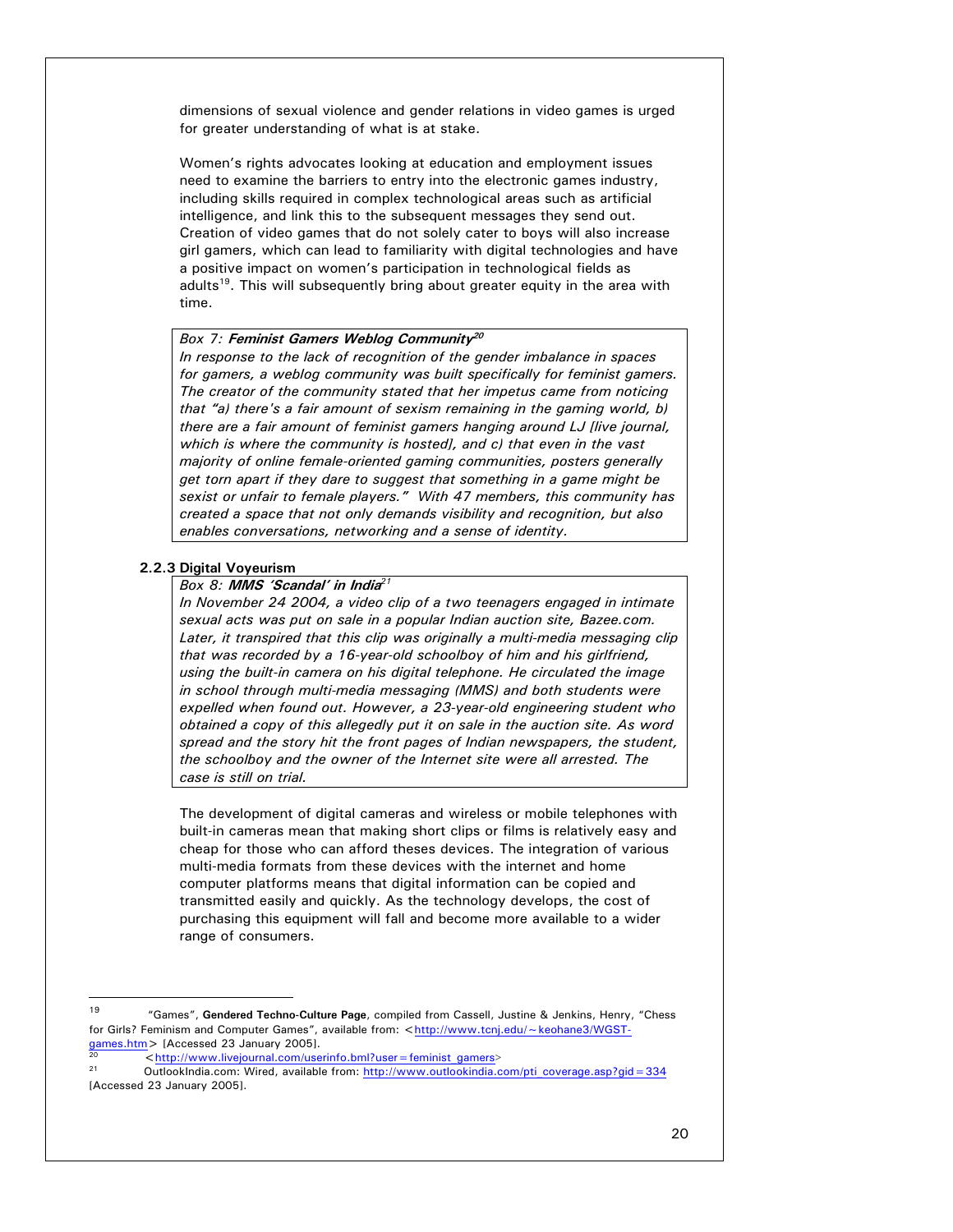Theoretically, this should be good news since more people can gain access to the benefits of new technologies and utilise them for their individual purposes. However, as already demonstrated, existing social relations and discourses around sexuality and gender roles do not disappear with the introduction of new technology. The MMS case cited above is not unique. There have been other reported cases of women being filmed in sexually compromising and oftentimes humiliating circumstances without their knowledge, and these clips being disseminated and sometimes sold in public spaces (Shah, 2005).

Not all cases have the same dimensions – some involve personal breach of trust, some involve lack of knowledge by the person filmed, some involve deliberate placement of devices in obscured locations specifically for peeping, some are accidental clips which turn out to be sexually titillating for a section of society, hence circulated, and so on. These clips can also be used as blackmail or leverage for other forms of harassment and intimidation.

The fact is that *individuals* now have the ability and power to create such images, sometimes clandestinely, and abuse them should they choose to do so. Is this a new form of sexual assault, or is it, in fact, a type of 'privatised' (in terms of circulating between individuals) pornographic economy? From the perspective of sexual assault, voyeurism is not a new phenomenon; the main distinction is that perpetrators are utilising new ICTs to greater effect. Whether or not this constitutes an extension of pornography into the micro level, the issues at hand remain the same: women are objectified, sexualised and rendered as passive bodies for the male gaze and male consumption. The difference is that now everyone who owns a digital recording device is capable of becoming a producer instead of just a consumer. This potential needs to be addressed. The MMS case for example, sparked discussions about the inadequacies of national laws regarding new ICTs, the circulation of 'obscene' materials on the web, as well as the issue of privacy.

#### **Danger of Privacy Compromised**

News reports about such cases are usually combined with messages of moral indiscretion and panic over boundaries and the fear that the private can no longer be secure. Although the survivors themselves are mainly women, their opinions or experiences are rarely solicited in terms of policy or legal responses. In the main, the women involved are only featured in terms of the actual images of the violations (Shah, 2005).

The effect of this is two-fold: 1) women's participation in the public sphere regarding this issue is only as voiceless victims, who are presented in a sexualised manner; 2) the concern over digital technology's ability to transcend, thus, compromise boundaries of authority is played out on women's bodies. The first effect echoes images of women in news reports dealing with rape, which are less about transmission of information than a re-sexualisation of the violation for heterosexual male consumption<sup>22</sup>. This needs to be addressed in tandem with strategies that seek to challenge sexualised representation of women in general.

 $22$ 22 For instance, the Sun newspaper in the UK used to put rape reports near their 'Page 3' section, which infamously displays a large half-page image of a featured topless woman. After outraged lobbying by women's rights activists, this practice has been discontinued.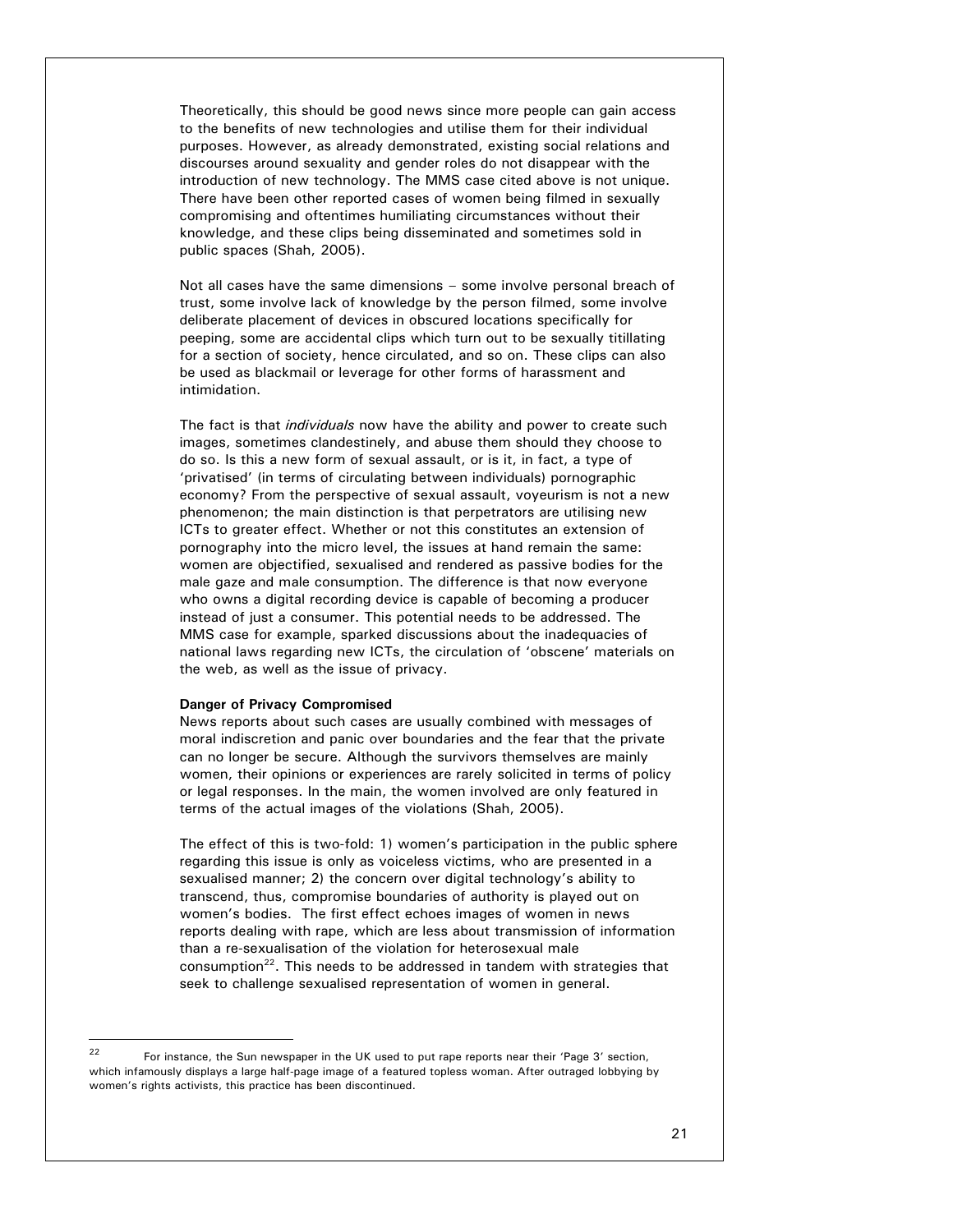Secondly, digital spaces are presenting States with a new challenge of surveillance of communication that can easily and quickly transcend national boundaries. With the increasing accessibility of these technologies to members of the public, the capacity to quickly and easily transmit large amounts of information on a vast array of subjects becomes extended to civil society. Recognising the potential of this to subvert institutional control over channels of communication and information exchange – something that is crucial in management of citizenship and social behaviour – governments are using ICTs as an avenue for debate over rights to freedom of expression, privacy and censorship. In the MMS case, the situation undermined the authority of the school to control its students' behaviour. In the larger discussions, it became an issue of national legislation. In all arenas, the women involved and the harm they faced disappear under a larger discourse of communication management.

This is notably disconcerting for advocates of women's human rights. We cannot afford to allow our experiences be appropriated to further narrow the spaces for civil liberties under the paternalistic rhetoric of protection. The perspectives of women who have been harmed need to be highlighted, and the issue of **security and privacy** – as opposed to censorship and banning – has to be stressed. This is where the right to not have personal information be interfered with, used or disclosed without express and prior consent must be protected. Representations that allow further sexualisation of women must be unpacked and challenged to prevent further perpetuation of harm. Emphasis on commercialisation of technologies has to be countered with an equal need for examining the impact of those technologies on existing social relations, and women must be full participants in their development to ensure the impact is transformatory, not regressive.

#### **2.2.4 Creation of Hostile Digital Spaces through Sexual Behaviour**

Studies have demonstrated that sexual harassment in the workplace restricts women's full participation in that arena. Whilst digital communications do not constitute as workspaces, they still remain an important method for women to communicate and participate socially and/or politically in cyber as well as physical communities. As noted by Karen Banks (2001: 154), "If we wish to retain the spaces we have created and ensure that they remain or become spaces that are 'gender just' and 'women-focused', women must continue to work to defend our human right to communicate – and extend that right to the internet."

However, the phenomenon of harassment on the streets and in the office seems to have extended and evolved into digital or cyber spaces through the ability of new ICTs in tracking, overhearing, recording and spying on users. Does this result then in a hostile environment that restricts women's full participation in such spaces? Fear can impact significantly upon women's sense of safety and ability to confidently access a particular environment (Yeoh & Yeow, 1997). Such fears can stem from many places, one of which is the discourse of possible violence that women may face. As more instances of online harassment, cyberstalking and the multiple varieties of digital voyeurism arise, this might affect perceptions of female users of new ICTs about their ability to freely maneuver in online spaces.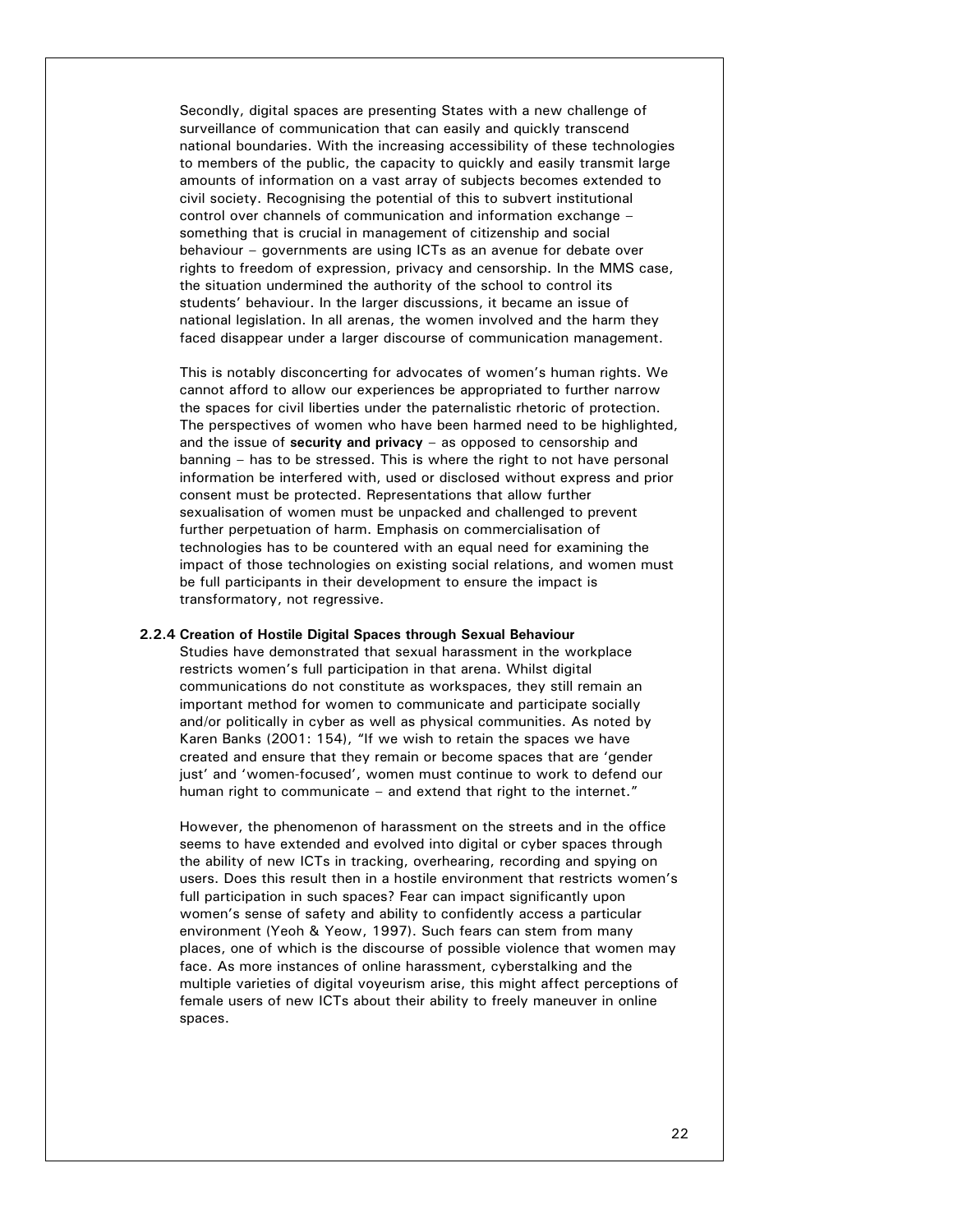## **Online Harassment**

Working to Halt Online Abuse (WHO@)<sup>23</sup>, an anti online-harassment movement, explains online harassment as: "the intentional crossing of [a person's] emotional or physical safety boundaries [that] usually involves repeated communications via email or some sort of instant messaging program after the harasser has clearly been told to go away." This is not unlike the definitions of sexual harassment in physical spaces, where a sense of safety is breached. Interestingly, it also recognises emotional distress as a factor in harassment. As mentioned above, fear plays a significant role in arranging spatial relations. What this means is that should an environment hold the potential to emotionally harm someone, the person would imagine herself to be in a less powerful position in relation to the abuser, thus constricting her ease of engagement with the context.

In a U.S. report on online victimisation of young people through sexual harassment or aggression (Finkelhor, 2000), 25% of the youths interviewed stated that they experienced at least one of the stress symptoms of online harassment, which include staying away from the internet, feeling jumpy or irritable, not being able to stop thinking about the harassment and losing interest in things. In another incident in 1992, a middle-school girl in Korea committed suicide as a result of sexual humiliation in an internet chat room, whilst another survivor of online sexual harassment equated her experience of shame with rape (Soto, 1999). Evidently, sexual harassment online can result in grave consequences to the survivor involved.

Some examples of online harassment include (Soto, 1999; Finkelhor, 2000):

 Messages with sexual undertones: where sexually graphic text or visuals are sent to survivors via email; or where a survivor is identified by the harasser through her online name in chat rooms and is barraged with sexual comments and innuendos.

 Unwanted sexual solicitations and approaches: requests for sex, whether cyber or physical, where it is unwelcome or unwanted. Refusal could mean being harangued with abusive language or additional harassment via memos or email bombing $24$ . Sometimes this could escalate to aggressive solicitations, where the harasser contacts or attempts to contact individuals offline through regular mail, telephone or in person.

 Posting an individual's personal information on public electronic bulletin boards: where information about an individual's real name, contact details and personal letters is posted on bulletin boards such as open dating sites or on pornographic sites.

## **Cyberstalking**

This is usually a more specific form of online harassment, where the internet, email or other forms of electronic communications devices are used to track and repeatedly harass an individual. Such harassing behaviour could include following the target individual around the net and frequenting chat rooms, message boards, online forums, newsgroups or mailing lists in which the target participates. At times, the harasser may

<sup>23</sup>  $\frac{23}{\text{http://www.haltabuse.org/help/isit.shtml>}}$  [Accessed 23 January 2005].

Email bombing is where an abuser repeatedly sends an email to a particular address. Usually, the size of these emails are large, consisting of meaningless data to consume additional system and network resources.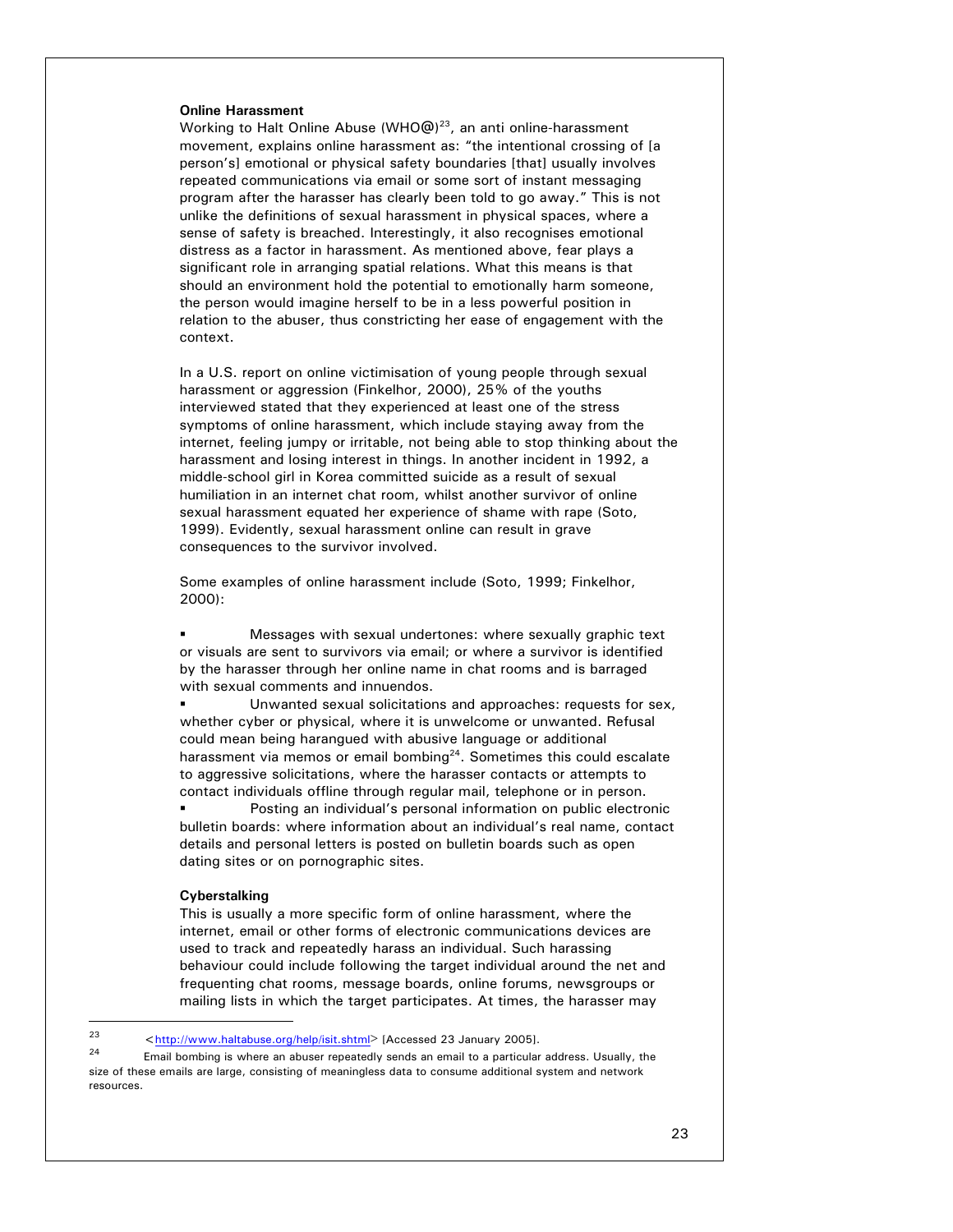become acquainted with the target's network of friends online to become closer to him/her. With social networking sites such as 'Friendster' that work to facilitate connections between people online, this may not be difficult to achieve. Sometimes online stalking may escalate into offline threats. According to WHO@'s survey of the cases reported to them, offline threats have increased from 34% in 2002 to 38% in 2003.

Stalking is not an unknown phenomenon, although the utilisation of new digital technologies can make it hard to precisely identify who the harasser is. Some software programmes mask the stalker's IP (Internet Protocol<sup>25</sup>) address or utilise anonymous remailers<sup>26</sup> which make it hard to link the harassment to one particular individual. Wireless or digital telephone service that is non-contractual sometimes does not require any personal information about the person purchasing the SIM (subscriber identity module) card. In these cases, the card can be loaded with credit at a relatively low cost and can be used to make and receive telephone calls without the telecommunications company holding any information about the user. Stalkers can then utilise this communications facility to obscure their identity and pursue their target through anonymous repeated and unwanted telephone contact.

Most countries do not even have laws related to stalking, and often legislative protection is hard to attain, particularly when the identity and location of the stalker is difficult to pinpoint. Some survivors file complaints with Internet Service Providers (ISPs) in an attempt to take action against the stalkers and harassers. However, responses received by ISPs are ad-hoc, sparse and often inadequate. There is also a further question of who should be responsible for safety against sexual violence or harassment online (Soto, 1999): the State because it is a form of crime, ISPs and telecommunications companies because it is an abuse of service, or private individuals negotiating their own communication?

This lack of legal protection means that victims' ability to use the internet for communications is severely curtailed, sometimes permanently, since every online presence could be used by the stalker to retrace the victim (even after she has changed telephone lines or moved houses) or be distorted to suit his purpose<sup>27</sup>. As such, the mobility of victims is not only affected online, but the harassment can also spill over to her offline communicative and social needs.

#### **Violation of the Right to Communicate**

 $\overline{a}$ 

Online sexual harassment and cyberstalking constitute real barriers to victims in their communication lives. As new forms of ICTs become a greater reality for more people, the threat posed by these offensive and harmful sexual behaviours online requires serious attention. In addition to questions of infrastructure, resources, skills and time, the creation of hostile digital spaces through sexual behaviour can be read as another form of obstacle to women's ability to access and engage with new ICTs.

 $25$  Every computer connected to the internet is assigned a unique number known as an internet protocol (IP) address. Since these numbers are usually assigned in country-based blocks, an IP address can often be used to identify the country from which a computer is connecting to the internet. Wikipedia explains anonymous remailers as "a server computer which receives messages with embedded instructions on where to send them next, and which forwards them without revealing where they originally came from." < http://en.wikipedia.org/wiki/Anonymous remailer> [Accessed 23<sup>rd</sup> January 2005] Visit Cynthia L. Armistead's page on her continued experiences of cyberstalking, available from: <http://www.technomom.com/harassed/> [Accessed 23 January 2005].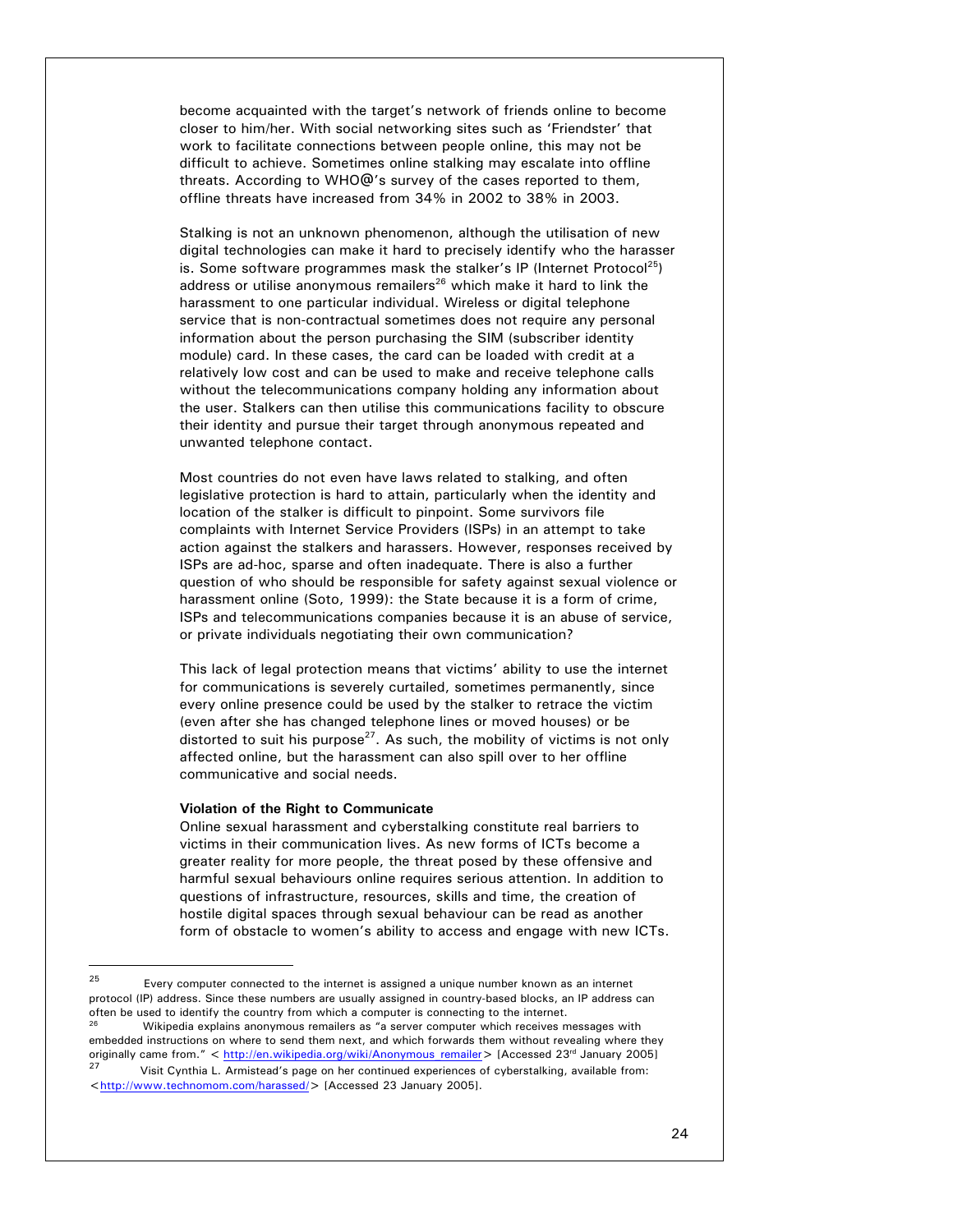In fact, online harassment (sometimes also by the State) has been a known tactic to restrict and control women's organisations' usage of the internet for their work (Banks, 2001; Newsom & Lengel, 2003).In Latin America, for example, 15% of women's groups have faced some kind of harassment – from entrapment to targeted viruses – as a deliberate strategy to obstruct their work (Friedman, 2003).

There is a need for advocates against sexual harassment to examine the changing methods of harassment employed through innovative use of these technologies so as to better understand how fundamental objectives of intimidation and control are perpetrated at a different level. This can be used to expand education about safety skills online and better support survivors or potential victims. Calls for legislation also need to take into account the distinctive challenges posed by online harassment and cyberstalking, particularly the difficulty of identifying the harasser and the many methods he can employ to cover his tracks. This is particularly important as harassers become increasingly adept at technological skills to augment their violating behaviour.

Online spaces are increasingly becoming important spaces in contemporary life. To ensure that these spaces do not become narrower for women's rights to movement, assembly and association, online sexual harassment and cyberstalking must be unpacked and challenged at all fora related to ICTs and VAW.

## **Online Safety Tips***<sup>28</sup>*

- *Primary email addresses should be kept private and used only with people who are known and trusted. For all other email communication, set up a free web-based account.*
- *Personal information should not be given simply because it is requested. If a website requires registration, minimal information should be given; if the request seems unreasonable, leave the site.*
- *If chat rooms and instant messaging allow for 'block or ignore' as an option, this can be used on users who send unwanted and persistent messages.*
- *Huge arguments online in chat or discussion areas could encourage a harasser, although this may mean not defending oneself against personal attacks. If the situation seems sexually aggressive, obscene, threatening or a deliberate lure into conflict, it is sometimes better to ignore it. If it becomes too stressful, then leave.*
- *Company name, title, contact details, etc., should only be put in the email signature file when required by company policy. Such email accounts should strictly be used for work purposes, not for participation in public forums.*
- *Be cautious about putting pictures online since harassers can become fixated on a particular image.*
- *Passwords should never be revealed or given to anyone.*
- *Develop skills in technology. Most targets of electronic harassment are unskilled internet users or beginners. The more learned about how to use this technology, the better one is able to avoid online harassment problems.*

l

<sup>28</sup> This information was compiled from http://www.safetyed.org and WHO@ <http://www.haltabuse.org/help/isit.shtml> [Accessed 23 January 2005]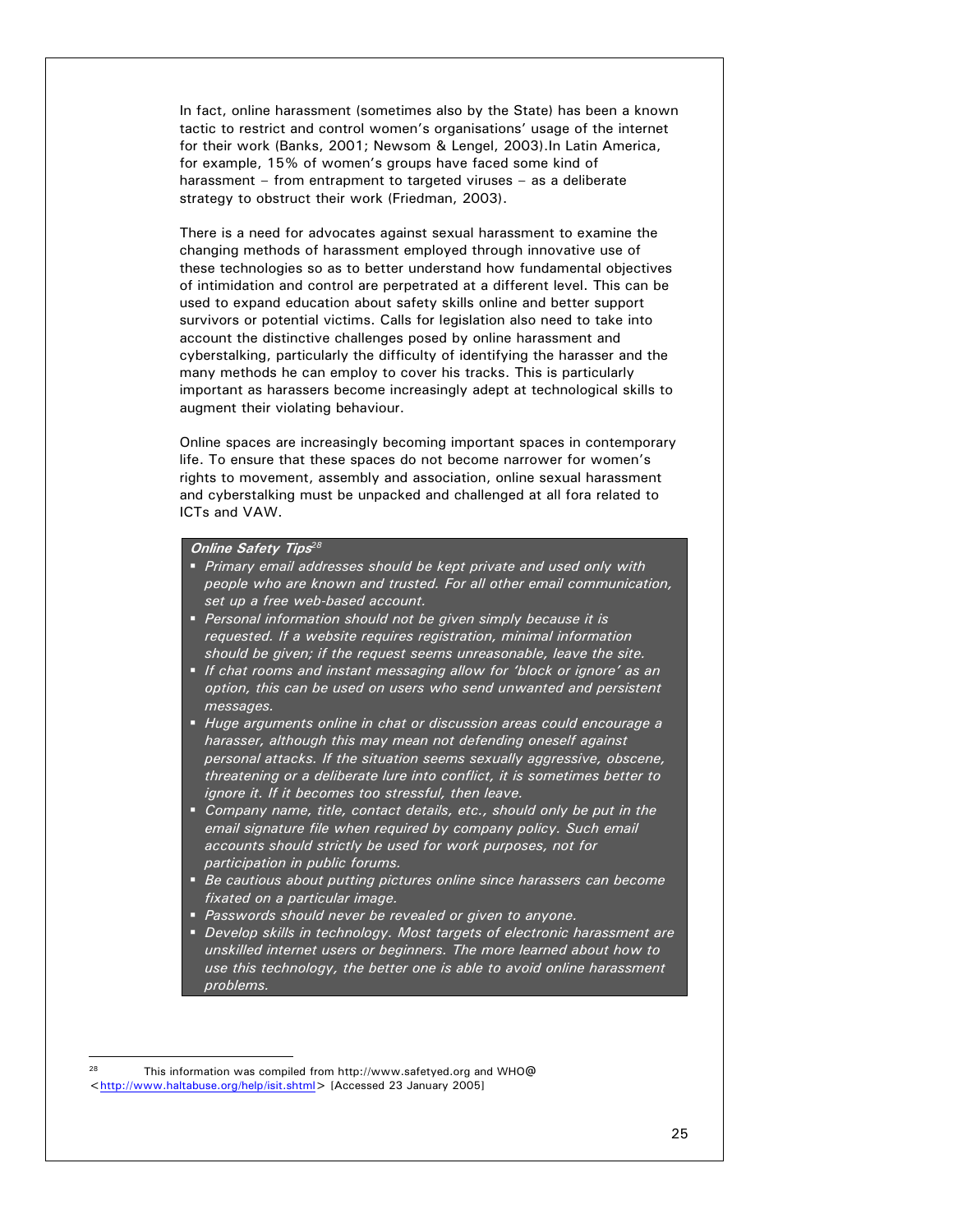## **2.3 Women in Areas Affected by Conflict**

Over the past decade armed conflict has killed 2 million children, disabled 5 million and left 12 million homeless. Every month more than 2,000 people are killed or maimed by mine explosions. Although around 100,000 mines were removed in 1994, two million more were planted the following year. The number of refugees alone has increased dramatically. In 1960 there were 2.5 million refugees. By 1996 there were more than 16 million refugees around the world, 80 percent of them women and children.

– Sajor, 2001: 75

The history of the internet as we currently know it has an indelible root in militarism, its inception being a U.S. Defense Department project in 1969<sup>29</sup>. Today, communications technology continues to play a vital role in the arena of armed conflict. In particular, media of mass communications that are able to transmit images and text to the targeted public are crucial in creating 'truths' for propagating war, or, alternatively, are heavily censored to enable control of the population in conflict. Wireless communications technologies are crucial for connecting soldiers with information required to implement strategies or respond to emergency situations. The U.S. Defense Department is spending billions of dollars on technological innovations to have a fully digitised military that can better effect warfare by the year  $2010^{30}$ . Clearly, to successfully enact war, one needs ICTs.

How does this relate to women who are in situations of conflict? Discord relating to national or identity-based boundaries is often played out on the bodies of women (McClintock et al., 1997). This is exemplified through the usage of systematic rape as a weapon of war and in the images of women military officials that are used to engage patriotic feelings in citizens whose country is at war (Magor, 2002). In this sense, women become important signs and repositories of national rhetoric, men's desire and community morals. In particular, women's sexualities are removed from individual agency and placed into the purview of public discourse to contest and control. This is effected primarily through popular mass media institutions that can reach a vast audience that is contextually implicated and affected.

### **2.3.1 'Propaganda' Tool**

The ability to control channels of mass communication is crucial in the propagation or justification of organised conflict. The recent genocide in Rwanda was directly aided by hate broadcasts through firstly print media ('Kangura' or 'Wake Up' in Kinyarwanda), then national and supposedly private radio stations like Radio Mille Collines or RTLM radio. In campaigns supported by the government and military, Hutus were urged by the radio programmes to "Take your spears, clubs, guns, swords, stones, everything. Sharpen them, hack them, those enemies, those cockroaches...Hunt out the Tutsi" (Shawcross, 2000: 139, cited in McKay & Mazurana, 2001). The propaganda that consistently portrayed Tutsi women as "calculated spies who were beautiful seductresses bent on dominating and undermining the Hutu" contributed largely to the widespread rape of Tutsi women during the genocide (Nowrojee, 1996).

Images of women are mobilised to construct a particular discourse of nationality and collective identity. For the war against Afghanistan, the image of a veiled Muslim woman was used to sustain the rhetoric of

 $29$ 29 "Internet History", **Connected: An Internet Encyclopedia**, available from: **<sup>&</sup>lt;**http://www.freesoft.org/CIE/Topics/57.htm> [Accessed 23 January 2005]. 30 mpulse Magazine, December 2001, available from:

<sup>&</sup>lt;http://www.hpbazaar.com/cooltown/mpulse/1201-military.asp> [Accessed 23 January 2005].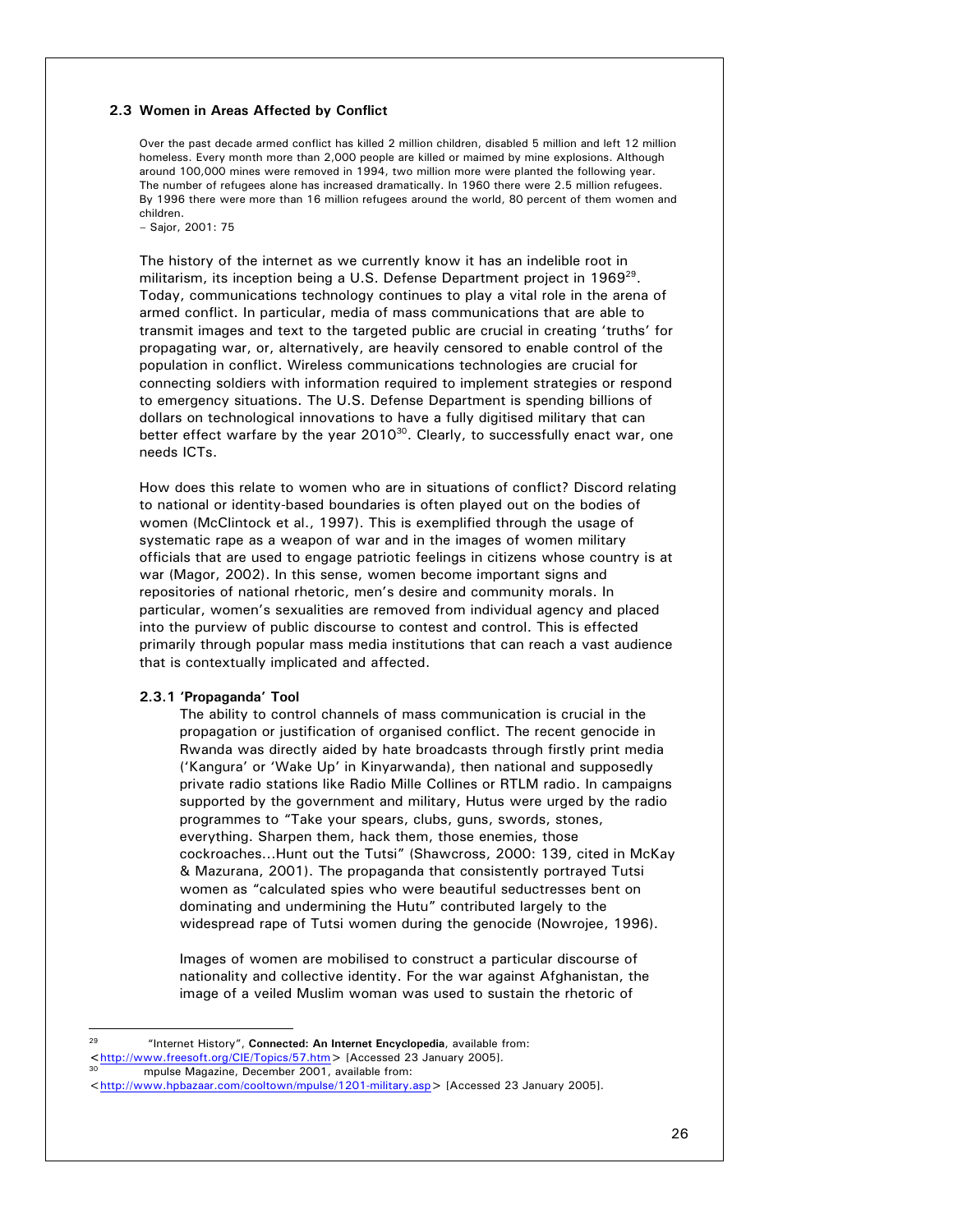'Islamic' barbarism and backwardness under the Taliban regime. This imagery was necessary to position the Coalition invaders as justified agents engaged in a 'heroic' act of liberalism. Notwithstanding the very real brutality that existed during the Taliban rule, the reliance on this symbol easily slipped from the confinement of that context to a culture of 'Islamophobia' in general (Cere, 2002). Individual women, their experiences and relationship with wearing of the veil were swallowed under narratives of the 'War on Terror' (Shirvani, 2002). With the completion of their function as the impetus for war, Afghan women have virtually disappeared from media spaces in the U.S. (Friedman, 2002).

Just as the institutions of mass media are used to operationalise particular discourses, their censorship and control also play a significant role in shaping information and knowledge of an event in public spaces. For example, the Persian Gulf War in 1991 was presented as a clinical and 'clean' event through the heavily militarised process of news coverage (McKay & Mazurana, 2001). Images of suffering and destruction were barred and military personnel had to be present at every interview. This representation of a clinically precise war was arguably meant to placate any anxieties in the invading public about possible ethical quandaries arising from the action.

Further, the mechanisms of capitalism that underpin huge media institutions continue to profit – perhaps even more so – during such conflict. As put by Maggie Magor (2002: 142), "The events of September 11, 2001 sold copy. Newsstands around the world were empty as the public looked to their media for whatever reason – explanation, clarification, voyeurism […] [D]espite these supposed attacks on capitalism [due to the speculation of a world war], the economic machine was still rolling, and for media industries this meant selling newspapers and winning the ratings war." With the control of media institutions resting at almost all levels on men, the appropriation or evaporation of women's experiences become even more apparent.

# **2.3.2 New ICTs as an Alternative?**

l

Women in situations of conflict, where access to mainstream media is heavily censored or controlled, have utilised new ICTs ingeniously to publicise their perspectives and experiences. For example, during the Taliban regime, the Revolutionary Women's Association of Afghanistan (RAWA) used hidden cameras to document abuses of women, working with partner organisations that were able to provide them with both the cameras as well as a virtual space to disseminate these images. RAWA also transmitted these video clips and appeals for action through a 'viral marketing strategy', where emails are sent with a request to forward them to the recipients' network so that knowledge of a particularly urgent issue can be multiplied.

Online petitions that enable quick and easy action for those with access to ICTs can also apply pressure on governments and international human rights bodies to take notice and respond. One example is where the Korean Council for the Women Drafted for Sexual Slavery by Japan launched a worldwide campaign in 2005 to collect signatures from one million people to apply international pressure in demand for accountability and reparation $31$ . The capacity of email to reach from one to many also

<sup>31 &</sup>lt;http://www.womenandwar.net/english/sign\_en.php> [Accessed 23 January 2005].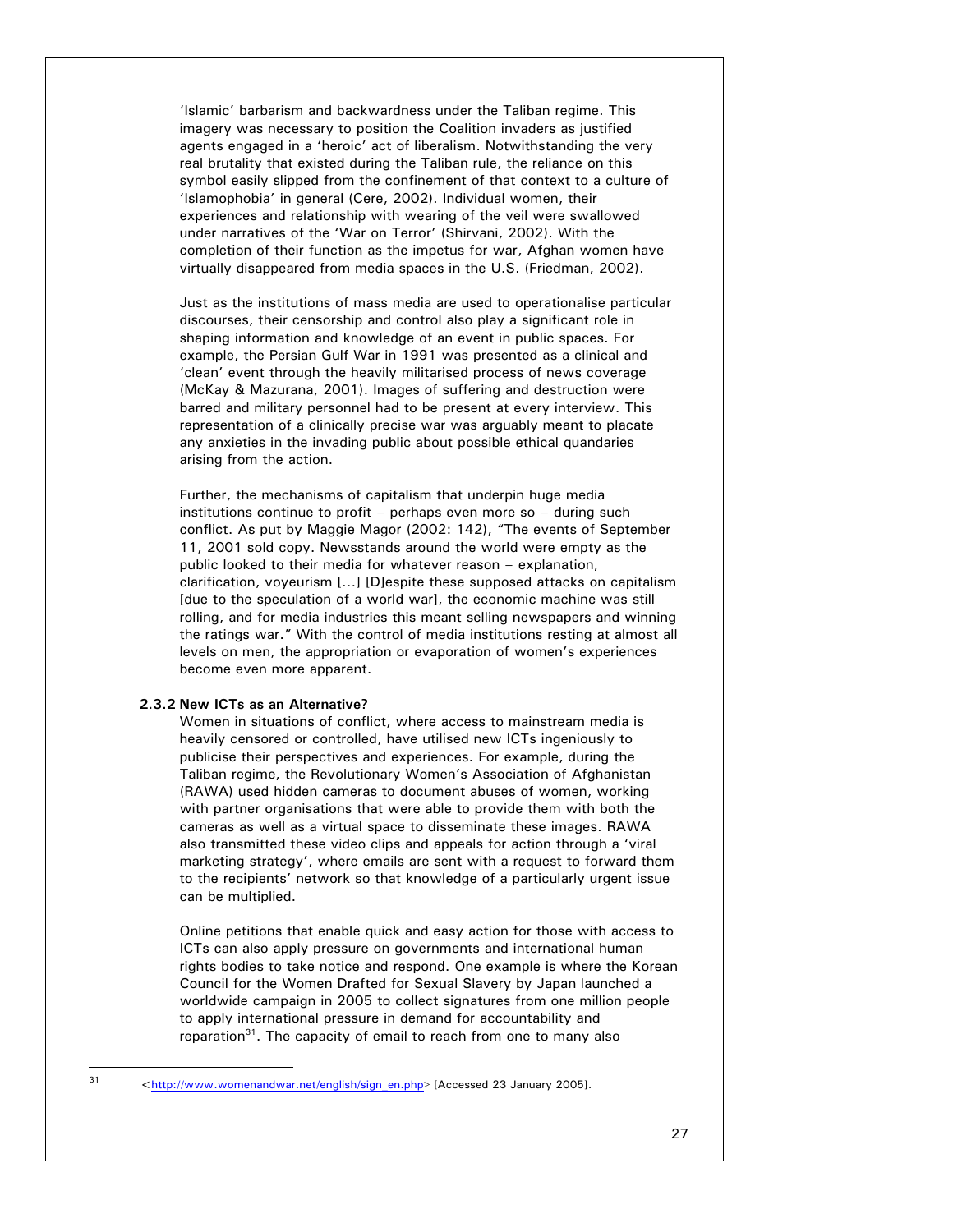magnifies and proliferates obfuscated issues and enables networking amongst those whose mobility is restricted and organisations outside of affected areas.

A Croatian women's human rights group, B.a.B.e. (Be active, Be emancipated) used the internet and email to keep women's and human rights groups informed during the Serbian invasion and subsequent war in Kosovo. Acting as an electronic relay station, B.a.B.e. sent messages out of Serbia from Serbian feminists critical of the Milosevic regime, the Serbian invasion of Kosovo, and the North Atlantic Treaty Organization's (NATO) bombing of Serbia (McKay & Mazurana, 1999).

Communities of refugees, asylum seekers and displaced persons sometimes have sophisticated communications infrastructures to connect with similar groups in other host countries. This enables them to keep informed with what is happening in their country of origin or conditions faced by their peers elsewhere or to do cross-border organising of local demonstrations (Wathshlah Naidu<sup>32</sup>, interview, 13 February 2005). Whether international attention and support for refugees and displaced persons can be raised relies significantly on the ability of communications technologies to transmit news quickly and widely. For example, the Kosovo crisis in 1999 received unprecedented international attention and support largely due to "[t]he ability of the global media and communications networks to instantaneously broadcast news of these and other crises to people across the world [which] undoubtedly led to a greater awareness of the plight of refugees and the displaced" (Human Rights Watch, 2000).

Alternative news websites that can provide information from the ground are also important to ensure that people's needs are made visible, particularly for marginalised people within the displaced communities themselves. Some alternative news media websites are run primarily on a voluntary basis, such as 'Indymedia'33.Such sites can provide information that counters 'propaganda' sent through mainstream media without being committed to a profit-driven agenda. This is made possible through the low cost of posting information on the internet as opposed to running a 'traditional' mass media institution. Efforts have also been made to harness the communicative powers of the internet to enable dialogues between communities in conflict, in addition to being a site of resource and information. For example, 'Technology for Peace'<sup>34</sup> aims to "[complement] the need for a structured, organized and lasting communication between the Greek Cypriot and Turkish Cypriot communities in Cyprus" (Hattotuwa, 2003: 7), while the 'Centre for Policy Alternatives<sup>'35</sup> website is an important channel to disseminate information, non-partisan research and advocacy on the peace process in Sri Lanka.

There is also a growing trend of combining new and old communications technologies in activism. Internet radio, video streaming and, more recently, podcasting<sup>36</sup> technology enables transmission of visual and audio

 $\overline{a}$ 

<sup>&</sup>lt;sup>32</sup> Eligibility Officer, Refugee Status Determination Unit, UNHCR Malaysia.<br>  $\frac{33}{2}$  http://www.indymodia.org/on/index.chtml> [Accessed 23, January 2004]

<sup>&</sup>lt;sup>33</sup><br>
<http://www.indymedia.org/en/index.shtml> [Accessed 23 January 2005].<br>
<http://www.tech4peace.org/nqcontent.cfm?a id=1> [Accessed 23 January 2005].<br>
<http://www.cpalanka.org/> [Accessed 23 January 2005].<br>
Wikipedia or music videos, over the Internet using either the RSS or Atom syndication formats, for playback on mobile devices and personal computers." <http://en.wikipedia.org/wiki/Podcasting> [Accessed 23 January 2005]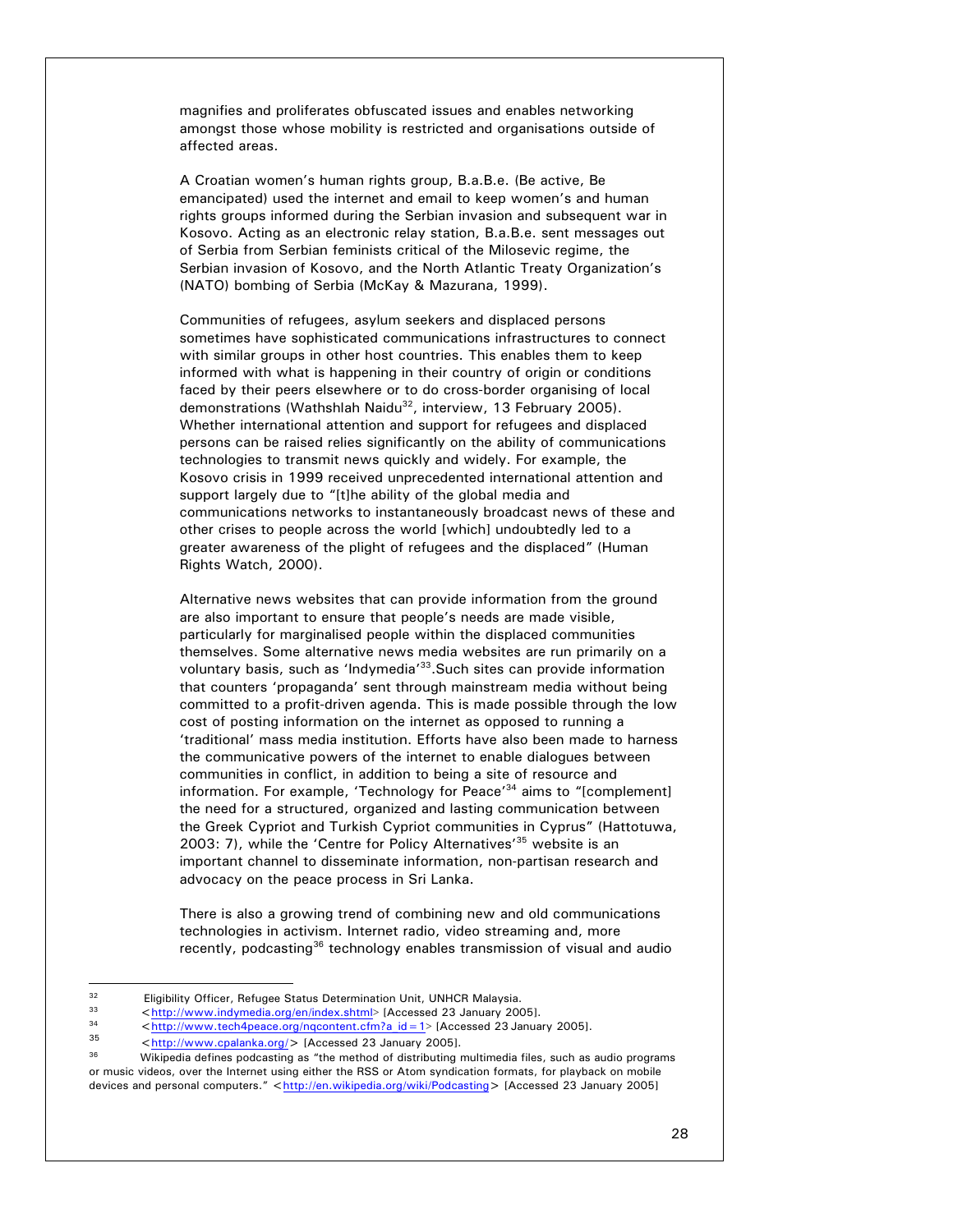information across great distances at relatively low costs. This presents an immediacy of representation in events, supporting credibility through the reduction of layers in interpretation. A notable success of this strategy is by the Feminist International Radio Endeavour (FIRE)<sup>37</sup>, which combines radio and internet technologies to "[Give] voice to the voiceless" and create programmes that promote women's human rights and peacebuilding38. Radiqradio.com (now temporarily halted due to funding issues) attempted to circumvent strict transmission regulation in Malaysian laws by partnering with an Indonesian independent radio organisation, 68H<sup>39</sup>, to produce internet radio programmes. Working with local NGOs, Radiqradio.com provided journalism and technical training and facilitated the uploading of radio content on local news produced by the community.

Films as a genre have been shifted and adapted to produce information in the style of documentary, and are complimented by websites which provide links to further resources as well as action that can be taken by viewers (e.g., Fahrenheit  $9/11^{40}$ ). In addition, women peacebuilders throughout the world are becoming increasingly aware of the importance of utilising communications technologies in their efforts to promote community rebuilding and peace (McKay & Mazurana, 2001). For example, a video directed and produced by Lilibet Foster working with Sierra Leonean activist and WITNESS partner Binta Mansaray, called "Operation Fine Girl: Rape Used as a Weapon of War in Sierra Leone", investigates the strategic use of rape against women during the decade-long war in Sierra Leone. The video is then used, *inter alia,* as a catalyst for dialogue amongst affected women to begin a reintegration process of child soldiers who were forced to rape during the conflict (Ronit Avni<sup>41</sup>, interview, 31 January 2005).

In short, the utility of ICTs in situations of conflict – whether before, during or after – is hard to dispute. However, there are also limitations which need to be surfaced as a caution.

# **2.3.3 Some Caveats and Limitations**

Mary Martínez, the president of the social development organisation Fundación Siglo 21, Argentina, explains that before the internet, "if one wanted to lend support to a cause it was hard to show it. Now you can support something and sign on and there it is. [...] [W]hat happens is that suddenly [the ability to respond] has become part of us, something so daily that we perceive it like something normal" (cited in Friedman, 2003: 357). However, it can become easy to cease activism at the level of forwarding emails or signing an online petition because of the simplicity of interactivity afforded. It must be remembered that transformation also needs to take place beyond cyberspace, especially because such efforts cannot be compromised by disengagement through news fatigue in email users, or reliance on convenience that does not have follow-up action. For example, although the internet was crucial in rendering the issue of Comfort Women in Korea widely visible, it was primarily the indefatigable physical pickets

 $37$ 

<sup>&</sup>lt;sup>37</sup> <http://www.fire.or.cr/indexeng.htm> [Accessed 23 January 2005].<br><sup>38</sup> Peacebuilding is defined by McKay & Mazurana (1999) as including gender-aware and womenempowering political, social, economic, and human rights. It involves personal and group accountability and reconciliation processes which contribute to the reduction or prevention of violence. It fosters the ability of women, men, girls and boys in their own cultures to promote conditions of nonviolence, equality, justice, and human rights of all people, to build democratic institutions, and to sustain the environment.<br>
Shows that the environment of the environment of the environment of the environment of the environment of the environment of th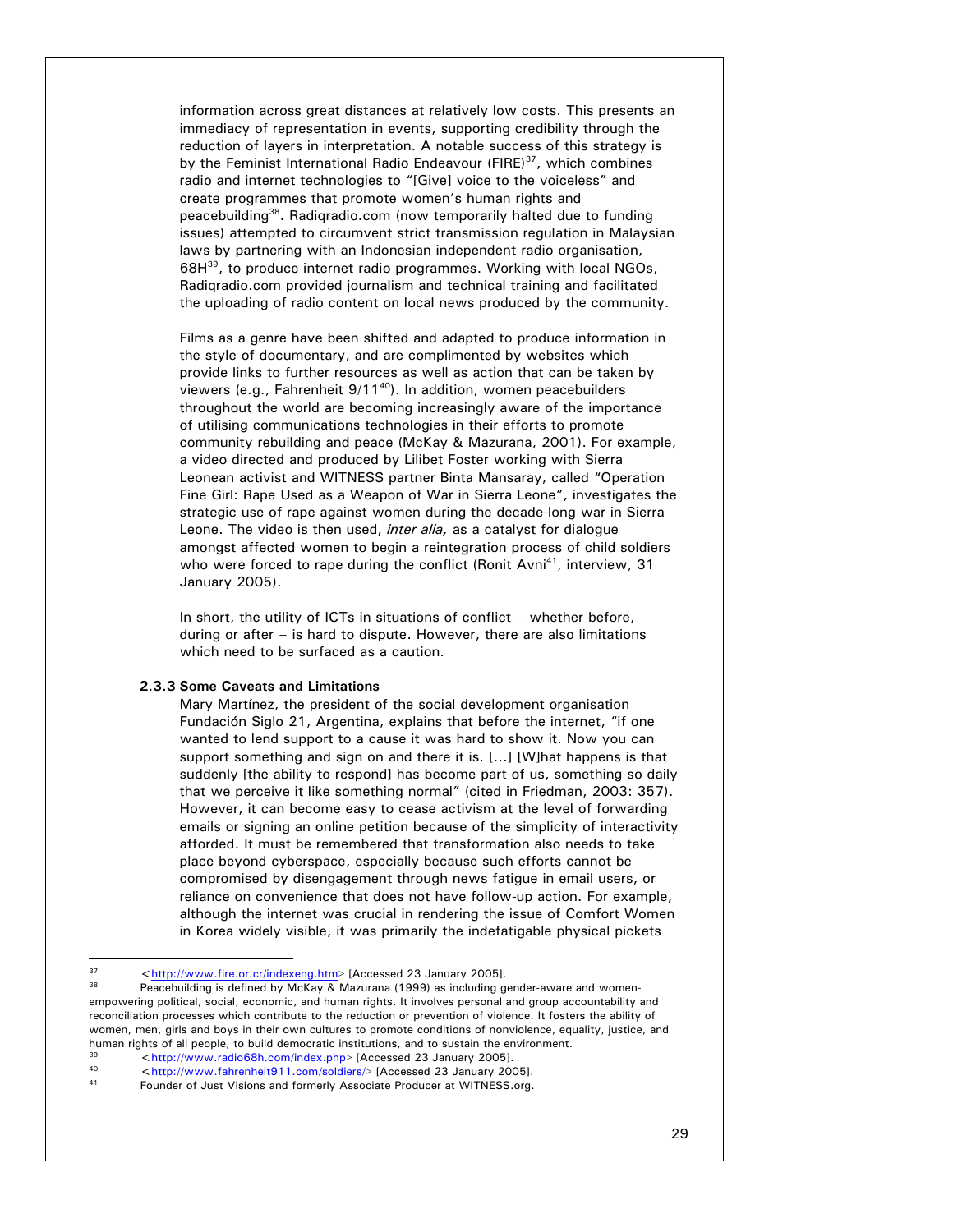outside of the Japanese Embassy every Wednesday since 1992 that succeeded in putting the issue in textbooks (Sajor, 2001).

The blurring of genres in the film or video medium may result in urgent issues being consumed by users as mere entertainment or voyeurism. The act of watching a film about war in the distanced comfort of a cinema or at home through a computer screen can also give the viewer an illusion of already making a material difference. Without further resources or a campaign strategy that requires further action, the production of visual documentation is rarely sufficient to either provide a comprehensive account of an issue or result in subsequent activism. Further, as viewers become more accustomed to sophisticated visual editing and special effects in films, images transmitted through email viral strategies can result in skepticism of their authenticity. As such, visual narratives in emails should be accompanied by links to additional resources or official websites to ensure a chain of accountability in their production and dissemination.

Some of these images can also be appropriated by mainstream media or government agencies to advance a rhetoric of war. This is exemplified through the images highlighted by RAWA on the violence faced by Afghan women during the Taliban regime, and their subsequent cooptation by U.S. mainstream media (Ronit Avni, interview, 31 January 2005). This possibility is hard to circumvent apart from destabilising the concentration of power at large media institutions through the production of more alternative news sources, especially enabled by new ICTs. However, this has its own limitations related to the audiences that can be reached – namely, those who occupy the privileged locations of having access and skills to engage with ICTs.

Further, governments are responding to the threat of independent media organisations using new ICTs with surveillance and regulation, as seen throughout Australia, Great Britain, India and Pakistan (McKay & Mazurana, 2001). The Human Rights Watch Report (2000) details a global monitoring system known as ECHELON, where emails, faxes and telephone conversations are intercepted indiscriminately; China explicitly prohibits the transmission or posting of 'anti-government propaganda' with possible repercussions of imprisonment if violated.

#### **2.3.4 Raising Women's Voices**

To resist being used by governments and mainstream media as mere passive imagery that signifies community or national boundaries, women in situations of conflict have to take control of communications technologies to present their own narratives and participate in the negotiation of peacebuilding processes. New ICTs may not necessarily be the most appropriate tool for women in particular situations of conflict to raise their concerns, engage in peacebuilding efforts or document their perspectives. Communications technology is predominantly in the control of men, and sometimes documentation of women's human rights violations are merely tools to propagate additional violence, as in the case of the conflict in Chittagong Hill Tracts, Bangladesh and Kashmir (McKay & Mazurana, 2001). Utilisation of communications and media technologies need to be relevant to the context and efficient in reaching the intended beneficiaries. If the information is directed at women, the lack of access is a particularly pertinent issue that needs to be considered.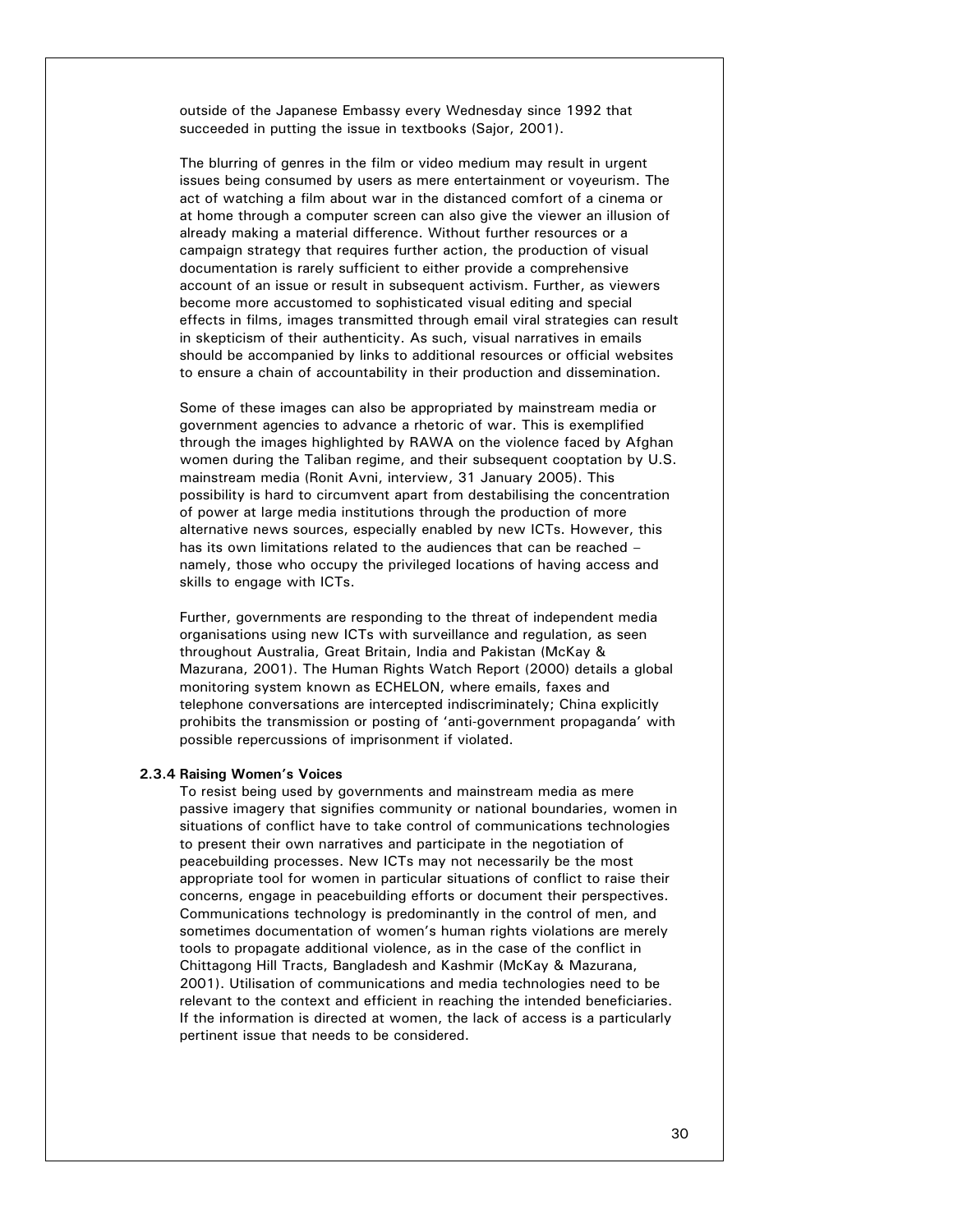Putting communications technologies in the hands of women instead of those of their male counterparts will yield a different perspective. As seen by the efforts of Tamara Gordon, a British Broadcasting Corporation freelancer who provided an Albanian woman the power to tell her own story through a video camera, "the results are fantastic and imaginative. ... The woman filmed NATO troops (during the recent Kosovo war) amidst their comfortable and, by Albanian standards, luxurious accommodations. She next took the camera home and recorded images of the crowded quarters occupied by Albanian refugees living with her family. The woman's story, produced for BBC television, was far more eloquent than what a foreign correspondent could have conveyed" (ibid: 9-10).

When women have the power and capacity to tell their own stories, and do so in voluminous amounts, the diversity in their experiences and priorities will be evident. ICTs are able to facilitate the telling of these experiences, whether by documentation or organisation, only if they can meaningfully be owned by women. This means the ability to access, develop and control the technology. The dissemination of these important perspectives has to be safeguarded from infringement on the right to private communications by State institutions, particularly in situations of conflict where safety is of paramount concern. This is also necessary to uphold the role of media and communications as safeguards against State action and to hold the State accountable to the public.

Weblogs, often known as blogs, have become an effective platform for communication during times of crisis. For example, during the recent Tsunami that hit South East Asia, blogs were a useful source of timely information and first-hand accounts. According to a site that analyses blogs on the internet, BlogPulse, "unlimited by geography and powered by easy blog-publishing tools, bloggers quickly sprang into action to provide information that was otherwise impossible or extremely difficult to find or disseminate.... In a remote part of the world, where traditional news crews wouldn't arrive for several days, bloggers provided some of the first eyewitness accounts, news of relief efforts, videos, still photographs, lists of victims and missing persons, and other helpful disaster aid and coordination information"42. Blogs can enable women to speak out in contexts where they usually are voiceless. This is a finding of Newsom and Lengel (2003: 363) in their study of women's blogs in the Middle East North Africa region, where weblogging "give(s) women in the MENA region a place to speak: it provides a means by which women can gain a voice in the public sphere in a part of the world which might otherwise silence them".

The ability to use new ICTs to collaborate, network and strengthen actions between women working on peacebuilding, as well as develop forms of resistance to dictatorship and military rule, is something that requires urgent attention. It is vital that women are not left out of the process for rebuilding their own lives and communities. Media communications not only inform but structure social relations. In the period of civil disturbance, where loss, violence and devastation follow in the wake of conflict, women should be able to utilise and engage in all forms of communications technology relevant to their individual contexts, possibilities and creativity so they can help reshape a more equitable society.

l

<sup>42 &</sup>lt;http://tsunami.blogpulse.com/> [Accessed 23 January 2005].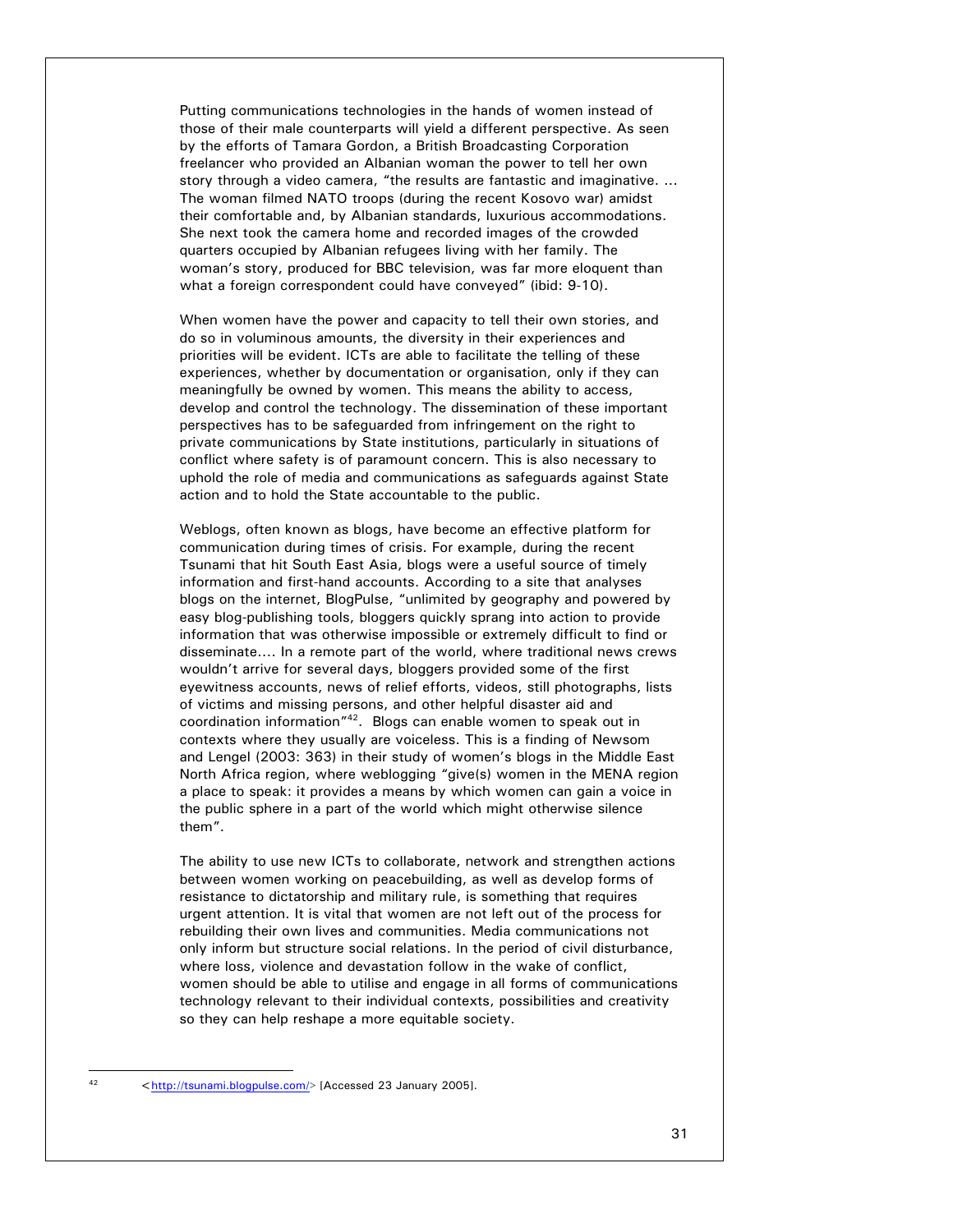The efficacy of these platforms and technologies to enable a proliferation of women's narratives is directly related to women's ability to access them, in terms of skills and infrastructure as well as culture. For example, what kinds of content become recognised in public spaces as 'valid', 'legitimate' and 'newsworthy' often discursively privilege the activities of a subset of adult male bloggers (although there are as many, if not more, female than male bloggers) (Herring et al., 2004). Further, the relevance of power relations between women at different locations need to be taken into account in spaces like these. Particularly in relation to the culture of communication as well as unequal access to new ICTs, those engaging with cyberspace have to consciously create an enabling milieu for challenging the audibility of voices at all levels.

*Box 9:* **Two Strategic Uses of ICTs in Times of Conflict**  *WITNESS.org works with partner organisations across the globe to document, disseminate and campaign against violations of human rights. Providing the partner organisations with video cameras and training, some of their endeavours include "Present but Absent" with Association of FORTY that documents the plight of Arab residents living in village communities that the Israeli government has not recognised, as well as a video by Zahn Hajdini who interviews a Kosovar woman and her sons about their experiences on the realities of refugee life. The organisational website (http://www.witness.org) provides a rich resource about effective video camera use, and they have produced a training manual and video, Witness Video for Change (2000), which illustrates strategic use of video and internet technologies.* 

### **III. SURFACING THE THREADS**

Interrogating the relationship between some facets of VAW and new forms of ICTs raises some recurring tensions. Although new ICTs can tremendously facilitate organisation, communication and networking, they can also reflect, perpetuate or amplify social inequities caused by existing imbalances in power relations. The implications of this on advocacy against VAW in an age that increasingly emphasises digital connectivity needs to be scrutinised. This section attempts to provide an overview of some of the threads in this area.

### **3.1 Privacy, Security, Surveillance & Communication**

This is a complex issue that affords no easy solution. The United Nations Declaration of Human Rights (UNDHR) protects the rights to communicate (Article 12), expression, seek, receive and impart information (Article 19), association and assembly (Article 20), participate in cultural life (Article 27) and governance (Article 21). Fundamentally, everyone has the rights to equality and nondiscrimination (Article 1), liberty and security (Article 3), as well as to be free from torture or cruel, inhuman or degrading treatment (Article 5). Working together, these rights and others ensure that all human beings can live in dignity and freedom.

However, the debate that circulates around sexual violence on/through the internet raises moments of conflict which are not easily resolved. What does it mean to protect the right to information and communication when content that is harmful to women is being produced and disseminated? What happens when the right to be safe and free from violence means a curtailment of another person's right to form communities and ideas that help create damaging images of women? When civil society proposes restrictions and regulations, these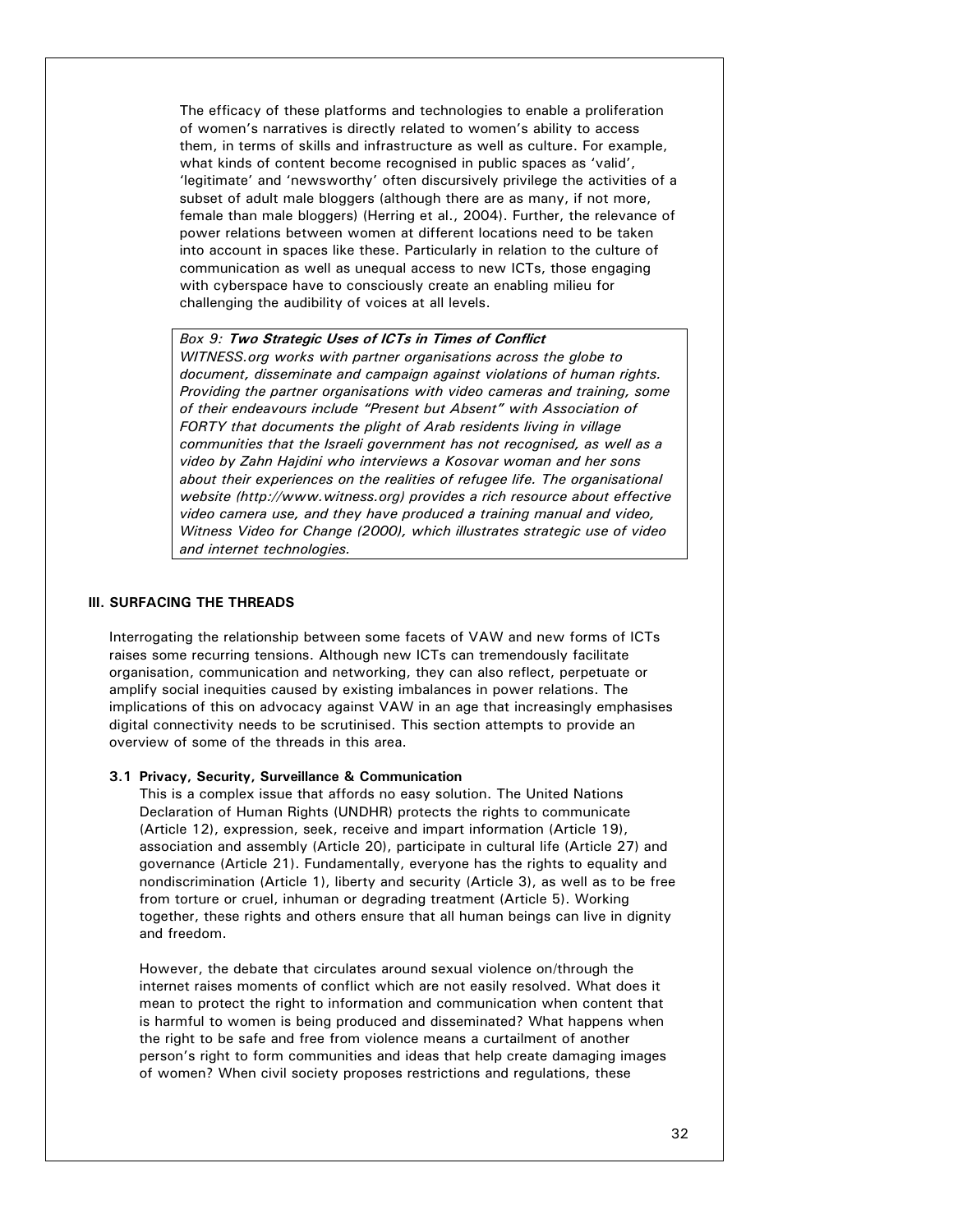proposals can be appropriated by governments to control the capacity for civil society to use ICTs in realisation of their rights. On the other hand, the harm faced by women through degrading portrayals of sexualities is very real. Not only that, newer forms of technology are increasingly being utilised by private individuals to compromise the physical safety and security of women.

Although the debates are not new, digital communication technologies present an additional challenge "since they allow open communication outside of state regulated and licensed media channels, and beyond national borders." (Nicol, 2003: 97) Clearly, there is a need to engage with this complex and contradictory terrain in advocating for rights under the rubric of new ICTs. Thus far, the debates around communication rights, privacy and security emphasise civil rights that narrowly take into account women's specific experiences and vulnerabilities in digital communications. The discourse often emphasises 'public' political rights, such as resistance to neo-liberalistic and capitalistic paradigms and democratic participation in governance through issues of access and development.

As noted by Anita Gurumurthy about WSIS Phase I (2004: 15), "Despite active lobbying by gender advocates, the draft documents did not incorporate gender equality in their basic framework (a characteristic that remains true for the final WSIS Declaration). At one point, during the preparatory processes prior to the Summit, in July 2003, all references to women suddenly disappeared in the draft documents. With protests from gender advocates, these were restored. However, the fundamental principle of gender equality in the information society debate had by then been lost. The negotiations were subsequently to be conducted over a sentence here or a paragraph there on gender." Violence against women, an issue that is often reduced to the private spheres of society, faces an uphill struggle to be recognised as something to be protected against under this framework of 'public' rights.

To a certain extent, this reflects the history of the language of human rights. When the UNDHR was drafted, it implicitly assumed its subjects as men who were engaged in public political life. The exclusion or disregard of women's perspectives and experiences took many years and much effort by women's movements to render visible, and then as many, if not more, to challenge. It is therefore crucial that communication and media rights advocates work together with advocates against VAW to inform each other's politics. Sharing diverse perspectives and expertise will not only enrich knowledge of the multiple dimensions of the impact of ICTs on VAW, but also allow activists to avoid tokenism and appropriation of each others' experiences.

## **3.2 Power, Culture & Digital Spaces**

Linked to the question of access, unequal power relations exist in the reality of digital spaces today. Radhika Gajjala (2002, cited in Newsom and Lengel, 2003: 361) notes, "the power structures of the Global North dictate the way the internet is structured, which therefore disenfranchises women (and men) in the South because the knowledge formation on the internet is rooted in perspectives from the North". This effect is also reliant largely on the ability to represent experiences and people from less powerful locations, particularly in 'Third World' or 'developing' countries.

With the capacity of new ICTs to disseminate information from and to vast and relatively powerful and connected audiences, great care needs to be taken to ensure that less powerful perspectives are not submerged. The issue of language and what is lost through translation is especially significant when English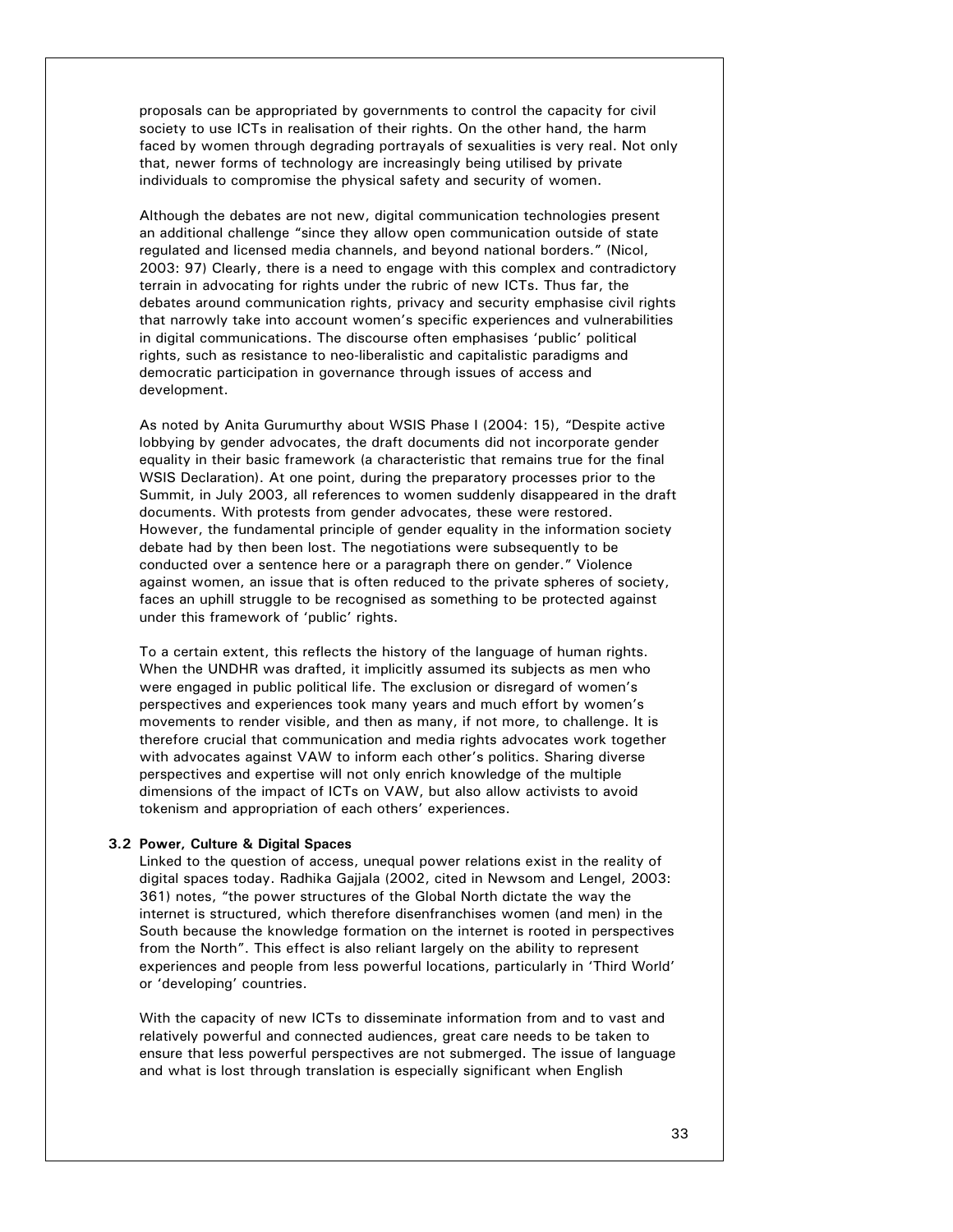dominates digital spaces. Technical difficulties in publishing non-Latin based language content online presents not only a problem of communicating with diverse audiences, but also in portraying narratives of reality. As questioned bluntly by Annapurna Mamidipudi (Gajjala & Mamidipudi, 1999: 14), "the Internet reflects the perceptions of Northern society that Southern women are brown, backward and ignorant. An alternative, kinder, depiction of them which is also widespread is that they are victims to their cultural heritage. Is being exposed to images of themselves going to help Southern women by encouraging them to fight in dignity and self-respect, or will it further erode their self confidence in their fast-changing environment?"

When voices of women's rights advocates in privileged locations overwhelmingly direct the construction of knowledge in distant areas and customs, many of the nuances can be lost. Related dialogues will effectively exclude those directly affected because of issues of access, control, content and language. This is a significant factor to take into consideration when engaging with ICTs for advocacy. For example, harm to women justified in the name of 'tradition' or 'culture' is recognised in the Outcomes Document of the Beijing  $+5$  Review<sup>43</sup> as a 'new' form of violence against women (68e, A/RES/S-23/3: 22). But it can be extremely problematic for women's movements from the economically privileged North to name and define another practice in a less powerful location as harmful. This can freeze women in the latter locations as passive victims who need rescuing, without a sense of agency (Mohanty, 1986). In turn, this will reduce the ability of women within those contexts to define and shape their own cultural meanings and significance.

Care must be taken to **not** create discursive spaces that essentialise or fetishise non-dominant sections of women online by transforming not only the ability to be connected, but also how technology can enable conversations that destabilise embedded hierarchies. From language, metaphors, assumed rules and roles, to the operative logic of digital communication, the complex issue of whose story can be heard and whose can possibly be appropriated has to be raised. Otherwise, new ICTs may serve to increase the capacity for violent appropriation of women's experiences in less powerful communities by feminists who are online and connected, the very fact of which discloses their material and cultural privileges (Gajjala, 2002).

Therefore, the challenge is creating solutions and environments that can allow women from all parts of the world to "use technologies under conditions that are defined by them, and therefore potentially empowering to them", as issued by Radhika Gajjala (ibid: 15). A further pertinent question she raises is, "within which Internet-based contexts will women of lesser material and cultural privilege within 'global' power relations be able to develop collaborative work, and coalitions, to transform social, cultural, and political structures?"

## **3.3 Drawing Contestable Lines**

Although new forms of ICTs and the expanding nature of the digital discourse are important to engage with, it is equally crucial to not over-emphasise their utility. The various imbalances that cut across lines of gender, race, class, nationality, sexuality, able-bodiedness and so forth in questions of access as well as the capacity to influence and impact upon the technologies' development means that not everyone will benefit from their usage.

l

<sup>43 &</sup>lt;http://www.un.org/womenwatch/daw/followup/ress233e.pdf> [Accessed 23 January 2005].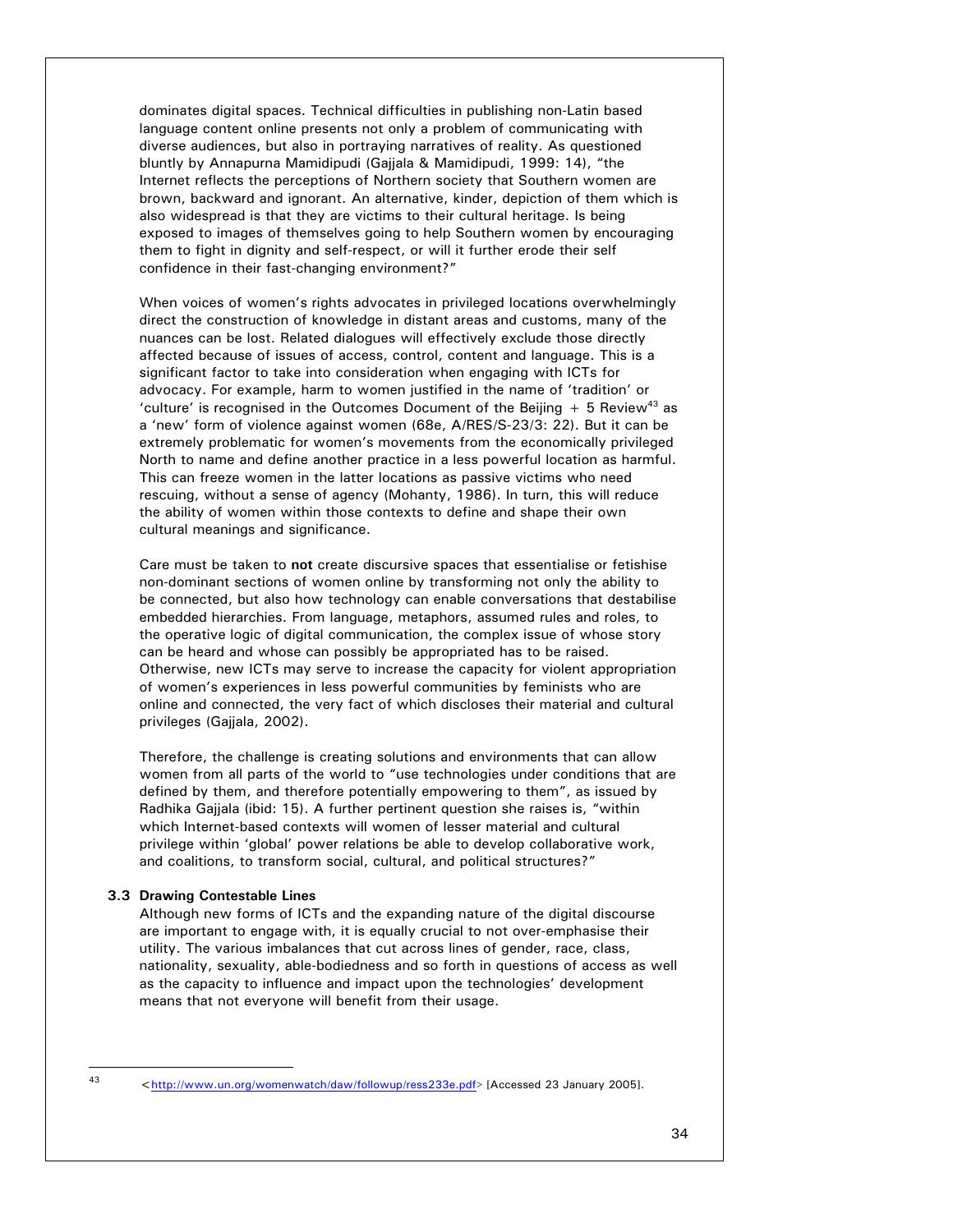The attempt to pin down the dynamics of the relationship between ICTs and VAW is vital, but there is also a reticence to over-accentuate the importance of ICTs. The digital discourse that constantly stresses movement and the inability to finally 'catch up' can sometimes leave the majority of people who are not directly in control of the development of ICTs overwhelmed (Stewart Millar, 1998). This can propel the investment of much energy and attention to the increasingly complex applications of ICTs, thus diverting resources that could be better spent elsewhere. There are points where although new forms of ICTs have bearing on the issue at hand, the implications are not of utmost priority.

This is particularly evident in questions of strategic use, where focus on new forms of ICTs can undermine other methods of communication. For example, in the issue of new reproductive technologies (NRT), for women to regain and retain control over their own bodies and have meaningful choices, comprehensive, adequate and accurate information needs to be accessible. The internet is a useful platform for the creation, dissemination and culling of such information. However, since the question of access to new ICTs also reflect imbalance in terms of class and geographical location, there is little likelihood that the most vulnerable groups of women subjected to harmful new NRTs can access this information. Instead, other forms of activities that can encourage greater participation in knowledge construction and dissemination such as roleplaying or focus groups discussions might be more useful here (Chapman & Gordon, 1999).

This does not mean that there needs to be no engagement in ICTs, but emphasis needs to be taken on questioning the reasons why, who is involved and to what ends? In short, advocates against VAW need to be aware of the developments in ICTs to check their impact on their work as well as to influence their progression, but not necessarily be experts in their specific permutations. The line, nevertheless, needs to be a contestable one. As civil society groups and governments push for greater rights to access and control, particularly under the paradigm of development and poverty alleviation, the spaces which are unaffected by new ICTs will become narrower. Advocates against VAW need to have an informed say in how these spaces should operate so that they do not perpetuate or worsen existing unequal power relations.

## **IV TAKE BACK THE TECH**

I am sick and tired of Virtual Reality technology and cyber space being toys for the bovs. […] I, as one of the riot girls, of the bad girls, want my own imaginary, my own projected self; I want to design the world in my own glorious image.[…] Yes, the girls are getting mad; we want our cyber dreams, we want our own shared hallucinations […] what's at stake for us is how to grab cyber-space so as to exit the old, decayed, seduced, abducted and abandoned corpse of phallo-logocentric patriarchy; the death squads of the phallus, the geriatric, money-minded, silicon-inflated body of militant phallocracy and its annexed and indexed feminine other. The riot girls know that they can do better than this. – Rosi Braidotti*<sup>44</sup>*

l

The crucial question remains: how can we approach new forms of ICTs in a way that transforms social relations? Women's rights advocates have recognised the potency of new ICTs and have been engaging with them in creative ways in their activism. This final section outlines some of the ways in which feminists have begun the process of re/claiming digital communication technologies as part of our own living histories.

#### **4.1 Unearthing Forgotten Names**

<sup>44</sup> Braidotti, Rosi, **Cyberfeminism with a Difference**, available from: <http://www.let.uu.nl/womens\_studies/rosi/cyberfem.htm#bmimes> [Accessed 25 February 2005].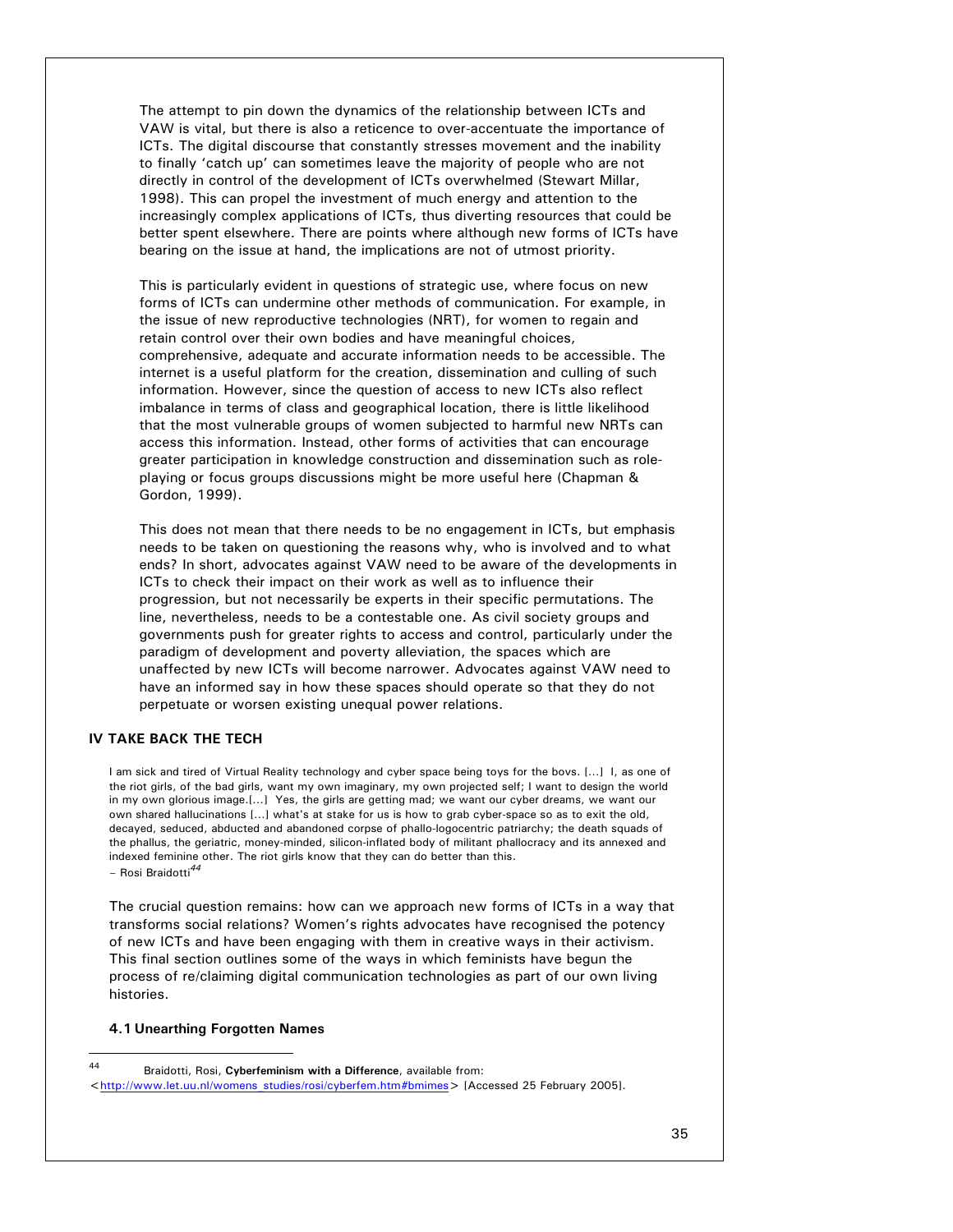Women's participation in the development and construction of technologies has largely been excluded, obscured or undervalued in the dominant narratives of their histories. For example, the contributions of Ada Lovelace, who played a significant role in the development of the Difference Engine and the Analytical Machine (early predecessor of the computer), have been obscured by those of Charles Babage, who is credited with being the 'father' of modern computers. Grace Hopper, who invented the first computer language composed of words (FLOW-MATIC), has also largely gone unrecognised (Stewart Millar, 1998). These muted contributions are now being revealed and commemorated, such as through the Grace Hopper Celebration of Women in Computing conference series that is designed to "bring the research and career interests of women in computing to the forefront"**<sup>45</sup>**. Books such as Autumn Stanley's "Mothers and Daughters of Invention: Notes for a Revised History" are importantly reconstructing technological histories to include the vital and active role of women.

In the words of Melanie Stewart Millar (1998: 17), "[i]t is important to recognize that women have not simply been the passive victims of technological change [...] Women have invented, adapted, theorized and even protested against technology throughout history". Websites such as Webgrrls**<sup>46</sup>** and Linuxchix**<sup>47</sup>** are creating spaces online to speak directly to the perspectives and needs of women in computing. In addition to circumventing the exclusive and masculinist online cultures, these sites are also important spaces to document the continuous involvement of women in various aspects of technology.

# **4.2 Sharing Information and Creating Collective Knowledge**

VAW organisations and activists have used new ICTs to disseminate information and news about violations of rights and share strategies. Online discussions enabled by email, listservs, telnet and teleconferencing facilitate dialogues across national borders that are critical to further knowledge and understanding on the various dimensions of VAW (Hamm, 2001).

A notable example is the 'End Violence' Virtual Working Group<sup>48</sup>, which used email technology to bring together more than 2,500 advocates on women's rights from all over the world to share information and create knowledge. The Global Reproductive Health Forum (GRHF) South Asia is also a dynamic, popular and regionally-focussed site that "seeks to bring together discourses on reproductive health and women's rights that are of particular interest and concern in the South Asian region<sup>"49</sup>. It has a well-resourced 'forum' section that includes research and legal documents on dowry issues, sati and child marriage, and its moderated electronic discussion list called BOL facilitates discussion and further exchange about relevant issues pertaining to South Asia. Another resource, CAVNET<sup>50</sup>, provides a comprehensive listing, which can be accessed publicly on their website, of how modern technologies have been creatively used by a number of organisations to fight against VAW. These efforts effectively harness the power of new ICTs to quickly and widely disseminate information for building a deeper and stronger ability to counter VAW.

<sup>45</sup> 

<sup>45</sup>  $\langle \frac{http://www.gracehopper.org/}{http://www.gracehopper.org/}{$  [Accessed 25 February 2005].  
\n
$$
\langle \frac{http://www.webgrls.com/}{http://www.webgrls.com/}{
$$
 [Accessed 25 February 2005].  
\n47  
\n48 UNIFEM held this event, which spanned the year of 2002, in partnership with the Education

Development Center, Inc, the World Bank, and the Global Knowledge Partnership.<br>49 <http://www.hsph.harvard.edu/Organizations/healthnet/SAsia/index.html> [Accessed 23 January

<sup>2005].</sup> 

<sup>&</sup>lt;http://www.cavnet2.org/IssueListing.cfm?Code=tc> [Accessed 23 January 2005].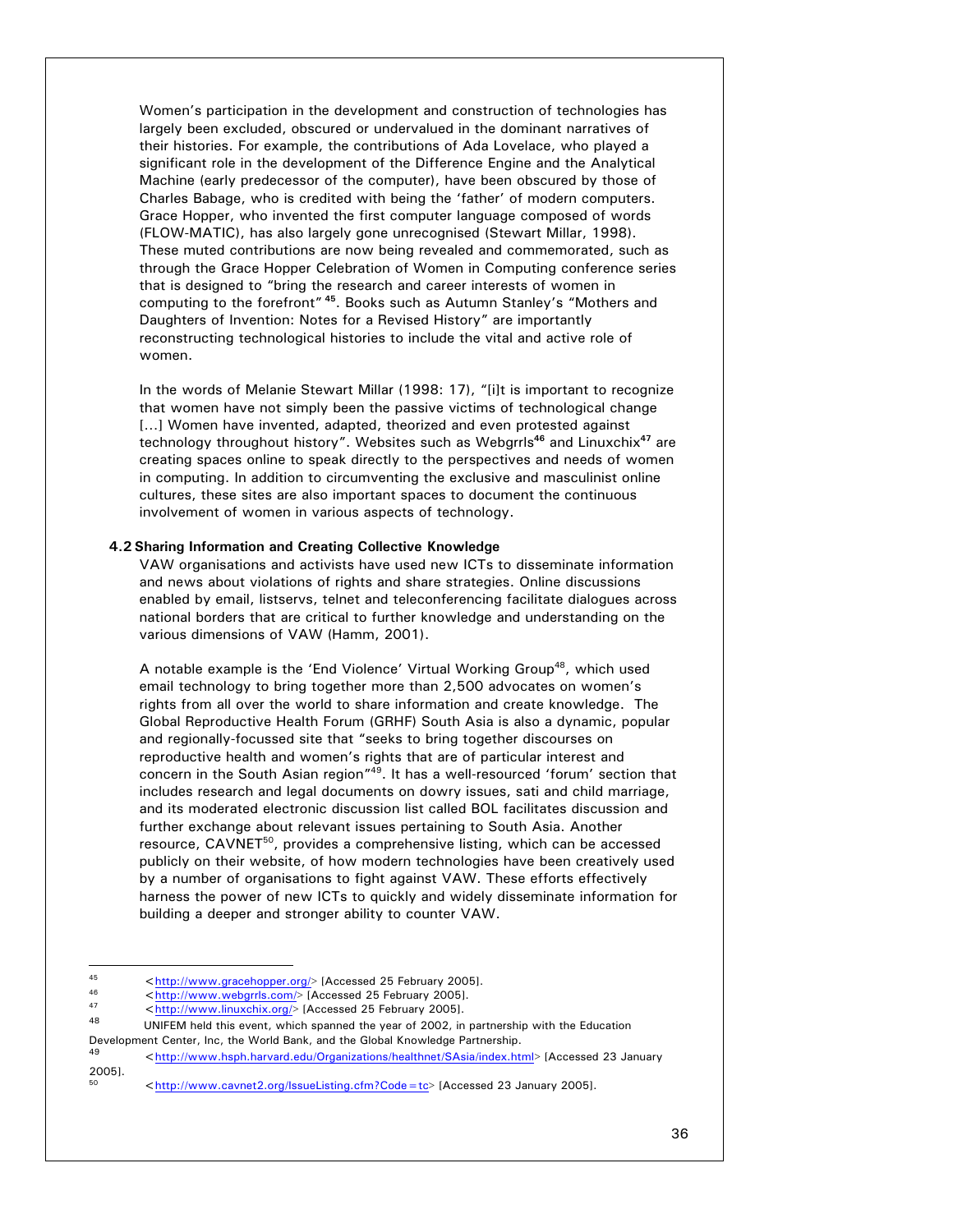# **4.3 Capacity Building and Education**

The amount of resources and information on the internet also helps advocates working on VAW to develop capacity-building materials in their own contexts and locations. Further, some organisations have utilised the interactive capacity of new ICTs to develop online training modules. One such example is the Judicial Education Center's (JEC) Domestic Violence Virtual Trial<sup>51</sup>, which is an online educational course for judges who handle domestic violence cases. Judges and court staff can register and log into the virtual trial, which presents video scenarios of parties engaged in proceedings from the point of view of the judge's bench. This introduces them to some of the issues and challenges typically arising in such cases. Each participant is then asked to enter her or his ruling, and the programme provides feedback suggesting whether the ruling may or may not have been the most appropriate. At the conclusion of the trial, participants who impose sentences may compare their decisions against a compiled summary of their colleagues' sentencing decisions. Such innovative use of communications technology in turn can be documented on digital platforms to enable advocates and organisations who have access to new ICTs in other locations to generate further creative strategies.

### **4.4 Media Alternative**

Women's organisations are increasingly producing their own news and content for organisational websites. New ICTs play an important role in circulating these resources and offering alternative perspectives on issues and current events. Further, news on VAW may not be allocated space in the mainstream media when it is not identified as 'newsworthy'. Even when news of VAW is printed in mainstream media, it is important to still offer alternative representations of this news to counter sexist, racist or other discriminatory forms of narratives. New forms of ICTs can be useful platforms to enable the dissemination of this information at relatively low costs. For example, Grrl Activistas<sup>52</sup> is a global network of scientists, writers, students, mothers, lawyers and journalists who work to eliminate misrepresentations of rape and sexual abuse in the media, governmental and educational institutions. They seek to stop hostility, re-abuse and more injustice against victims. Inviting members of the public to "complain [to their network via email] of unjust, perpetrator biased laws, and misleading media portrayals, [Grrl Activistas] choose to make a difference in a cheap and simple way."

Campaigns and events organising have also been facilitated by ICTs, resulting in an expansion of their scope and increased visibility to a wider audience. For example, the 16 Days of Activism against Gender Violence that grew out of the first Women's Global Leadership Institute in 1999 utilises the internet (through their website and an active listserv) to network with partner organisations, disseminate campaign materials and facilitate exchange in strategies and information. Since 1999, more than 800 organizations in over 90 countries have participated in the 16 Days campaign, and many of the materials conceived from the campaign form a substantial part of UNIFEM's catalogue on Media and Communications Strategies to End Violence Against Women (Drezin, 2001). The catalogue (available for download on UNIFEM's website $53$ ) is in fact a testament to the innovative ways in which advocates against VAW have worked with communications and media technologies to transform public attitudes around the issue.

 $51$ 

<sup>51</sup>  $\leftarrow$  http://jectrials.unm.edu/dvtrial/> [Accessed 25 February 2005].<br>  $\leftarrow$  52  $\leftarrow$  http://www.grrlactivistas.org> [Accessed 25 February 2005].<br>  $\leftarrow$  53  $\leftarrow$  http://www.unifem.org/index.php?f\_page\_pid=66> [Accessed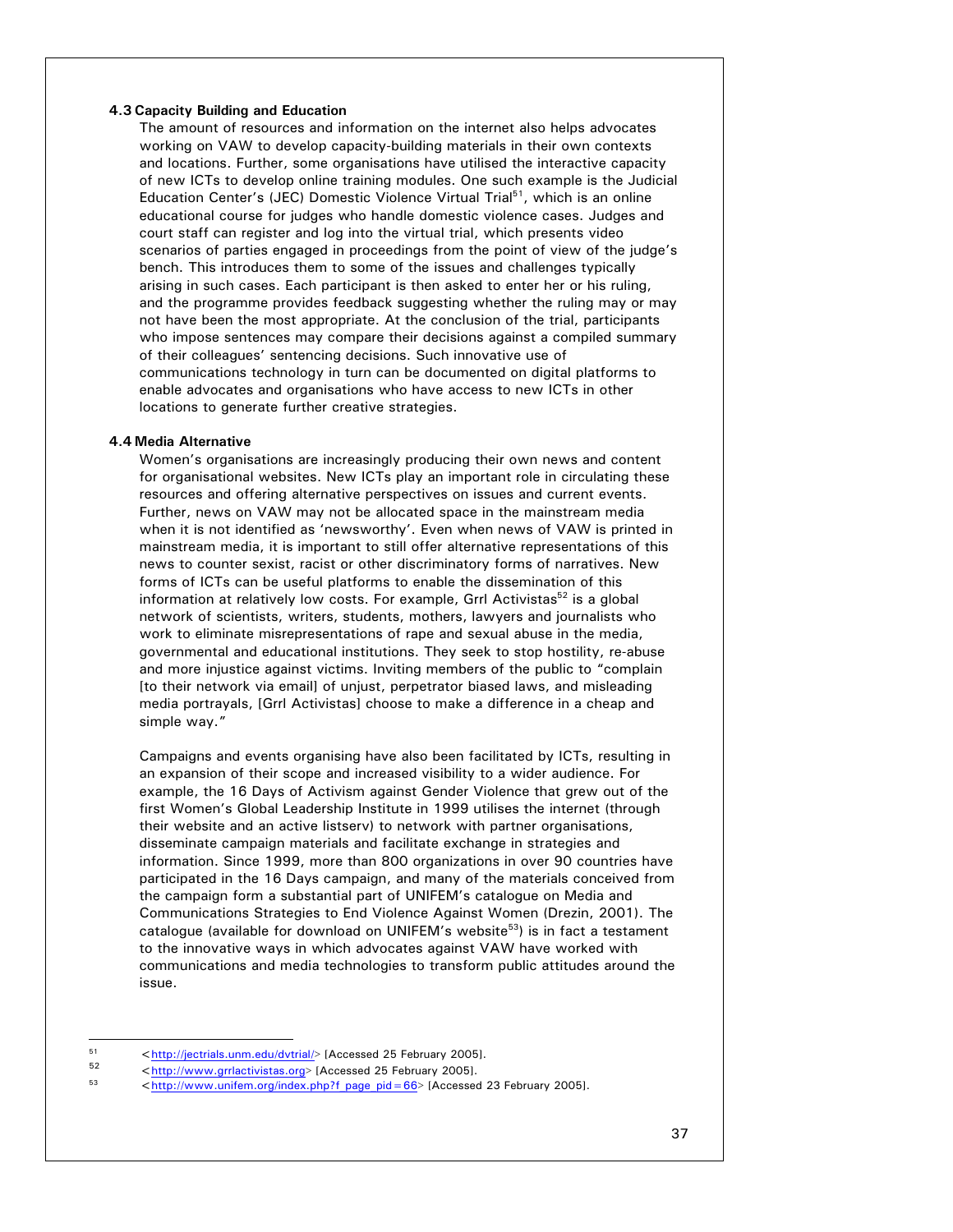## **4.5 Networking and Building Solidarities**

Women's organisations working on similar issues in distant locations use ICTs to facilitate coalitions and network. Digital communications enable quick and relatively cost-effective ways of exchanging information, organising, coordinating and mobilisation, as well as facilitating dialogues. Further, facilities such as mailing lists can create a 'safe' space for individuals to organise around an issue that might be 'risky' in physical spaces. For example, setting up a mailing list is relatively simple and is usually cost free. This can enable individuals who are affected by a particular issue to come together to form a sort of virtual community that can generate support, create a sense of collective identity, and facilitate conversations and strategising. Women Who Love Women (WWLW) is one such list in Malaysia, setting up a 'safe' digital space for lesbian, transgendered and bisexual women to gather and shape their diverse perspectives on what it means to live as a non-heterosexual subject in a country that does not recognise queer communities.

## **V CLOSING (FOR NOW)**

l

real is real regardless of what you try to say or say away real is real relentless while words distract and dismay words that change their tune though the story remains the same words that fill me quickly and then are slow to drain dialogues that dither down reminiscent of the way it likes to rain every screen a smoke screen oh to dream just for a moment the picture outside the frame - Ani diFranco<sup>54</sup>

This paper has attempted to draw out the specific ways in which new forms of ICTs have impacted some forms of violence against women, and, from that, to surface some of the tensions in their shifting relationships. It is difficult to avoid a sense of urgency in reflecting on how digital communications technologies are shaping news ways of harming women.

However, it is crucial to reflect on this connection as one that is deeply affected by existing social relations. Whether new forms of ICTs replicate, amplify or destabilise power relations depend largely on how intimate we can or want to be with their development and discourse. To make this decision, we need to first understand what digital technology means, interrogate the impact of technologies on society, and unravel the multiple and shifting strands of political discourse – from globalisation, neo-liberal capitalism, neo-colonialism, cultural imperialism, discriminatory nationalism to gender relations.

Promisingly, this process has already irrefutably begun with the efforts of many feminists and women's rights advocates who are consciously and deliberately 'taking back the tech', and thereby, indelibly changing what technology is and means.

54 **the true story of what was** <http://www.righteousbabe.com/ani/educated\_guess/l\_true\_story.asp> [Accessed 25 March 2005]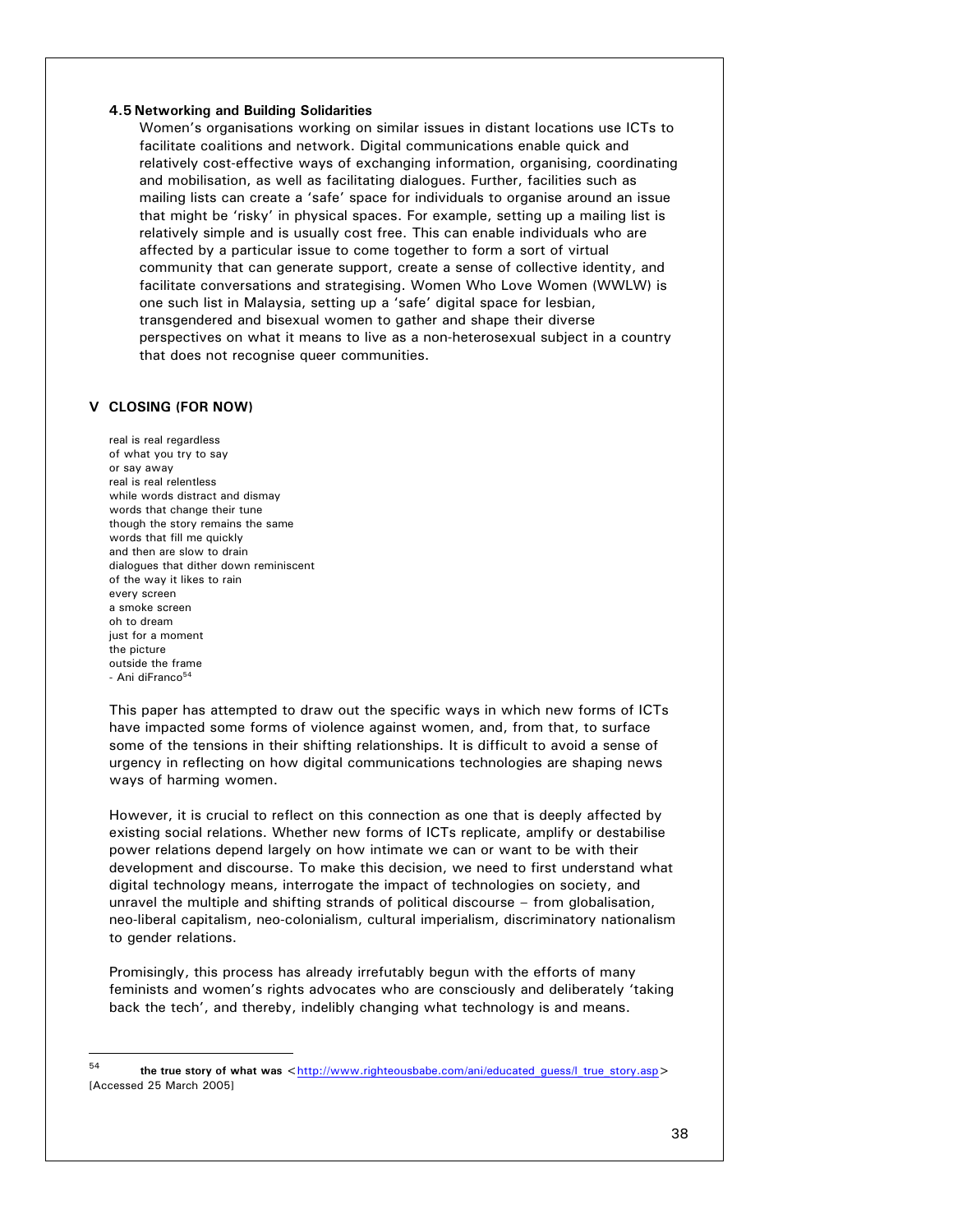# **Bibliography**

- Amnesty International (Spain Chapter) (2004) **You Can't Play With Violence Against Women** (in Spanish). Available from: <http://www.es.amnesty.org/nomasviolencia/docs/informes\_ai/02regiones/04europ a/espana/videojuegos\_2004.pdf>.
- Attwood, Feona (2004) "Pornography and Objectification: Re-reading 'The Picture That Divided Britain'". **Feminist Media Studies**, 4(1): 7-19.

Banks, Karen (2001) "Leave the Internet Alone". **APWIN**, 3: 147-173.

- Barron, Martin & Kimmel, Michael (2000) "Sexual Violence in Three Pornographic Media: Towards a Sociological Explanation". **Journal of Sex Research**, 37:161-68.
- **BOLD (Berkman Online Lectures & Discussions): Violence Against Women on the Internet** [Internet]. Cambridge, Berkman Center for Internet and Society, Harvard Law School. Available from: <http://cyber.law.harvard.edu/vaw02/mod3-2a.htm> [Accessed 23 January 2005].
- Carll, Elizabeth K. (2003) "News Portrayal of Violence and Women: Implications for Public Policy". **American Behavioral Scientist**, 46(12): 1601-1610.
- Cere, Rinella (2002) "'Islamophobia' and the Media in Italy". **Feminist Media Studies**, 2(1): 133-136.
- Chapman, Katie & Gordon, Gill (1999) "Reproductive Health Technologies and Gender: Is Participation the Key?" In: Sweetman (1999).
- Chase, Cheryl (2002) "'Cultural Practice' or 'Reconstructive Surgery'? U.S. Genital Cutting the Intersex Movement and Medical Double Standards". In James, Stanlie, and Robertson, Claire eds. **Genital Cutting and Transnational Sisterhood: Debating U.S. Polemics**. Urbana and Chicago, University of Illinois Press.
- Coalition Against Trafficking in Women Asia Pacific **Trafficking in Women and Prostitution in the Asia Pacific**. Available from: <http://www.uri.edu/artsci/wms/hughes/apmap.htm> [Accessed 23 January 2005].
- Consalvo, Mia (2003) "The Monsters Next Door: Media Constructions of Boys and Masculinity". **Feminist Media Studies**, 3(1): 27-45.
- Coomaraswamy, Radhika (1995) **Sexual Violence Against Refugees: Guidelines on Prevention and Response**. Geneva, UNHCR. Available from: < http://www.unhcr.ch/cgibin/texis/vtx/publ/opendoc.pdf?tbl=PUBL&id=3b9cc26c4> [Accessed 23 January 2005].
- Daly, Mary (1978) **Gyn/Ecology: The Metaethics of Radical Feminism**. Boston, Beacon Press.
- Drezin, Jenny (2001) **Picturing a Life Free of Violence: Media and Communications Strategies to End Violence Against Women**. United Nations Development Fund for Women.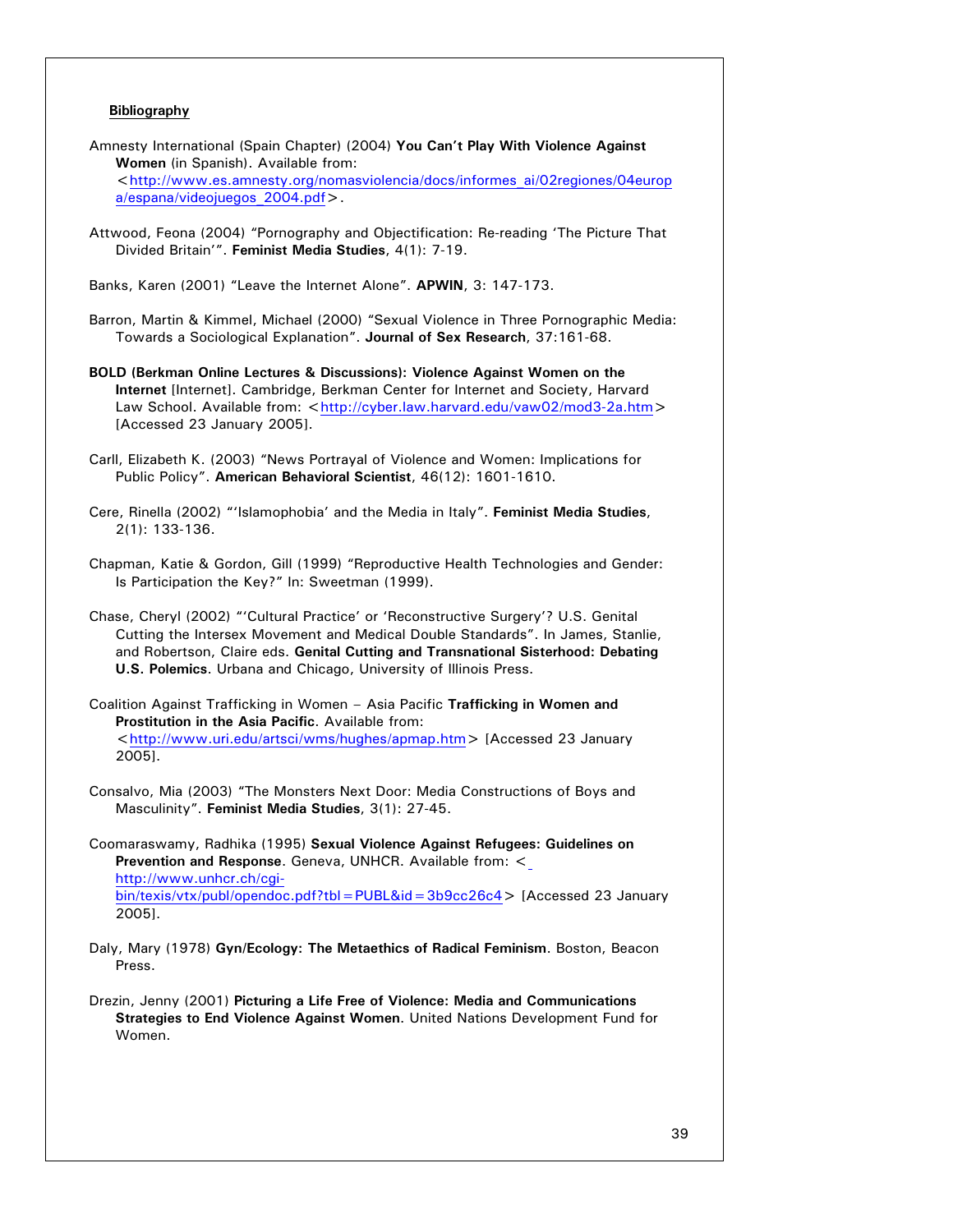- Everts, Saskia Irene (1998) **Gender and Technology : Empowering Women, Engendering Development**. London & New York, Zed Books.
- Finkelhor, David, Mitchell, Kimberly J. & Wolak, James (2000) **Online Victimisation: A Report on the Nation's Youth**. Available from: <http://www.unh.edu/ccrc/pdf/Victimization\_Online\_Survey.pdf> [Accessed 23 January 2005].
- Finn, Jerry (2001) **Domestic Violence Organizations Online: Risks, Ethical Dilemmas, and Liability Issues**. Available from: **<**http://www.vaw.umn.edu/documents/commissioned/online\_liability/online\_liability. html> [Accessed 23 January 2005].
- Friedman, Elisabeth Jay (2003) "ICT and Gender Equality In Latin America: Impacts of a New 'Utility'". **Feminist Media Studies**, 3(3): 356-360.
- Fuller, Linda K. (2003) "Teledildonic 'Safe Sex' with the Penultimate Pet: Virtual Valerie, Cybersexual Sensation". **Feminist Media Studies**, 3(1): 112-114.
- Gajjala, Radhika & Mamidipudi, Annapurna (1999) "Cyberfeminism, technology and international 'development'". In Sweetman (1999).
- Gajjala, Radhika (2002) "An Interrupted Postcolonial/Feminist Cyberethnography: Complicity and Resistance in the 'Cyberfield'". **Feminist Media Studies**, 2(2): 177- 193.
- Gallagher, Margaret (1995) **Lipstick Imperialism and the New World Order: Women and Media at the Close of the Twentieth Century**. Available from: **<**http://www.un.org/documents/ecosoc/cn6/1996/media/gallagh.htm> [Accessed 9 January 2005].
- Golde, Jeffrey A. et al (2000) "Attitudinal Effects of Degrading Themes and Sexual Explicitness in Video Materials". **Sexual Abuse: A Journal of Research and Treatment**, 12(3): 223-232.
- Gossett, Jennifer L. & Bryne, Sarah (2002) "'CLICK HERE' A Content Analysis of Internet Rape Sites". **Gender & Society**, 16(5): 689-709.
- Gurumurthy, Anita (2004) **Gender and ICTs: Overview Report**. Brighton: BRIDGE, Institute of Development Studies.
- Hamm, Susanne (2001) "Information Communications Technologies and Violence Against Women". **Development**, 44(3): 36–41.
- Hattotuwa, Sanjana (2003) "Online Advocacy Principles and Case Studies Within the Context of ICT and Conflict Transformation". Presented at: Oneworld South Asia Partners Meeting, 3-4 February 2003, Delhi, India.
- Heise, L., Ellsberg, M. & Gottemoeller, M. (1999) **Ending Violence Against Women: Population Reports, Series L, No. 11**. Baltimore, Johns Hopkins University School of Public Health, Population Information Program.

Herring, S. C. et al. (2004) **Women and Children Last: The Discursive Construction of Weblogs**. .Available from: <http://blog.lib.umn.edu/blogosphere/women\_and\_children.html> [Accessed 29 September 2005].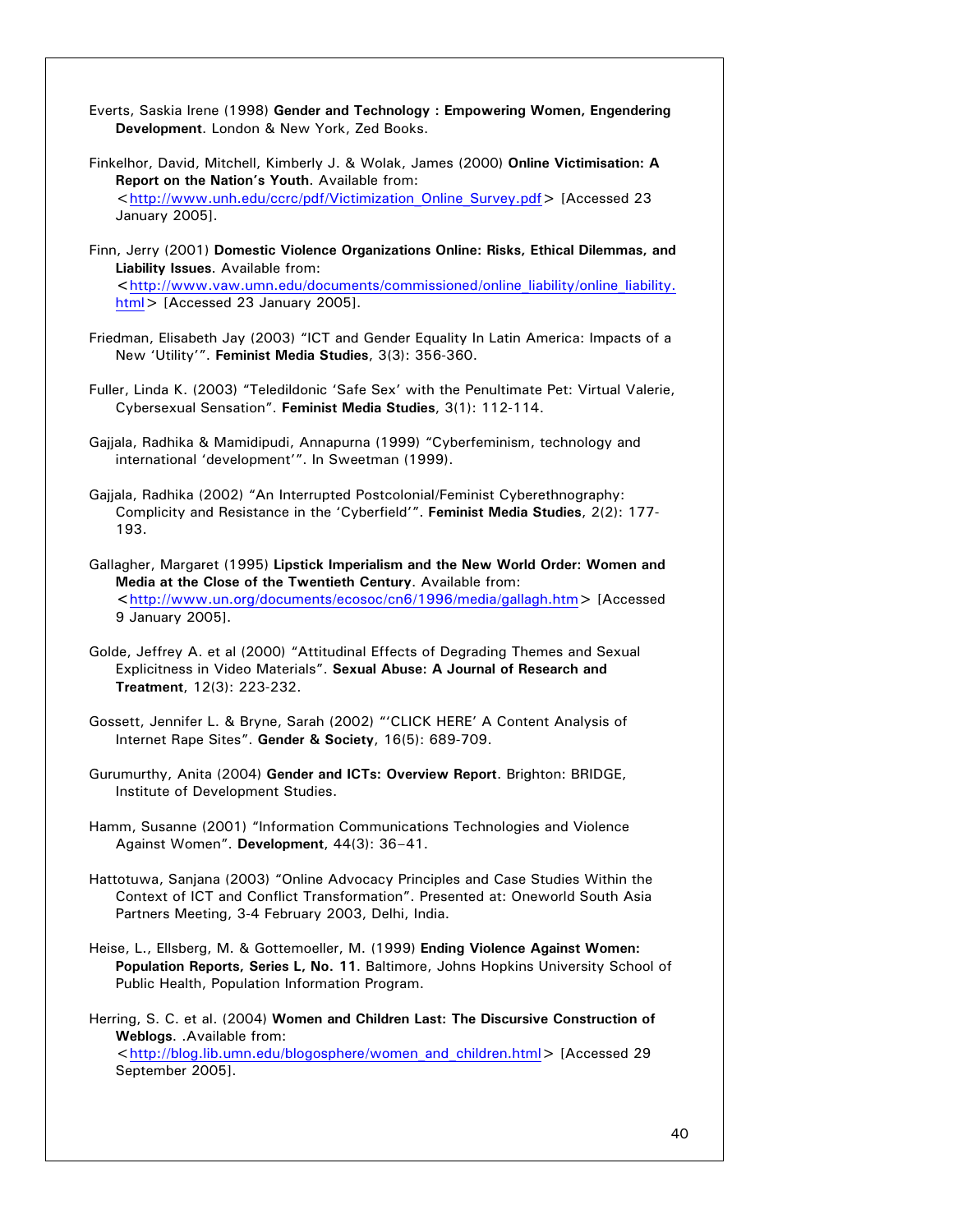- Hopkins, Patrick D. ed. (1998) **Sex/Machine: Readings in Culture, Gender and Technology**. Bloomington, Indiana University Press.
- Hughes, Donna M. (2002) "The Use of New Communications and Information Technologies for Sexual Exploitation of Women and Children". **Hastings Women's Law Journal**, 13(1): 129-148.
- Human Rights Watch (2004) **Help Wanted: Abuses against Female Migrant Domestic Workers in Indonesia and Malaysia**. Available from: <http://hrw.org/reports/2004/indonesia0704/> [Accessed 23 January 2005].
- Human Rights Watch (2000) **Human Rights Watch World Report 2000**. Available from: <http://www.hrw.org/wr2k/> [Accessed 23 January 2005].
- Hunter, Christopher D. **Internet Filter Effectiveness: Testing Over and Underinclusive Blocking Decisions of Four Popular Filters**. Available from: **<**http://www.copacommission.org/papers/filter\_effect.pdf> [Accessed 23 January 2005].
- Jolly, Susie (2002) **Gender and Cultural Change: Overview Report**. Brighton, BRIDGE, Institute of Development Studies.
- Kee, Jac sm (2005) **Women's Human Rights: Violence Against Women, Pornography and ICTs**. Available from: **<**http://www.genderit.org/en/index.shtml?apc=---e-- 1&x=91654> [Accessed 29 September 2005]
- Kee, Jaclyn (2004) **Using ICT in Services, Public Education and Advocacy**. Case study prepared for: APC WNSP-organised Gender and ICT Policy Advocacy Workshop, Asia Pacific NGO Forum, Beijing + 10, 2 July 2004, Bangkok, Thailand.
- Kranz, Ann L & Nakamura, Karen (2002) **Helpful or Harmful? How Innovative Communication Technology Affects Survivors of Intimate Violence**. Available from: **<**http://www.vaw.umn.edu/documents/5survivortech/5survivortech.html> [Accessed 23 January 2005].
- Kranz, Ann L. (2001) **Survivors of intimate violence seek help online: Implications of responding to increasing requests**. Available from: **<**http://www.vaw.umn.edu/documents/10vawpaper/10vawpaper.html> [Accessed 23 January 2005].
- Kranz, Ann L. (2002) **Changing Practice: How Domestic Violence Advocates Use Internet and Wireless Communication Technologies**. Available from: **<**http://www.vaw.umn.edu/documents/2casestudies/2casestudies.html> [Accessed 23 January 2005].
- Mackinnon, Catherine (1985) **Pornography, Civil Rights and Speech**. Available from: <http://cyber.law.harvard.edu/vaw02/mod2-4.htm: [Accessed 10 May 2005].
- Magor, Maggie (2002) "News Terrorism: Misogyny Exposed and the Easy Journalism of Conflict". **Feminist Media Studies**, 2(1): 141-144.
- Marcelle, G.M. (2000) **Transforming Information and Communications Technologies for Gender Equality**. Gender in Development Monograph Series, no. 9. New York, UNDP.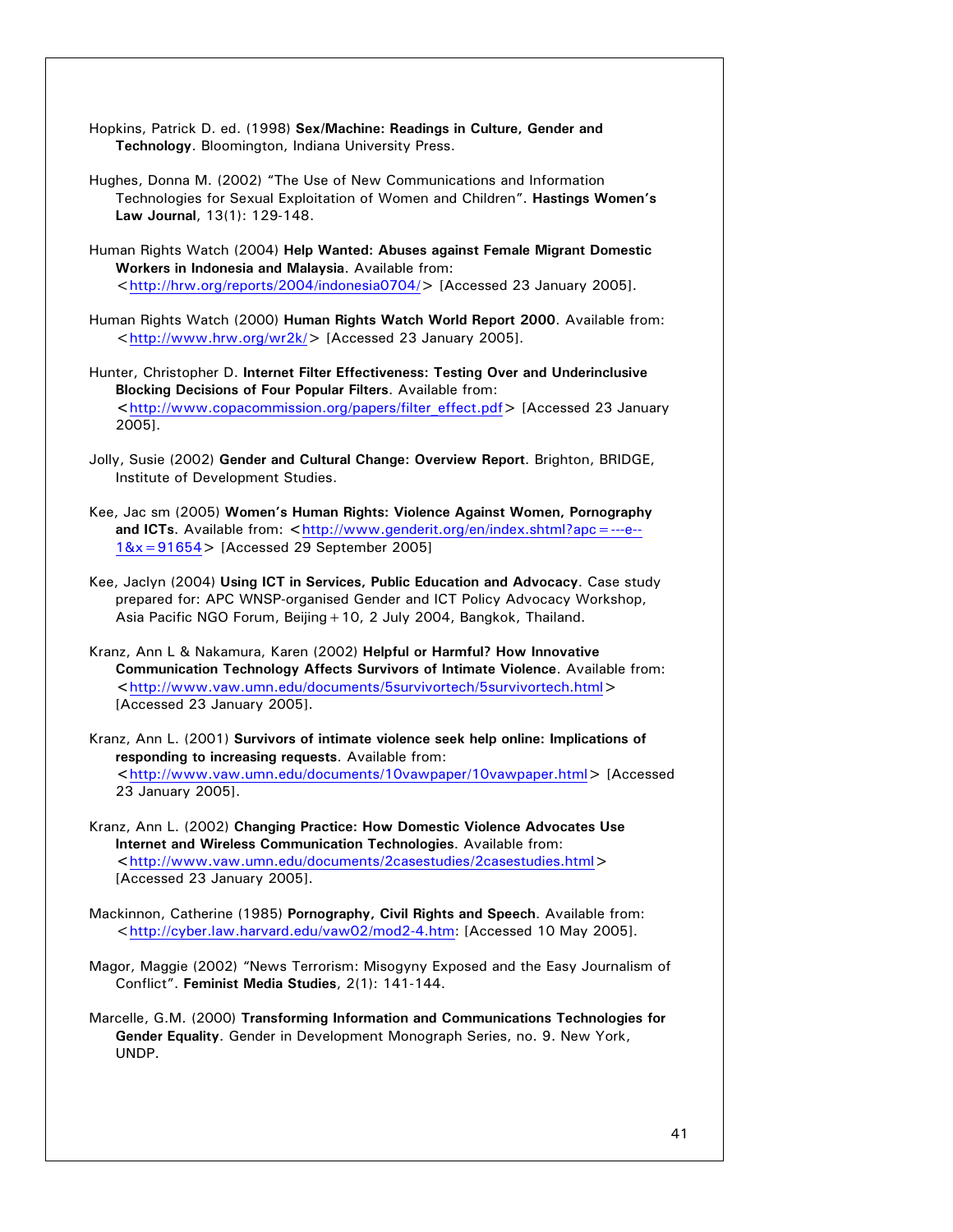Martin, Michèle (1991) "The Culture of the Telephone". In: Hopkins (1998).

- Martinez, Luz Maria & Wanasundera, Leelangi (2001) "An Exploratory Study on the Use of Information and Communications Technologies by Women's Organisations In Asia". **APWIN**, 3: 15-27.
- McClintock, Anne, Mufti, Aamir & Shohat, Ella eds. (1997) **Dangerous Liaisons: Gender, Nation, and Postcolonial Perspectives**. Minneapolis and London, University of Minneapolis Press.
- McKay, Susan & Mazurana, Dyan (1999) **Raising Women's Voices for Peacebuilding: Vision, Impact, and Limitations of Media Technologies**. Available from: **<**http://www.ifuw.org/peace/peacebuilding/raising-womens-voices.html> [Accessed 23 January 2005].
- McKay, Susan & Mazurana, Dyan (2001) **Raising Women's Voices for Peacebuilding: Vision, Impact, and Limitations of Media Technologies**. London, International Alert.
- MEDIAWISE eNews (2003) "Gallup Poll: More Than 70 Percent of Teenage Boys Have Played 'Grand Theft Auto' Video Games" [Internet], 23 September. Available from: <http://www.mediafamily.org/enews/9\_23\_2003.shtml>.
- Meillón, Cynthia ed. (2001) **Holding on to the Promise: Women's Human Rights and the Beijing + 5 Review**. Rutgers, Center for Women's Global Leadership, Rutgers, the State University of New Jersey.
- Merskin, Debra (2003) "Fashioning Foreplay: Fashion Advertising and the Pornographic Imagination". **Feminist Media Studies**, 3(1): 106-109.
- Mohanty, Chandra T. (1986) "Under Western Eyes: Feminist Scholarship and Colonial Discourse". In: Mohanty, Chandra T., Russo, Ann & Torres, Lourdes eds. (1991) **Third World Women and the Politics Of Feminism**. Bloomington, Indiana University Press.
- Nash, Jennifer (2002) **Making Women's Place Explicit: Pornography, Violence, and the Internet**. Available from: **<**http://cyber.law.harvard.edu/vaw02/module2.html> [Accessed 23 January 2005].
- Naylor, Nikki (2002) **Prohibiting the Ongoing Sexual Harassment of and Sexual Violence against Learners**. Available from: <http://www.erp.org.za/htm/issue4-2.htm#3> [Accessed 23 January 2005].
- Newsom, Victoria Ann & Lengel, Laura (2003) "The Power of the Weblogged Word: Contained Empowerment in the Middle East North African Region". **Feminist Media Studies**, 3(3): 360-363.
- Nicol, Chris ed. (2003) **ICT Policy: A Beginner's Handbook**. Association of Progressive Communications. Available from: <http://www.apc.org/books> [Accessed 23 January 2005].
- Nowrojee, Binaifer (1996) **Shattered Lives: Sexual Violence during the Rwandan Genocide and its Aftermath**. Human Rights Watch/Africa Human Rights Watch Women's Rights Project. Available from: <http://www.hrw.org/reports/1996/Rwanda.htm> [Accessed 23 January 2005].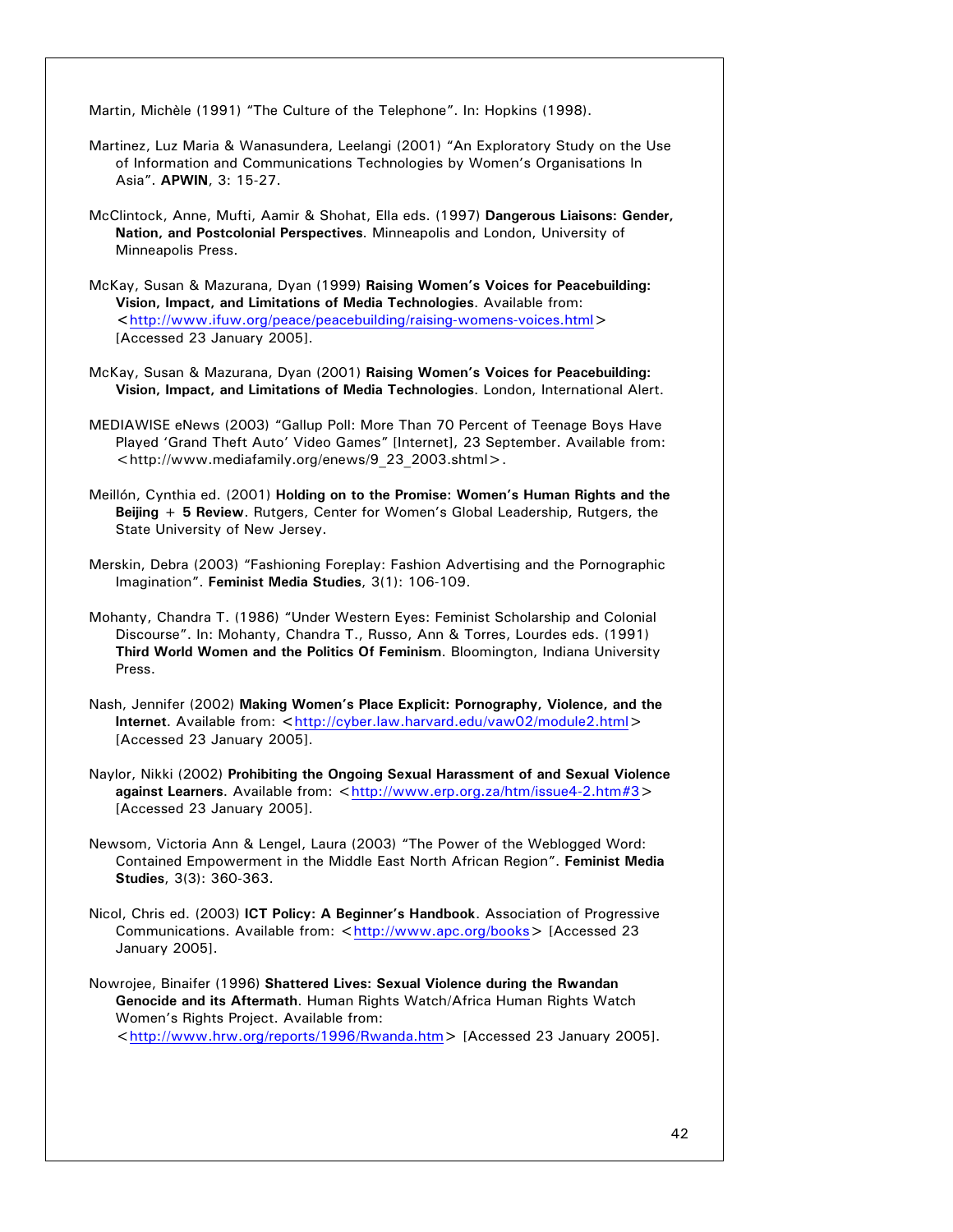Office of the Surgeon General, U.S. Department of Health and Human Services (2001) **Youth Violence: A Report of the Surgeon General**. Available from: <http://www.surgeongeneral.gov/library/youthviolence/> [Accessed 23 January 2005].

Rasmussen, Bente & Håpnes, Tove (1991) "Excluding Women from the Technologies of the Future? A Case Study of the Culture of Computer Science". In: Hopkins (1998).

Children Now (2000) **Girls and Gaming: Gender and Video Game Marketing**. Available from: <http://www.childrennow.org/media/medianow/mnwinter2001.html> [Accessed: 23 January 2005].

Rickert, A. & Sacharow, A. (2000) **It's a Woman's World Wide Web**. Media Metrix, Inc. and Jupiter Communications. Available from: <http://www.rcss.ed.ac.uk/sigis/public/backgrounddocs/womenontheweb2000.pdf >. Quoted in: Kranz & Nakamura (2002).

Sajor, Indai (2001) "The Tokyo Tribunal: Confronting Rape and Sexual Violence as War Crimes". In: Meillón (2001).

Scorgie, Fiona (1997) **The Politics of Lesbian Pornography**.Available from: <http://www.criticalmethods.org/fiona.htm> [Accessed 23 January 2005].

Scott, Timothy G. (2001) "Women's Organizations and Their Use of Information and Communication Technologies in the Caucasus and Central Asia". **APWIN**, 3: 28-51.

Shah, Amrita (2005) **Feminism in the Time of MMS**. The Indian Express, 4 January. Available from: **<**http://www.indianexpress.com/full\_story.php?content\_id=62017> [Accessed 23 January 2005].

Shawcross, William (2000) **Deliver Us From Evil: Peacekeepers, Warlords and a World of Endless Conflict**. New York, Simon & Schuster.

Shirvani, Sheida (2002) "Voice from Behind the Veil". **Feminist Media Studies**, 2(2): 268-270.

Soto, Mylene (1999) "The Perils of the Net: Online Sexual Violence; condensed from a study by the Korea Sexual Violence Relief Center (KSVRC)". **Women In Action 3**. Available from: **<**http://www.isiswomen.org/wia/wia399/ict00002.html> [Accessed 23 January 2005].

Southworth, Cindy (2003) "Technology's Dark Side". **Washington Post**, 8 June, B08. Available from: <http://www.nnedv.org/pdf/PostOpEd.pdf> [Accessed 23 January 2005].

Southworth, Cindy et al. (2002) **Violence Against Women on the Internet: Safety on the Internet**. Cambridge, Massachusetts, Berkman Online Lectures & Discussions (BOLD). Available from: <http://cyber.law.harvard.edu/vaw02/module5.html> [Accessed 23 January 2005].

Spindel, Cheywa et al. (2000) **With an End in Sight: Strategies from the UNIFEM Trust Fund to Eliminate Violence Against Women**. New York, United Nations Development Fund for Women.